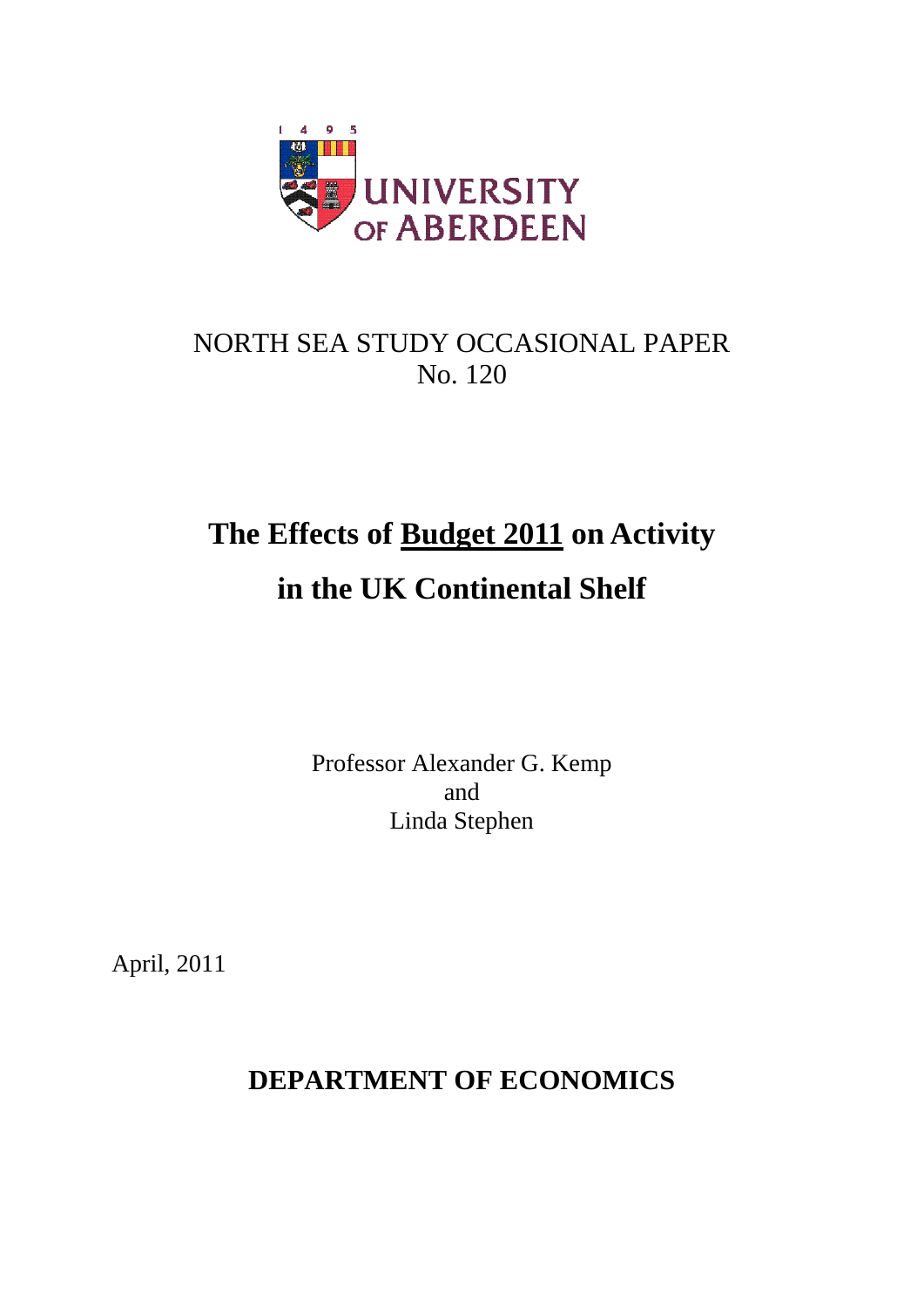#### **NORTH SEA ECONOMICS**

Research in North Sea Economics has been conducted in the Economics Department since 1973. The present and likely future effects of oil and gas developments on the Scottish economy formed the subject of a long term study undertaken for the Scottish Office. The final report of this study, The Economic Impact of North Sea Oil on Scotland, was published by HMSO in 1978. In more recent years further work has been done on the impact of oil on local economies and on the barriers to entry and characteristics of the supply companies in the offshore oil industry.

The second and longer lasting theme of research has been an analysis of licensing and fiscal regimes applied to petroleum exploitation. Work in this field was initially financed by a major firm of accountants, by British Petroleum, and subsequently by the Shell Grants Committee. Much of this work has involved analysis of fiscal systems in other oil producing countries including Australia, Canada, the United States, Indonesia, Egypt, Nigeria and Malaysia. Because of the continuing interest in the UK fiscal system many papers have been produced on the effects of this regime.

From 1985 to 1987 the Economic and Social Science Research Council financed research on the relationship between oil companies and Governments in the UK, Norway, Denmark and The Netherlands. A main part of this work involved the construction of Monte Carlo simulation models which have been employed to measure the extents to which fiscal systems share in exploration and development risks.

Over the last few years the research has examined the many evolving economic issues generally relating to petroleum investment and related fiscal and regulatory matters. Subjects researched include the economics of incremental investments in mature oil fields, economic aspects of the CRINE initiative, economics of gas developments and contracts in the new market situation, economic and tax aspects of tariffing, economics of infrastructure cost sharing, the effects of comparative petroleum fiscal systems on incentives to develop fields and undertake new exploration, the oil price responsiveness of the UK petroleum tax system, and the economics of decommissioning, mothballing and re-use of facilities. This work has been financed by a group of oil companies and Scottish Enterprise, Energy. The work on CO2 Capture, EOR and storage was financed by a grant from the Natural Environmental Research Council (NERC) in the period 2005 – 2008.

For 2011 the programme examines the following subjects:

- a) Future of PRT
	- i) Effects of Abolition/Buy-Out for Industry and Government
	- ii) PRT (Abolition) and Incremental Investments
	- iii) Effects of PRT Abolition/Buy-Out on Decommissioning
	- iv) Effects of reduction in PRT and Allowances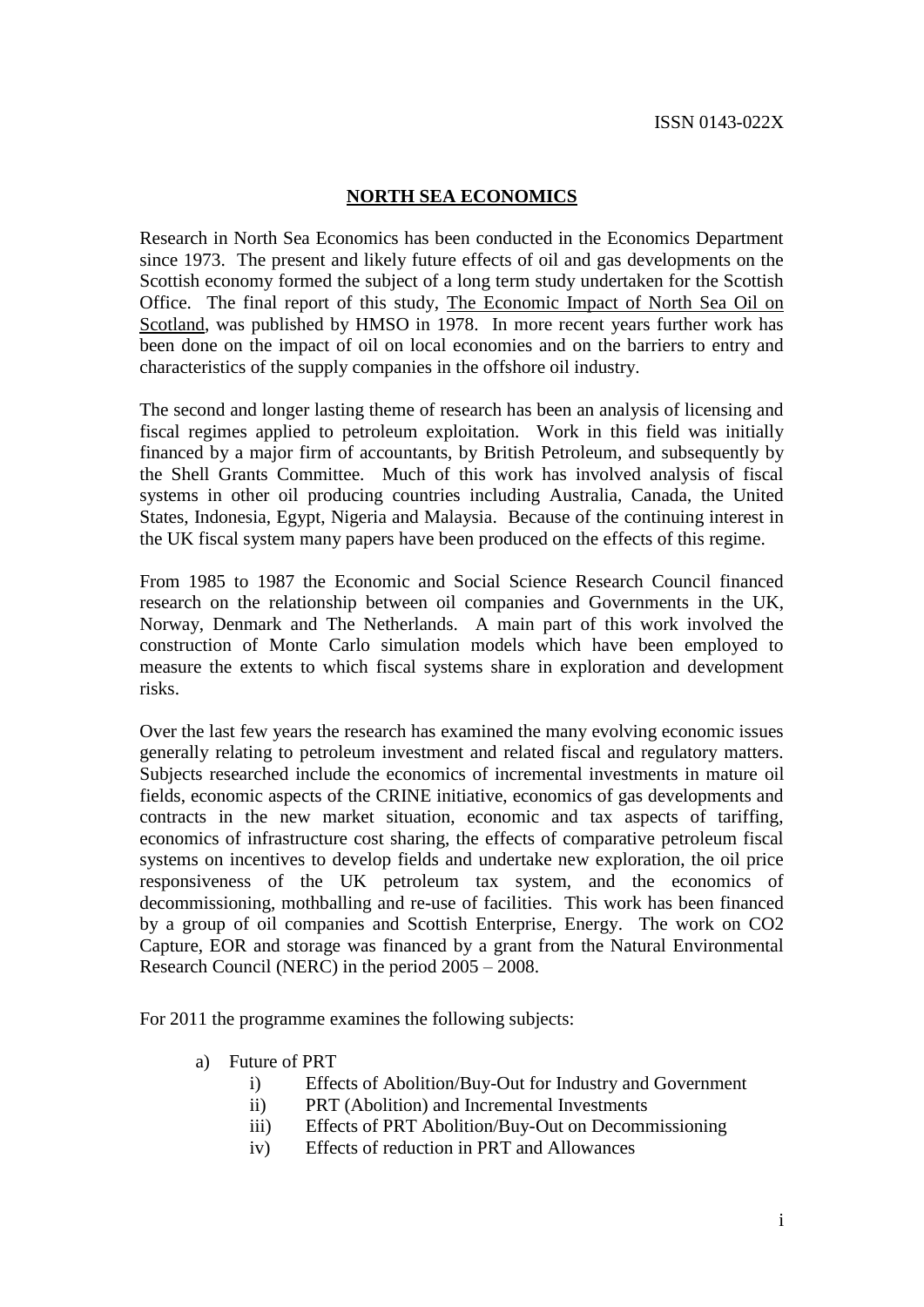- b) Prospects for Activity in West of Shetlands Post Recent Tax Reliefs for Remote Deep Gas Fields
- c) Third Party Tariffs Following DECC Determination
- d) Prospects for Activity levels in the UKCS to 2040: the 2011 Perspective
- e) Economics of Change of Use in UKCS
- f) North Sea Taxation and Subsidies
- g) Gas Strategy for the UK

The authors are solely responsible for the work undertaken and views expressed. The sponsors are not committed to any of the opinions emanating from the studies.

Papers are available from:

| The Secretary (NSO Papers)                       |
|--------------------------------------------------|
| University of Aberdeen Business School           |
| <b>Edward Wright Building</b>                    |
| <b>Dunbar Street</b>                             |
| Aberdeen A24 3OY                                 |
|                                                  |
| $(0.1224)$ 272427<br>$T_{\alpha}$ $N_{\alpha}$ . |

| TEL NO. | (01224) 213421      |
|---------|---------------------|
| Fax No: | (01224) 272181      |
| Email:  | a.g.kemp@abdn.ac.uk |

Recent papers published are:

| <b>OP</b> | 98  | Prospects for Activity Levels in the UKCS to 2030: the 2005<br>Perspective                                                         |        |
|-----------|-----|------------------------------------------------------------------------------------------------------------------------------------|--------|
|           |     | By A G Kemp and Linda Stephen (May 2005), pp. 52                                                                                   | £20.00 |
| <b>OP</b> | 99  | A Longitudinal Study of Fallow Dynamics in the UKCS<br>By A G Kemp and Sola Kasim, (September 2005), pp. 42                        | £20.00 |
| <b>OP</b> | 100 | Options for Exploiting Gas from West of Scotland<br>By A G Kemp and Linda Stephen, (December 2005), pp. 70                         | £20.00 |
| <b>OP</b> | 101 | Prospects for Activity Levels in the UKCS to 2035 after the<br>2006 Budget<br>By A G Kemp and Linda Stephen, (April 2006) pp. 61   | £30.00 |
|           |     |                                                                                                                                    |        |
| <b>OP</b> | 102 | Developing a Supply Curve for $CO2$ Capture, Sequestration and<br>EOR in the UKCS: an Optimised Least-Cost Analytical<br>Framework |        |
|           |     | By A G Kemp and Sola Kasim, (May 2006) pp. 39                                                                                      | £20.00 |
| <b>OP</b> | 103 | Financial Liability for Decommissioning in the UKCS: the<br>Comparative Effects of LOCs, Surety Bonds and Trust Funds              |        |
|           |     | By A G Kemp and Linda Stephen, (October 2006) pp. 150                                                                              | £25.00 |
| <b>OP</b> | 104 | Prospects for UK Oil and Gas Import Dependence<br>By A G Kemp and Linda Stephen, (November 2006) pp. 38                            | £25.00 |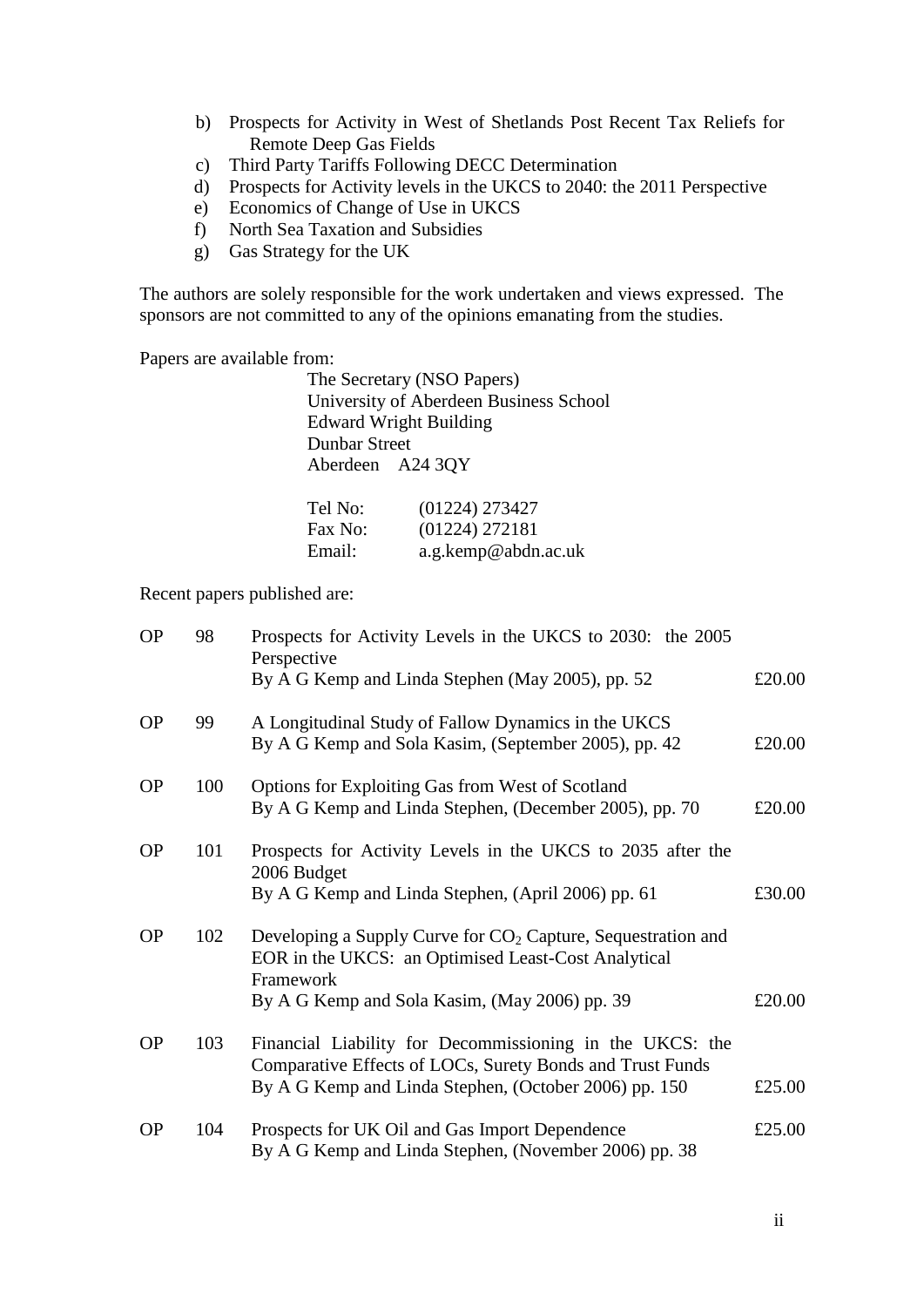| <b>OP</b> | 105 | Long-term Option Contracts for CO2 Emissions<br>By A G Kemp and J Swierzbinski, (April 2007) pp. 24                                                                                         | £25.00 |
|-----------|-----|---------------------------------------------------------------------------------------------------------------------------------------------------------------------------------------------|--------|
| <b>OP</b> | 106 | The Prospects for Activity in the UKCS to 2035: the 2007<br>Perspective<br>By A G Kemp and Linda Stephen (July 2007) pp.56                                                                  | £25.00 |
| <b>OP</b> | 107 | A Least-cost Optimisation Model for CO2 capture<br>By A G Kemp and Sola Kasim (August 2007) pp.65                                                                                           | £25.00 |
| <b>OP</b> | 108 | The Long Term Structure of the Taxation System for the UK<br><b>Continental Shelf</b><br>By A G Kemp and Linda Stephen (October 2007) pp.116                                                | £25.00 |
| <b>OP</b> | 109 | The Prospects for Activity in the UKCS to 2035: the 2008<br>Perspective<br>By A G Kemp and Linda Stephen (October 2008) pp.67                                                               | £25.00 |
| <b>OP</b> | 110 | The Economics of PRT Redetermination for Incremental<br>Projects in the UKCS<br>By A G Kemp and Linda Stephen (November 2008) pp. 56                                                        | £25.00 |
| <b>OP</b> | 111 | Incentivising Investment in the UKCS: a Response<br>to<br>Supporting Investment: a Consultation on the North Sea Fiscal<br>Regime<br>By A G Kemp and Linda Stephen (February 2009) pp.93    | £25.00 |
| <b>OP</b> | 112 | Futuristic Least-cost Optimisation Model of $CO2$<br>A<br>Transportation and Storage in the UK/ UK Continental Shelf<br>By A G Kemp and Sola Kasim (March 2009) pp.53                       | £25.00 |
| <b>OP</b> | 113 | The Budget 2009 Tax Proposals and Activity in the UK<br>Continental Shelf (UKCS)<br>By A G Kemp and Linda Stephen (June 2009) pp. 48                                                        | £25.00 |
| <b>OP</b> | 114 | The Prospects for Activity in the UK Continental Shelf to 2040:<br>the 2009 Perspective<br>By A G Kemp and Linda Stephen (October 2009) pp. 48                                              | £25.00 |
| <b>OP</b> | 115 | The Effects of the European Emissions Trading Scheme (EU)<br>ETS) on Activity in the UK Continental Shelf (UKCS) and $CO2$<br>Leakage<br>By A G Kemp and Linda Stephen (April 2010) pp. 117 | £25.00 |
| <b>OP</b> | 116 | Economic Principles and Determination of Infrastructure Third<br>Party Tariffs in the UK Continental Shelf (UKCS)<br>By A G Kemp and Euan Phimister (July 2010) pp. 26                      |        |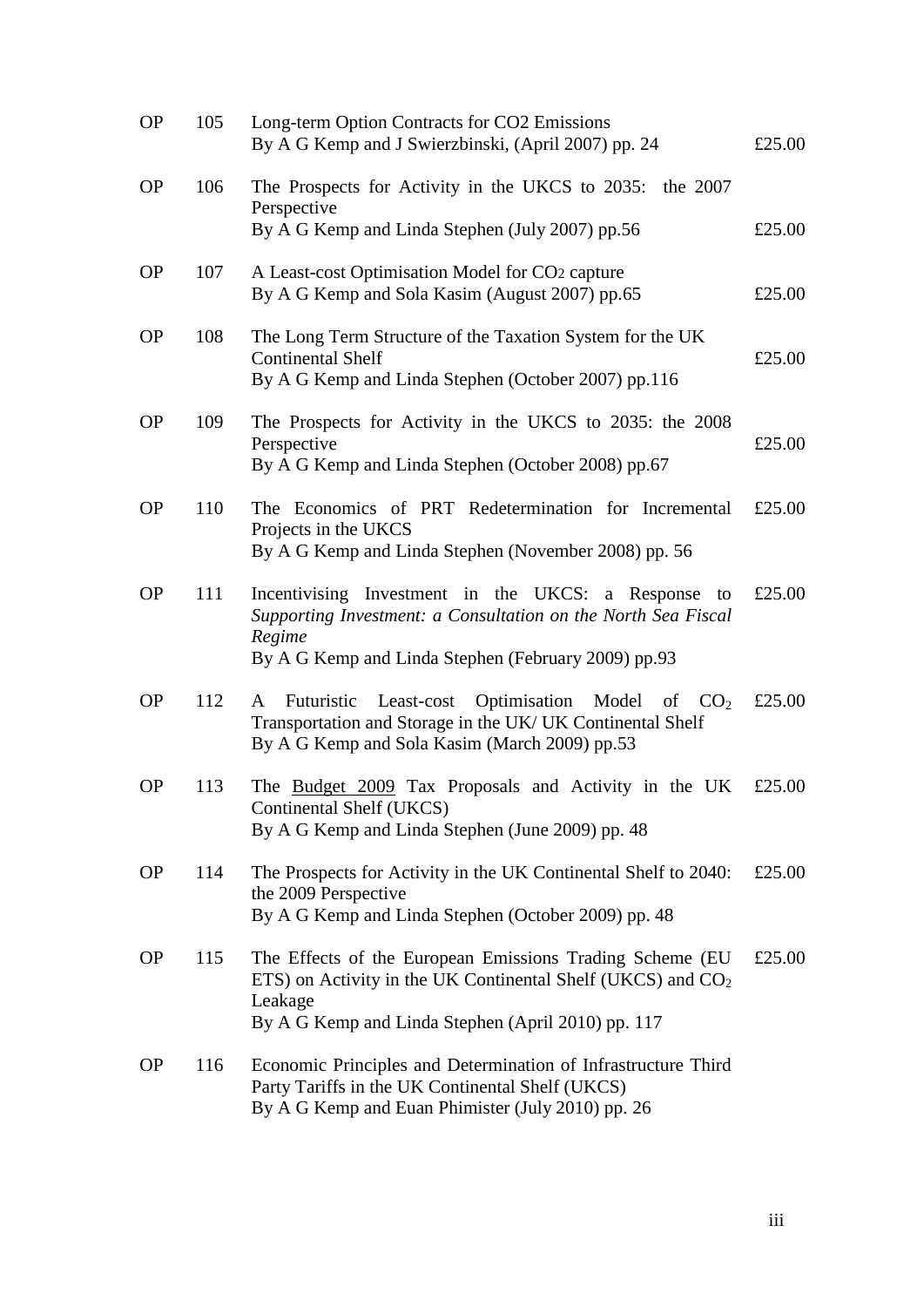| <b>OP</b> | 117 | Taxation and Total Government Take from the UK Continental<br>Shelf (UKCS) Following Phase 3 of the European Emissions<br>Trading Scheme (EU ETS)<br>By A G Kemp and Linda Stephen (August 2010) pp. 168 |
|-----------|-----|----------------------------------------------------------------------------------------------------------------------------------------------------------------------------------------------------------|
| <b>OP</b> | 118 | An Optimised Illustrative Investment Model of the Economics<br>of Integrated Returns from CCS Deployment in the UK/UKCS<br>By A G Kemp and Sola Kasim (December 2010) pp. 67                             |
| <b>OP</b> | 119 | The Long Term Prospects for Activity in the UK Continental<br>Shelf                                                                                                                                      |
| <b>OP</b> | 120 | By A G Kemp and Linda Stephen (December 2010) pp. 48<br>The Effects of Budget 2011 on Activity in the UK Continental<br>Shelf<br>By A G Kemp and Linda Stephen (April 2011) pp. 50                       |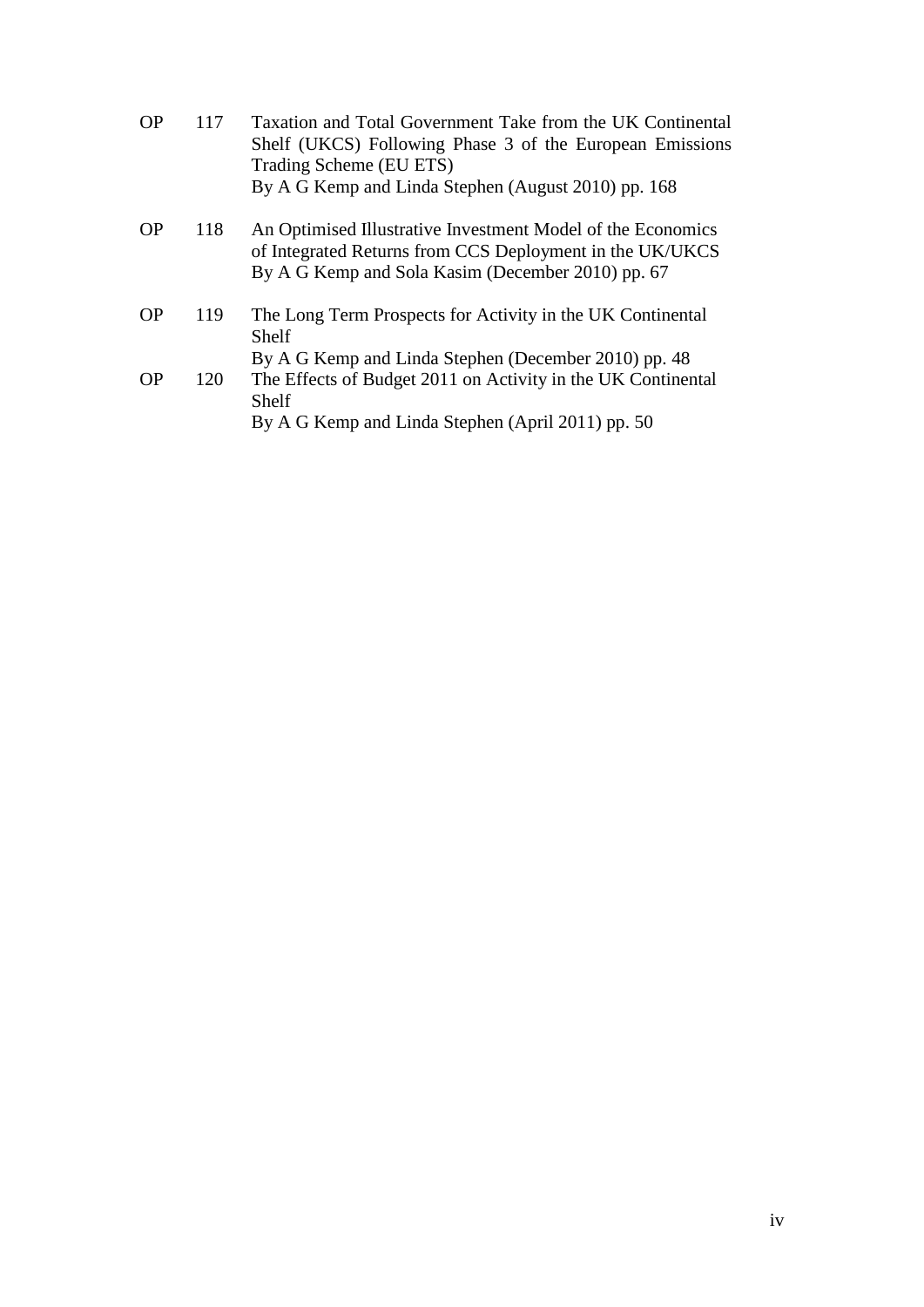### **The Effects of Budget 2011 on Activity**

### **in the UK Continental Shelf**

### Professor Alexander G. Kemp And Linda Stephen

| Contents |                                                           | Page |
|----------|-----------------------------------------------------------|------|
|          |                                                           |      |
|          |                                                           |      |
|          |                                                           |      |
|          | A. Economic Hurdle NPV@10%/I@10%>0.3                      |      |
| (i)      | Changes in Number of Fields/Projects Passing Economic     |      |
|          |                                                           |      |
| (ii)     |                                                           |      |
| (iii)    |                                                           |      |
| (iv)     |                                                           |      |
| (v)      | Changes in Development Expenditures20                     |      |
| (vi)     |                                                           |      |
| (vii)    | Changes in Total Field Expenditures24                     |      |
|          |                                                           |      |
|          | B. Economic Hurdle NPV@10%/I@10% $\geq$ 0.5               |      |
|          | (i) Changes in Number of Fields/Projects Passing Economic |      |
|          |                                                           |      |
|          |                                                           |      |
| (iii)    |                                                           |      |
| (iv)     | Changes in Total Hydrocarbon Production35                 |      |
|          | (v) Changes in Development Expenditures37                 |      |
| (vi)     | Changes in Operating Expenditures40                       |      |
| (vii)    | Changes in Total Field Expenditures42                     |      |
| (viii)   |                                                           |      |
|          |                                                           |      |
|          |                                                           |      |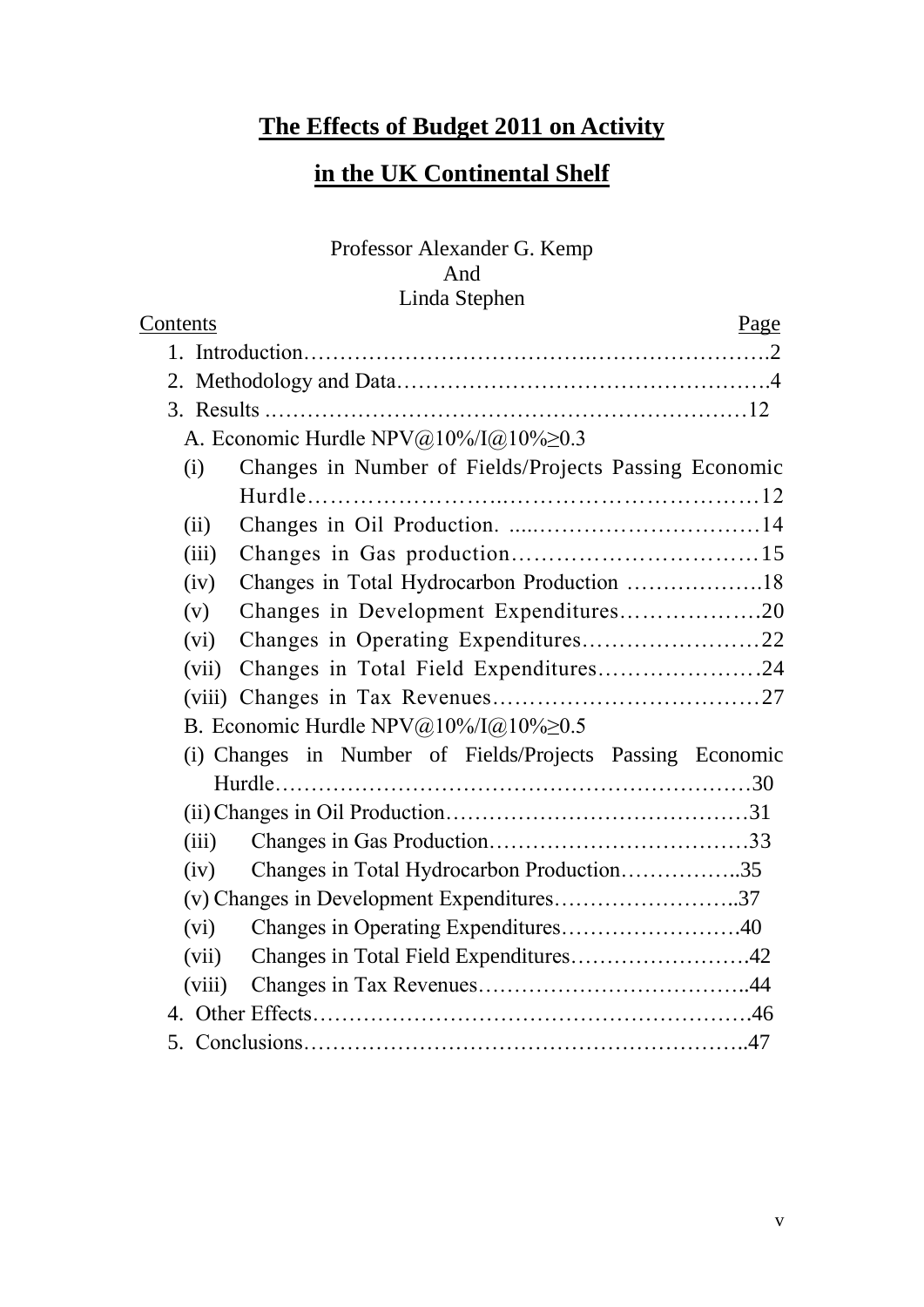# **The Effects of Budget 2011 on Activity in the UK Continental Shelf**

Professor Alexander G. Kemp and Linda Stephen

#### **1. Introduction**

The investment environment in the UK Continental Shelf (UKCS) is constantly changing. This reflects the effects of several factors including major changes in (1) oil and gas prices (and expectations regarding their future behaviour), (2) exploration success rates, (3) investment and operating costs, (4) costs and availability of finance, and (5) the tax system. In recent years tax reliefs were introduced for investments in fields characterised by heavy oil, HP/HT or gas in remote locations. Budget 2011 increased the Supplementary Charge (SC) from 20% to 32%. The result is that the total tax rate on PRT-paying fields is increased from 75% to 81% and on non-PRT paying fields from 50% to 62%. Relief for decommissioning is not allowed against the increased element of the SC resulting in total relief being at 69% on PRT-paying fields and 50% on non-PRT-paying ones. The notion of a fair fuel stabiliser is introduced whereby the surcharge on the SC rate could be reduced when the oil price falls below \$75. No details of the schedule of tax rate reduction is given and no mention is made of gas prices.

There are several possible effects of the tax increase. The most obvious is to render some new investments non-viable. These could be new fields or incremental projects. The tax system is essentially a proportional or flat-rate one (except in cases where the field allowances apply), and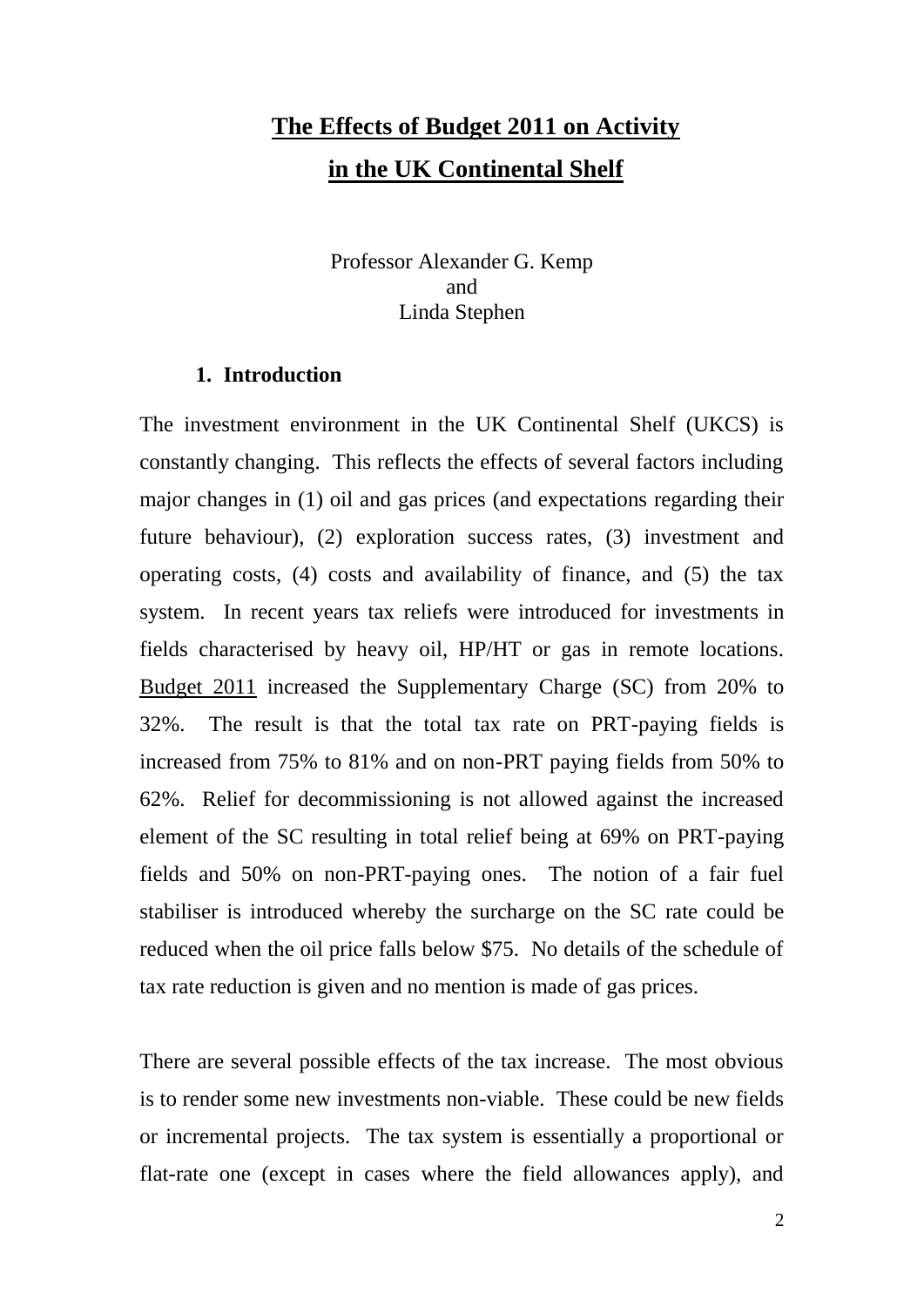projects which are modestly or marginally profitable under the pre-budget system can in principle be rendered non-viable as the result of Budget 2011. The investment hurdle issue is discussed in Section 2. There are over 350 undeveloped discoveries in the UKCS covering a very wide range of expected returns, varying from highly profitable to quite uneconomic. In these circumstances the potential exists for projects being rendered non-viable as a result of a substantial increase in the flatrate or proportional tax rate. Returns to exploration are also reduced as a consequence of Budget 2011 and in principle the effort could be reduced.

As a result of the reduction in industry net cash flows the ability of investors to finance exploration and development projects is reduced. The UKCS is increasingly reliant on medium and small companies to undertake exploration and development and they rely much more on external finance (both debt and equity) to finance their investments than the majors. Providers of finance will see that the returns to prospective investments are reduced by the tax increase and will react accordingly with respect to their willingness to provide finance. Banks are generally very cautious in their assessment of proposals for funding projects. Currently one leading bank employs an oil price of \$52 when assessing the returns to a prospective project.

The tax increase applies to tariff income as well as production income. Third party tariffing is increasingly common in the UKCS and is generally to be encouraged to keep down the total costs of developing new fields and projects. A significant increase in tax could introduce upward pressure on tariffs.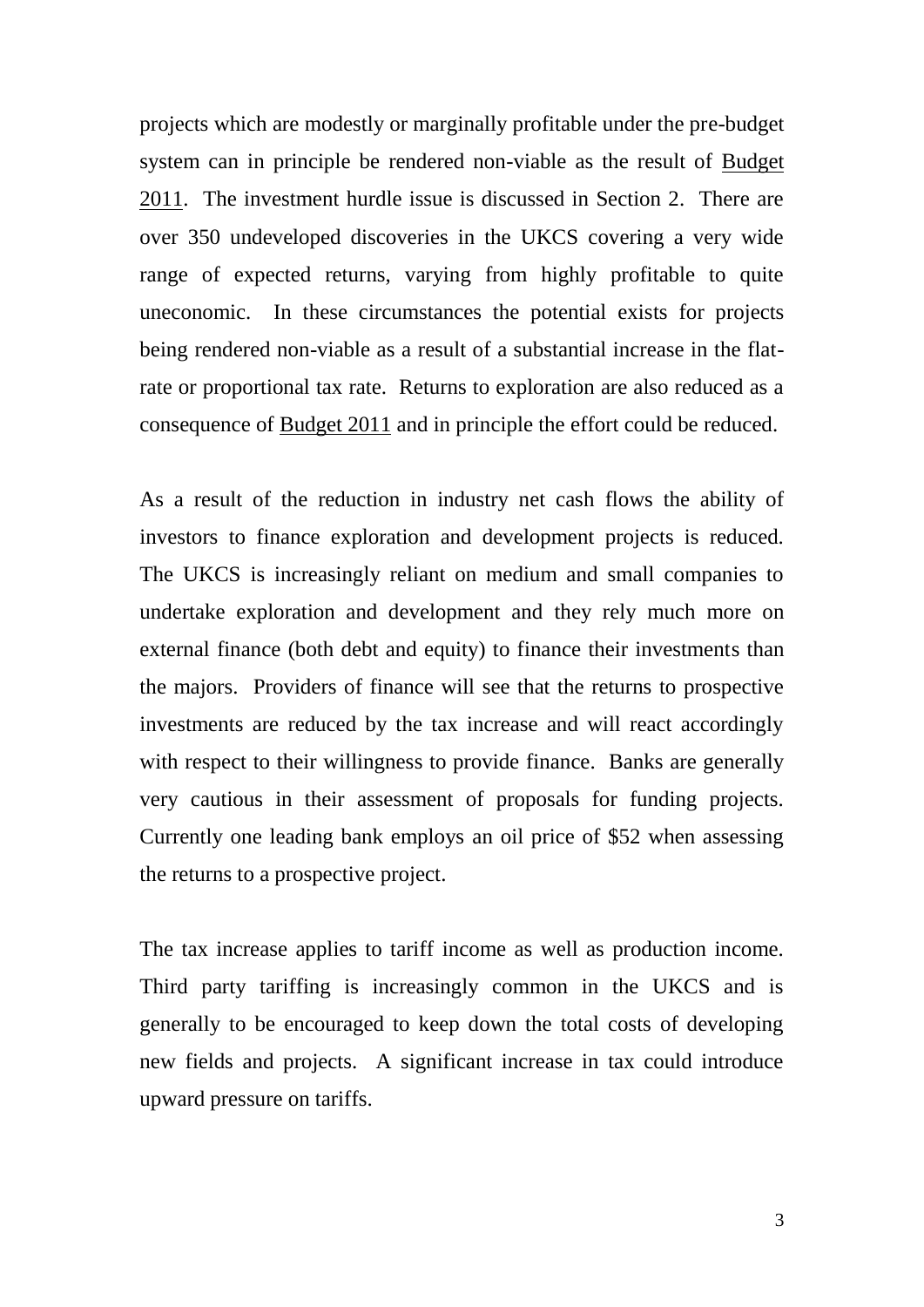The tax increase can in principle increase the perceived political risk of doing business in the UKCS. A conventional response to this is to increase the threshold return from new investments to reflect this increased risk. It will be recalled that there have been three significant tax increases over the last decade.

While these possible effects exist the extent of them can only be discovered by empirical investigation. In this paper extensive economic modelling is undertaken to ascertain the size of the effects on new field developments and incremental projects. The modelling was undertaken under pre- and post-Budget 2011 terms. It was assumed for simplicity that the exploration effort was not reduced as a result of the tax increase, though some negative effect is very likely.

The outputs highlighted are changes in production of oil and gas, field investment, operating costs, decommissioning costs, and tax revenues/net cash flows over a long term period.

#### **2. Methodology and Data**

The projections of changes in production and expenditures have been made through the use of financial simulation modelling, including the use of the Monte Carlo technique, informed by a large field database validated by the relevant operators. The field database incorporates key, best estimate information on production, and investment, operating and decommissioning expenditures. These refer to nearly 340 sanctioned fields, 177 incremental projects relating to these fields, 34 probable fields, and 46 possible fields. These unsanctioned fields are currently being examined for development. An additional database contains 252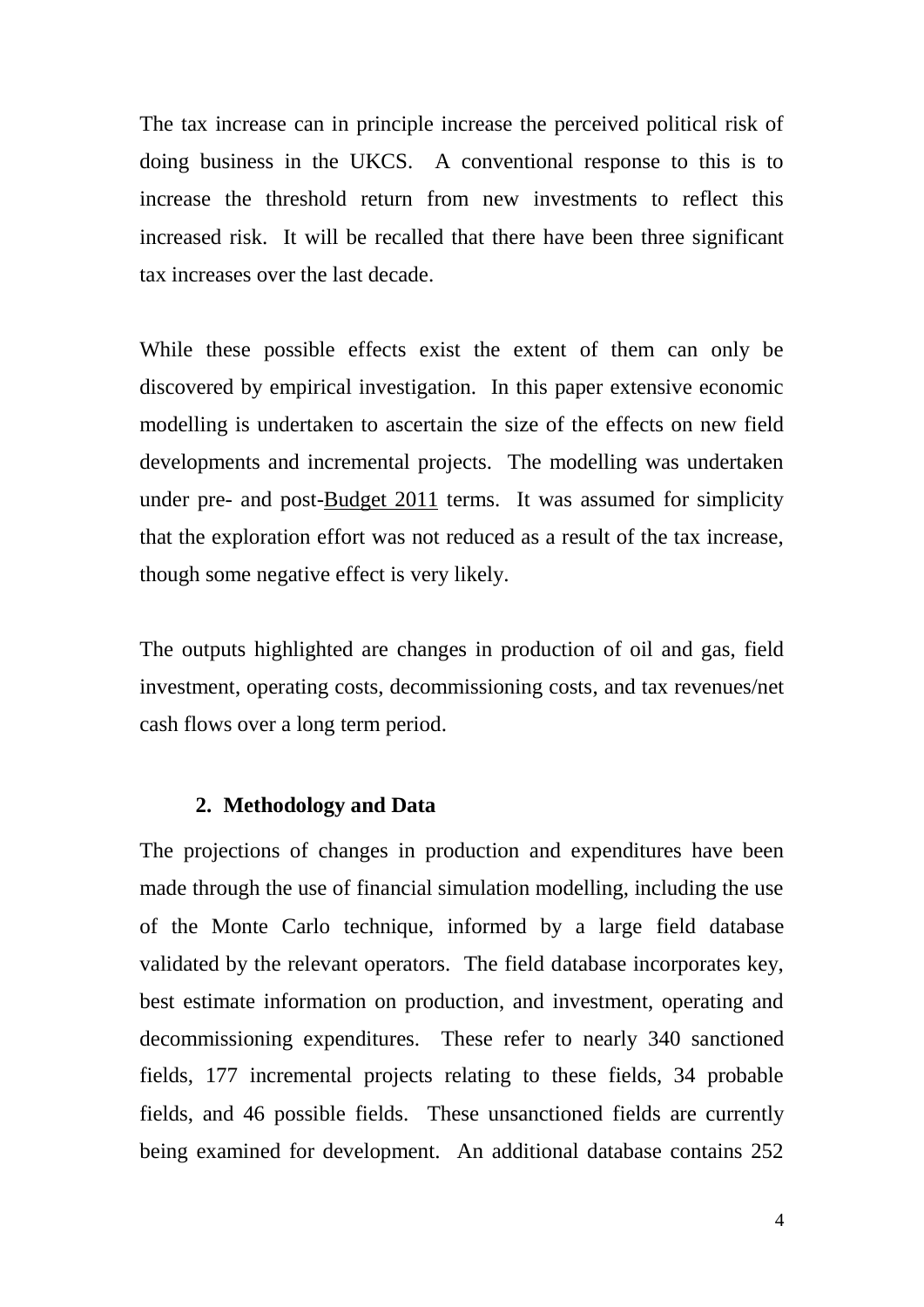fields defined as being in the category of technical reserves. Summary data on reserves (oil/gas) and block locations are available for these. They are not currently being examined for development by licensees.

Monte Carlo modelling was employed to estimate the possible numbers of new discoveries in the period to 2036. The modelling incorporated assumptions based on recent trends relating to exploration effort, success rates, sizes, and types (oil, gas, condensate) of discovery. A moving average of the behaviour of these variables over the past 5 years was calculated separately for 6 areas of the UKCS (Southern North Sea, (SNS), Central North Sea (CNS), Moray Firth (MF), Northern North Sea (NNS), West of Scotland (WOS), and Irish Sea (IS)), and the results employed for use in the Monte Carlo analysis. Because of the very limited data for WOS and IS over the period judgemental assumptions on success rates and average sizes of discoveries were made for the modelling.

It is postulated that the exploration effort depends substantially on a combination of (a) the expected success rate, (b) the likely size of discovery, and (c) oil/gas prices. In the present study 3 future oil/gas price scenarios were employed as follows: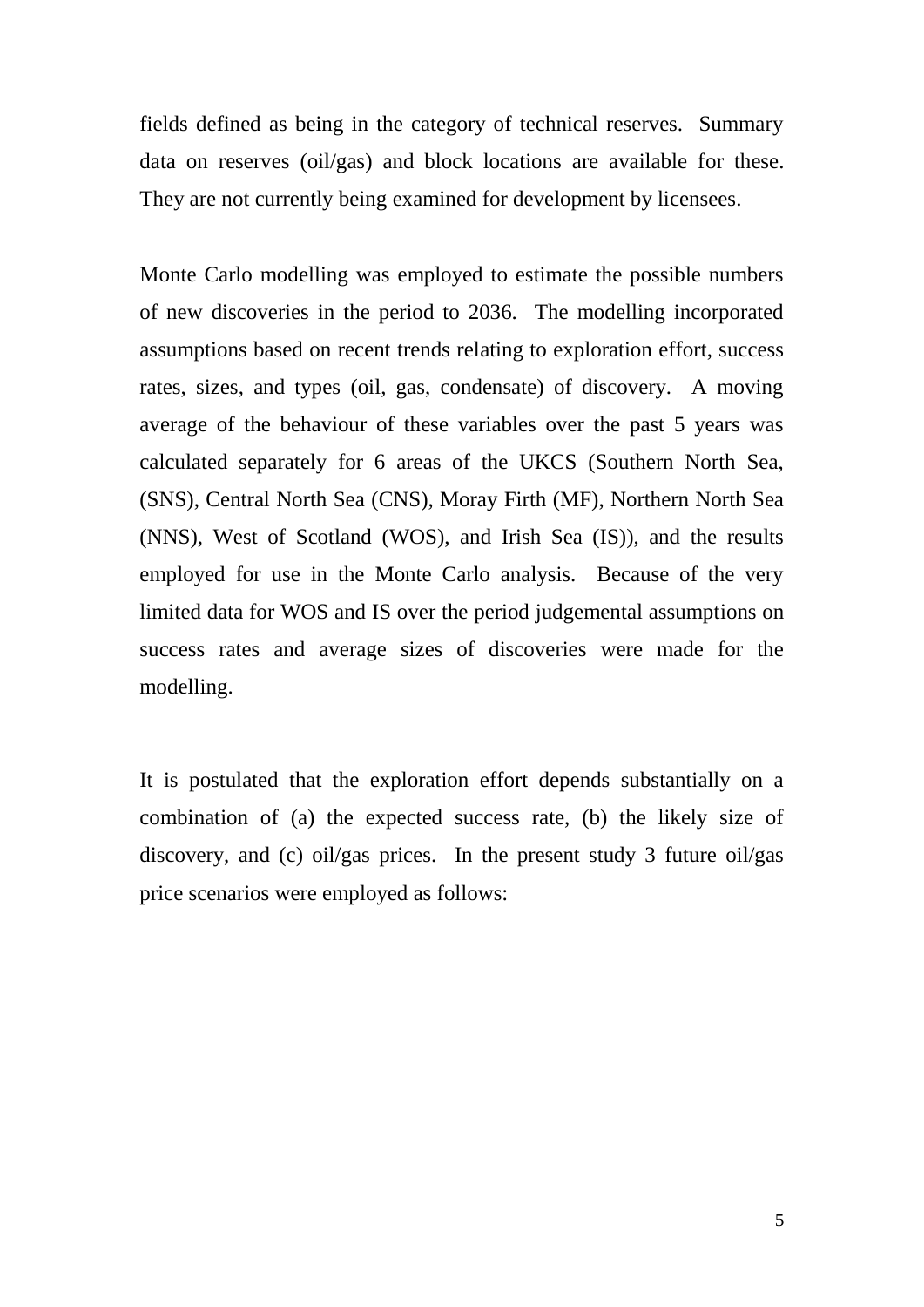| <b>Table 1</b>                            |        |             |  |  |  |
|-------------------------------------------|--------|-------------|--|--|--|
| <b>Future Oil and Gas Price Scenarios</b> |        |             |  |  |  |
| Gas Price (real)<br>Oil Price (real)      |        |             |  |  |  |
|                                           | \$/bbl | pence/therm |  |  |  |
| High                                      | 90     | 70          |  |  |  |
| Medium                                    | 70     | 50          |  |  |  |
| $\overline{OW}$                           | 50     | 30          |  |  |  |

The postulated numbers of annual exploration wells drilled for the whole of the UKCS are as follows for 2011, 2030, and 2035:

| Table 2                          |      |      |      |  |
|----------------------------------|------|------|------|--|
| <b>Exploration Wells Drilled</b> |      |      |      |  |
|                                  | 2011 | 2030 | 2035 |  |
| High                             | 38   | 32   | 25   |  |
| Medium                           | 32   | 22   | 20   |  |
| Low                              | 25   | 18   | 15   |  |

The annual numbers are modelled to decline in a broadly linear fashion over the period.

It is postulated that higher exploration effort is associated with more discoveries but with lower success rates compared to reduced levels of effort. This reflects the view that low levels of effort will be concentrated on the lowest risk prospects, and thus higher effort involves the acceptance of higher risk. For the UKCS as a whole 3 success rates were postulated as follows with the medium one reflecting the average over the past 5 years.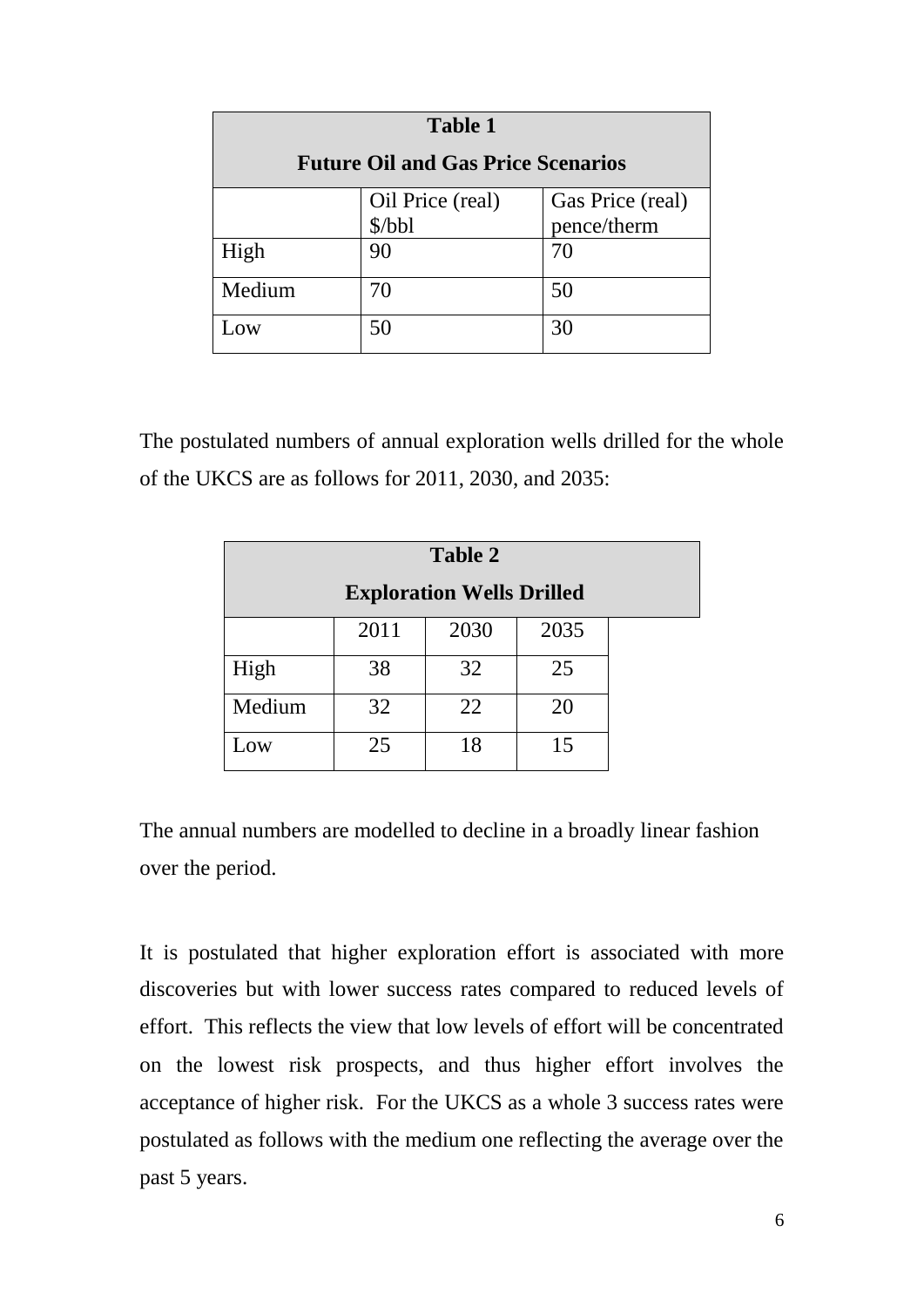| Table 3                           |          |  |  |
|-----------------------------------|----------|--|--|
| <b>Success Rates for UKCS</b>     |          |  |  |
| Medium effort/Medium success rate | $= 27\%$ |  |  |
| High effort/Low success rate      | $= 25\%$ |  |  |
| Low effort/High success rate      | $= 29%$  |  |  |

It should be noted that success rates have varied considerably across sectors of the UKCS. Thus in the CNS and SNS the averages have exceeded 30% while in the other sectors they have been well below the average for the whole province. It is assumed that technological progress will maintain these success rates over the time period.

The mean sizes of discoveries made in the historic period for each of the 6 regions were calculated. They are shown in Table 4. It was then assumed that the mean size of discovery would decrease in line with recent historic experience. Such decline rates are quite modest.

| Table 4                            |       |  |  |
|------------------------------------|-------|--|--|
| <b>Mean Discovery Size (Mmboe)</b> |       |  |  |
| <b>SNS</b>                         | 8.2   |  |  |
| <b>CNS</b>                         | 31.84 |  |  |
| <b>NNS</b>                         | 67.61 |  |  |
| <b>MF</b>                          | 14.94 |  |  |
| <b>WoS</b>                         | 74.7  |  |  |
| <b>IS</b>                          | 7.14  |  |  |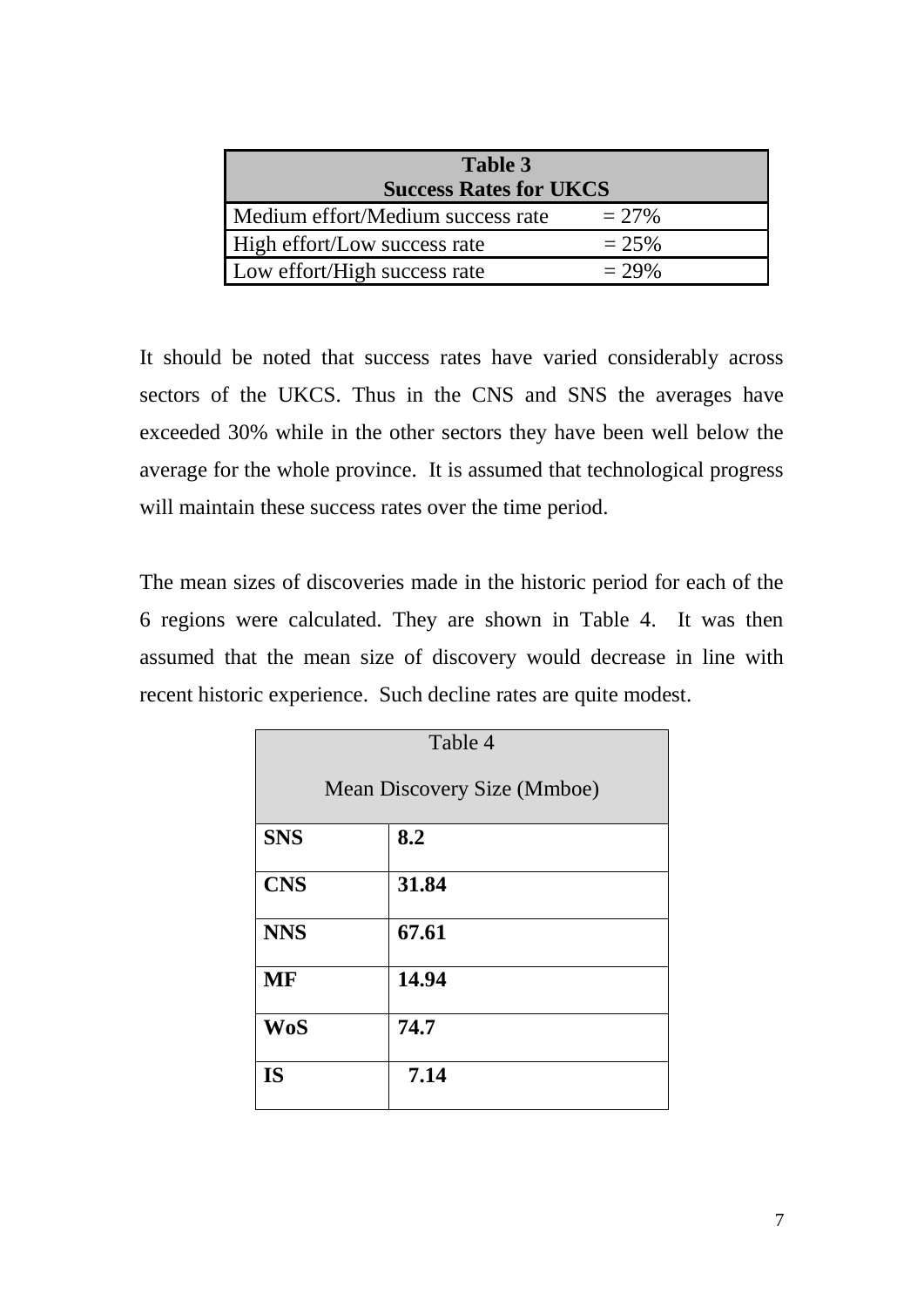For purposes of the Monte Carlo modelling of new discoveries the SD was set at 50% of the mean value. In line with historic experience the size distribution of discoveries was taken to be lognormal.

Using the above information the Monte Carlo technique was employed to project discoveries in the 6 regions to 2036. For the whole period the total numbers of discoveries for the whole of the UKCS were are follows:

| Table 5                                    |     |  |  |
|--------------------------------------------|-----|--|--|
| <b>Total Number of Discoveries to 2036</b> |     |  |  |
| High effort/Low success rate               | 216 |  |  |
| Medium Effort/Medium Success Rate          | 165 |  |  |
| Low effort/High success rate               | 161 |  |  |

For each region the average development costs (per boe) of fields in the probable and possible categories were calculated. These reflect substantial cost inflation over the last few years. Broadly, investment and operating costs doubled in the period 2003 – 2008. Investment costs per boe depend on several factors including not only the absolute costs in different operating conditions (such as water depth) but on the size of the fields. Thus in the SNS development costs for new fields were found to average nearly \$12.05 per boe because of the small size of fields. In the CNS they averaged \$17.27/boe and in the NNS they averaged \$13.65/boe. Operating costs over the lifetime of new fields were also calculated. The averages were found to be \$11.47/boe in the SNS, \$12.36/boe in the CNS and \$11.82/boe in the NNS. Total lifetime field costs (including decommissioning but excluding E and A costs) were found to average \$24.62 per boe in the SNS, \$31.95 per boe in the CNS, and \$26.71 per boe in the NNS.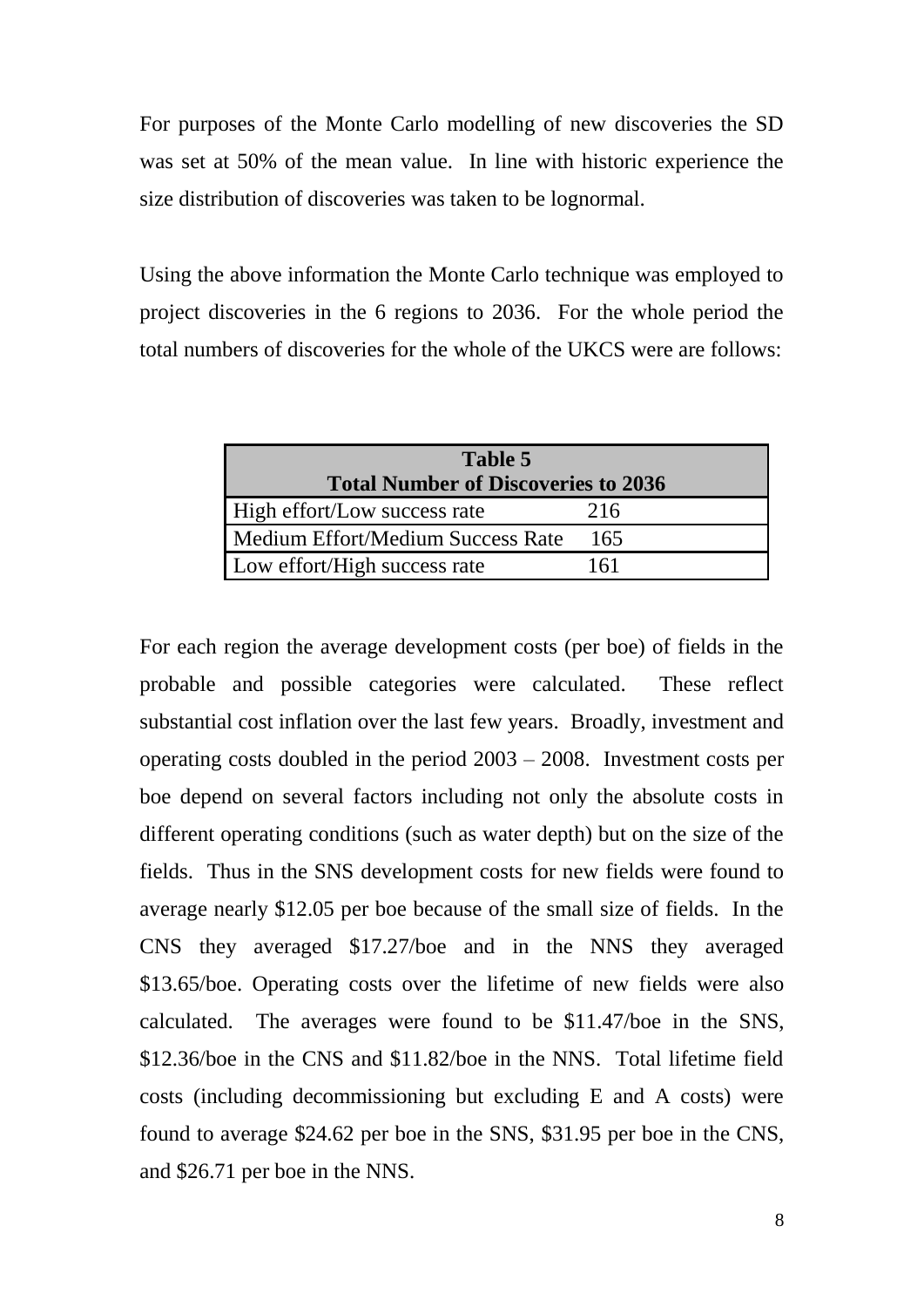Using these as the mean values the Monte Carlo technique was employed to calculate the development costs of new discoveries. A normal distribution with a  $SD = 20\%$  of the mean value was employed. For new discoveries annual operating costs were modeled as a percentage of accumulated development costs. This percentage varied according to field size. It was taken to increase as the size of the field reduced reflecting the presence of economies of scale. Thus the field lifetime costs in small fields could become very high on a per boe basis.

With respect to fields in the category of technical reserves it was recognised that many have remained undeveloped for a long time, and so the mean development costs in each of the basins was set at \$5/boe higher than the mean for the new discoveries in that basin. Thus for the CNS the mean development costs are over \$22/boe and in NNS over \$18/boe. For purposes of Monte Carlo modelling a normal distribution of the recoverable reserves for each field with a  $SD = 50\%$  of the mean was assumed. With respect to development costs the distribution was assumed to be normal with a  $SD = 20\%$  of the mean value.

The annual numbers of new field developments were assumed to be constrained by the physical and financial capacity of the industry. The ceilings were assumed to be linked to the oil/gas price scenarios with maxima of 20, 17, and 13 respectively under the High, Medium, and Low Price Cases. These constraints do not apply to incremental projects which are additional to new field developments.

A noteworthy feature of the 177 current incremental projects in the database validated by operators is the expectation that the great majority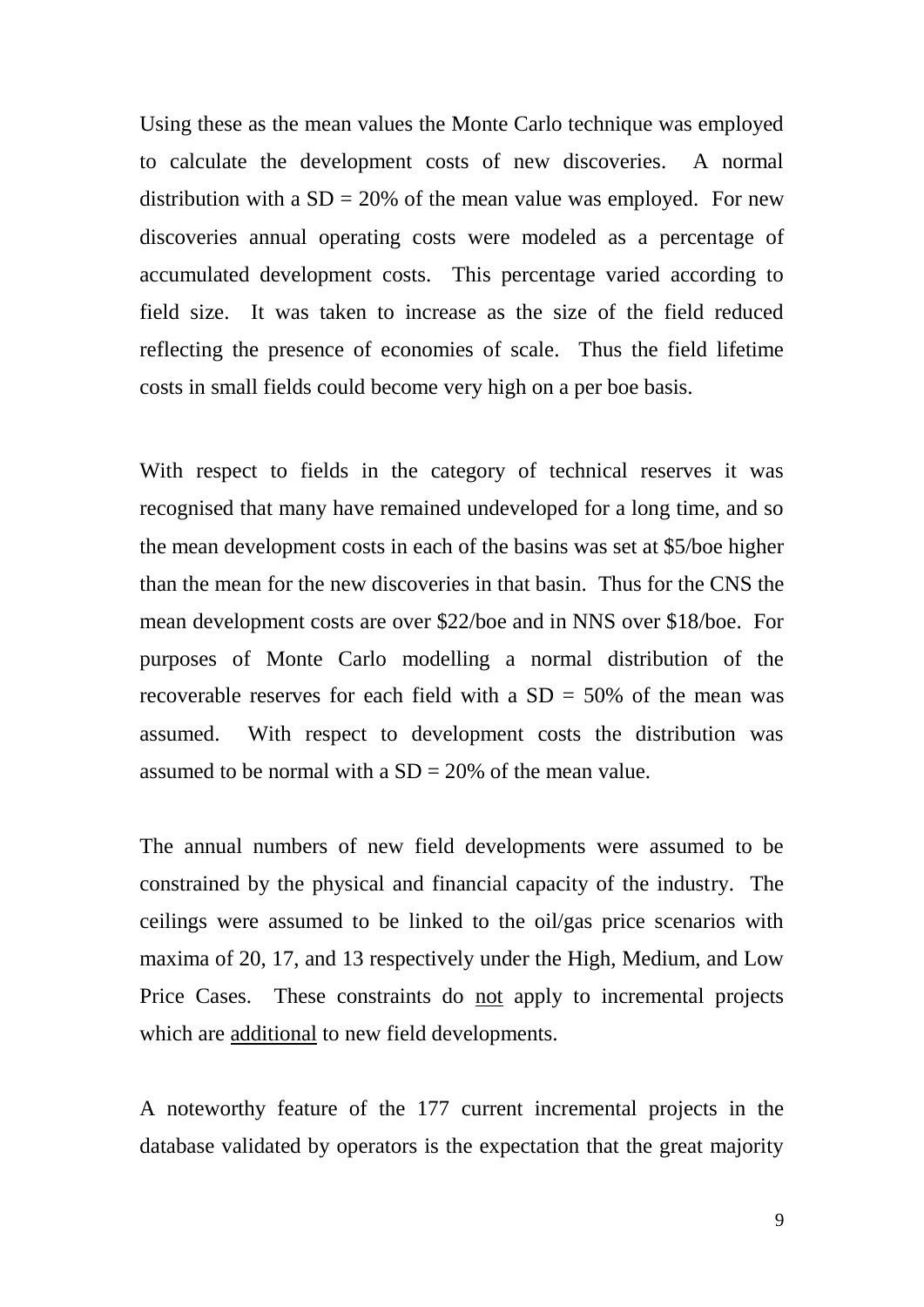will be executed over the next 3 or 4 years. It is virtually certain that in the medium and longer-term many further incremental projects will be designed. They are just not yet at the serious planning stage. Such projects can be expected to be linked not only to currently sanctioned fields, but also to those presently classified as in the categories of probable, possible, technical reserves, and future discoveries.

Accordingly, estimates were made of the potential extra incremental projects from all these sources. Examination of the numbers of such projects and their key characteristics (reserves and costs) being examined by operators over the past 5 years indicated a decline rate in the volumes. On the basis of this, and from a base of the information of the key characteristics of the projects in the database, it was felt that, with a decline rate reflecting historic experience, further portfolios of incremental projects could reasonably be expected. As noted above such future projects would be spread over all categories of host fields. Their sizes and costs reflect recent trends.

With respect to investment decision making and project screening criteria oil companies (even medium-sized and smaller ones) currently assess their opportunities in the UKCS in comparison to those available in other parts of the world. Capital is allocated on this basis with the UKCS having to compete for funds against the opportunities in other provinces. A problem with the growing maturity of the UKCS is the relatively small average field size and the high unit costs. Recent mean discovery sizes are shown in Table 4 but, given the lognormal distribution, the most likely sizes are below these averages. It follows that the materiality of returns, expressed in terms of net present values (NPVs), is quite low in relation to those in prospect in other provinces (such as offshore Angola,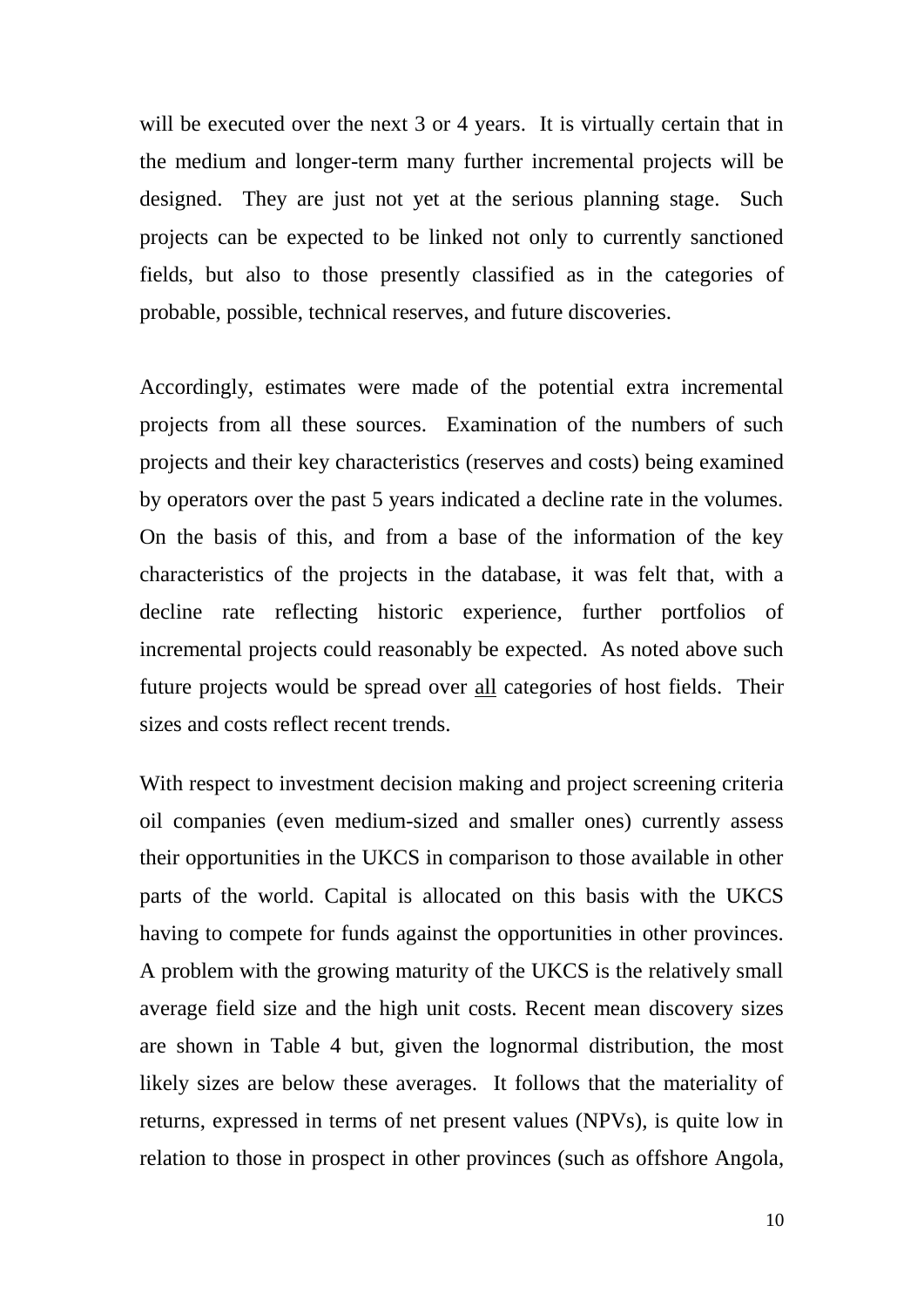for example). Oil companies frequently rank investment projects according to the NPV/I ratio. Accordingly, this screening method has been adopted in the present study. Specifically, the numerator is the posttax NPV at 10% discount rate in real terms and the denominator is pre-tax field investment at 10% discount rate in real terms. This differs from the textbook version which states that I should be in post-tax terms because the expenditures are tax deductible through allowances. Oil companies maintain that they allocate capital funds on a pre-tax basis, and this is employed here as the purpose is to reflect realistically the decisionmaking process. The development project goes ahead when the NPV/I ratio as defined above in real terms  $\geq 0.3$  in the first case and  $\geq 0.5$  in the second case examined. The 10% real discount rate reflects the weighted average cost of capital to the investor. The modelling has been undertaken under the current tax system. This includes the field allowances introduced in 2009 and 2010.

In the light of experience over the past few years some rephasing of the timing of the commencement dates of new field developments and incremental projects from those projected by operators was undertaken related to the probability that the project would go ahead. Where the operator indicated that a new field development had a probability  $\geq 80\%$ of going ahead the date was left unchanged. Where the probability  $\geq$  $60\% < 80\%$  the commencement date was slipped by 1 year. Where the probability  $\geq 40\% \leq 60\%$  the date was slipped by 2 years. Where the probability was  $\geq 20\%$  < 40% the date was slipped by 3 years, and where the probability was  $\langle 20\%$  it was slipped by 4 years. If an incremental project had a probability of proceeding  $\geq$  50% the date was retained but where it was  $< 50\%$  it was slipped by 1 year.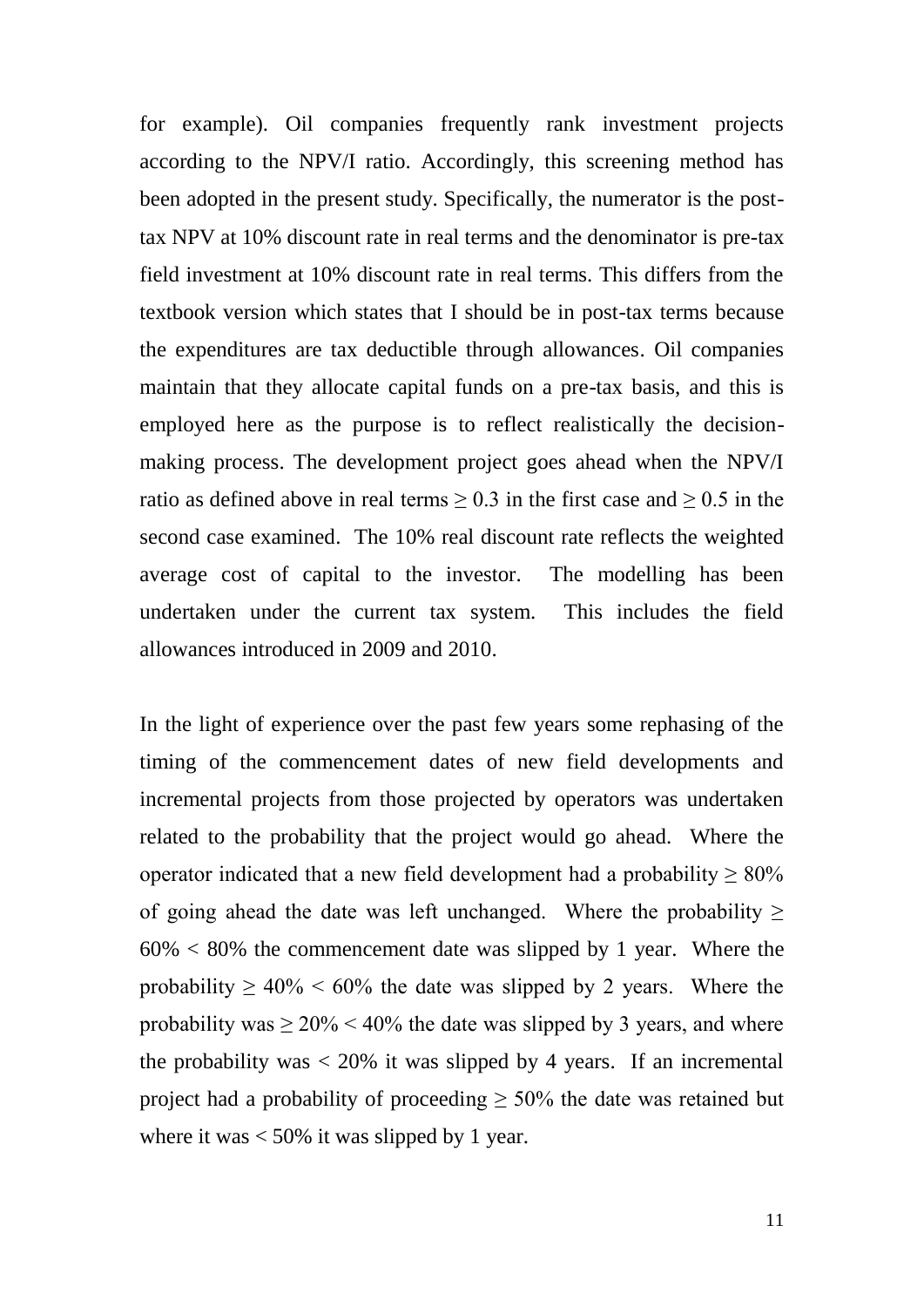#### **3. Results**

### **A. Economic Hurdle NPV@10%/I@10%≥ 0.3**

### **(i) Changes in Number of Fields/Projects Passing Economic Hurdle**

The changes in the number of fields/projects passing the economic hurdle under the 3 oil/gas price scenarios in the period to 2041 are shown in Table 6. There are reductions in all categories of investments. The reductions in the numbers of incremental projects passing the hurdle is particularly noticeable, suggesting that the tax increases are not compatible with the maximisation of economic recovery.

| Table 6                                                              |          |                 |          |          |                 |          |  |
|----------------------------------------------------------------------|----------|-----------------|----------|----------|-----------------|----------|--|
| No of fields/projects passing hurdle rate<br>$NPV@10\%/I@10\% > 0.3$ |          |                 |          |          |                 |          |  |
|                                                                      |          | 2010 Tax system |          |          | 2011 Tax system |          |  |
|                                                                      | \$50,30p | \$70,50p        | \$90,70p | \$50,30p | \$70,50p        | \$90,70p |  |
| Probable Fields                                                      | 9        | 23              | 32       | 7        | 21              | 29       |  |
| Possible Fields                                                      | 9        | 27              | 38       | 8        | 25              | 37       |  |
| Technical<br><b>Reserve Fields</b>                                   | 61       | 167             | 238      | 62       | 159             | 232      |  |
| <b>New</b><br>Exploration<br>Finds                                   | 58       | 148             | 215      | 50       | 143             | 213      |  |
| Incremental<br>Projects                                              | 117      | 149             | 162      | 85       | 139             | 155      |  |
| Future<br>Incremental                                                | 202      | 314             | 414      | 187      | 296             | 408      |  |
| <b>TOTAL</b>                                                         | 456      | 828             | 1099     | 399      | 783             | 1074     |  |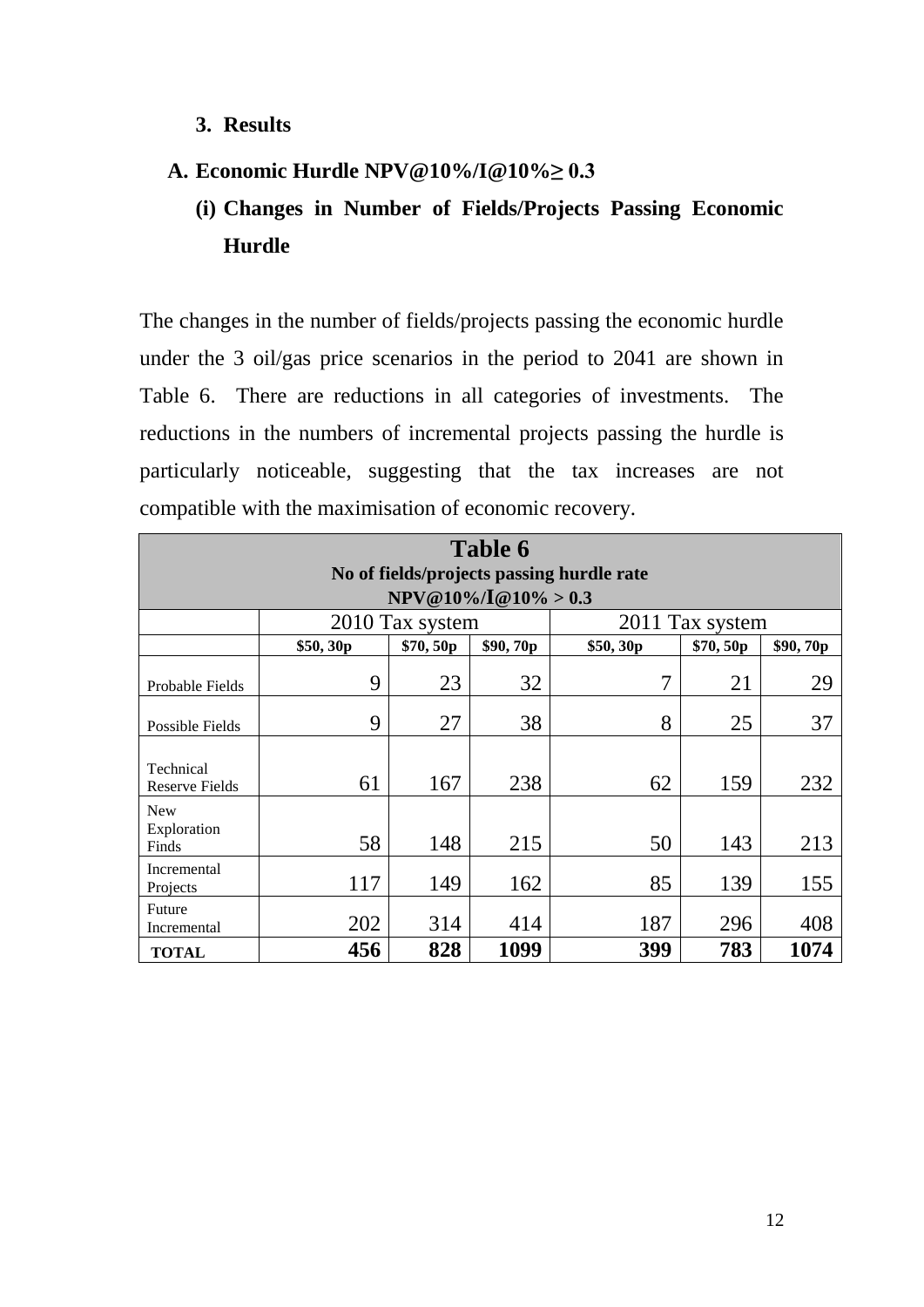#### **(ii) Changes in Oil Production**

The changes in oil production emanating from the non-development of fields/projects which were viable under the pre-budget terms are shown in Chart 1 under the \$50, 30 pence price case. The annual reduction grows rapidly to nearly 150,000 b/d over the next few years. Thereafter it calls considerably but will average around 50,000 b/d until the early 2030's. The cumulative loss of production in the period to 2041 is 810 million barrels (mm bbls). This may be compared to a total production of 9,152 mm bbls under pre-budget terms. The reduction is thus 8.85%.



#### Chart 1

**DIncremental ■Future Incremental OProbable OPossible OTechnical Reserves ONew Exploration** 

Over the next decade the reduction in production is principally among current and future incremental projects and probable fields. It is an obvious case for concern that a large volume of production from fields in the probable category is at risk.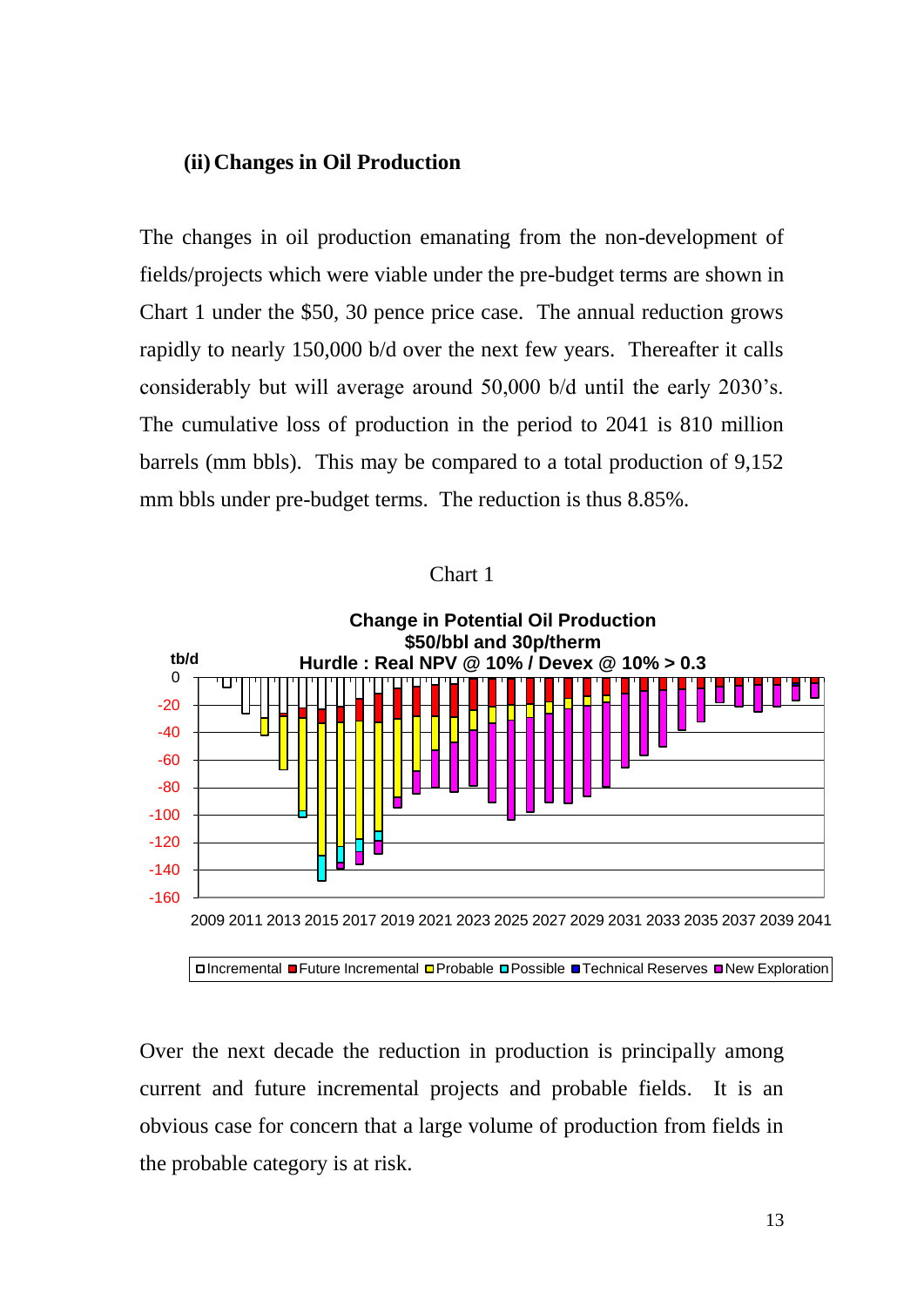In Chart 2 the loss of oil production over the period under the \$70, 50 pence case is shown. It is in the 20,000-40,000 b/d range over the next few years but then increases to over 100,000 b/d in the early 2020's and nearly 140,000 b/d in the late 2020's. The cumulative loss of production to 2041 is 862 mmbbls which can be related to the total of 13,727 mmbbls which would have been produced on pre-budget terms. The loss is thus 6.28%. Over the next few years the loss is from current and future incremental projects, but in the later years of the study period the loss emanates principally from fields in the category of technical reserves.





**DIncremental ■ Future Incremental OProbable OPossible OTechnical Reserves ONew Exploration**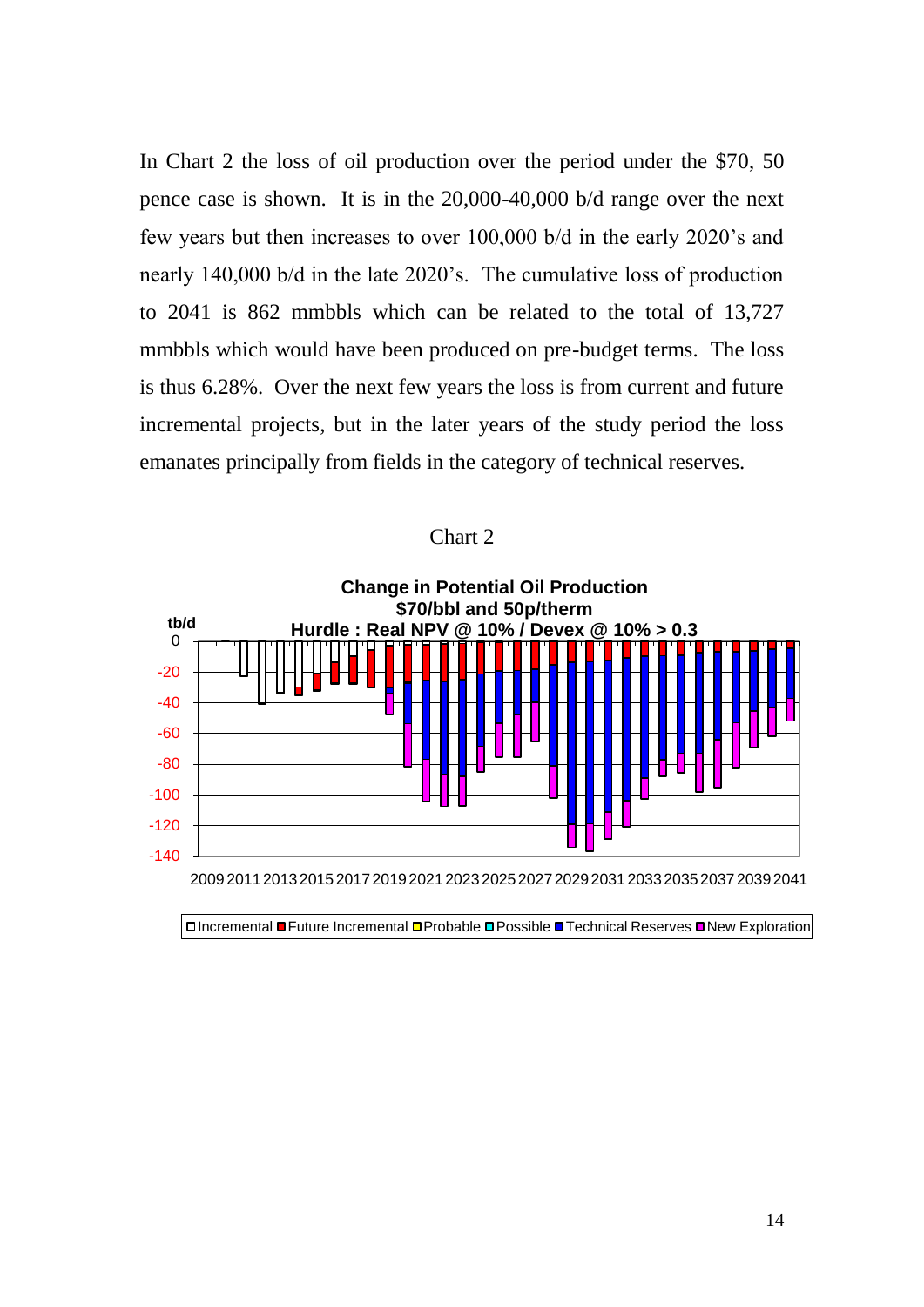Chart 3



In Chart 3 the loss of oil production under the \$90, 70 pence case is shown. The cumulative loss is 597 mmbbls which can be compared to a total of 17,065 mmbbls which could have been produced under the prebudget terms. The loss is thus 3.49%. It is overwhelmingly concentrated in the fields in the category of technical reserves.

#### **(iii) Changes in Gas Production**

In Chart 4 the changes in gas production over the period are shown under the \$50, 30 pence case. The loss increases rapidly from nearly 60 mmcf/d to 130 mmcf/d in 2015 and remains at over 100,000 mmcf/d until 2026. The cumulative loss to 2041 is 764 bcf. This can be compared to a total of 19,844 bcf which would have been produced under the pre-budget terms. The loss is thus 3.85%. It is noticeable that for much of the period the loss is concentrated in incremental projects highlighting the concern that maximum economic recovery is endangered.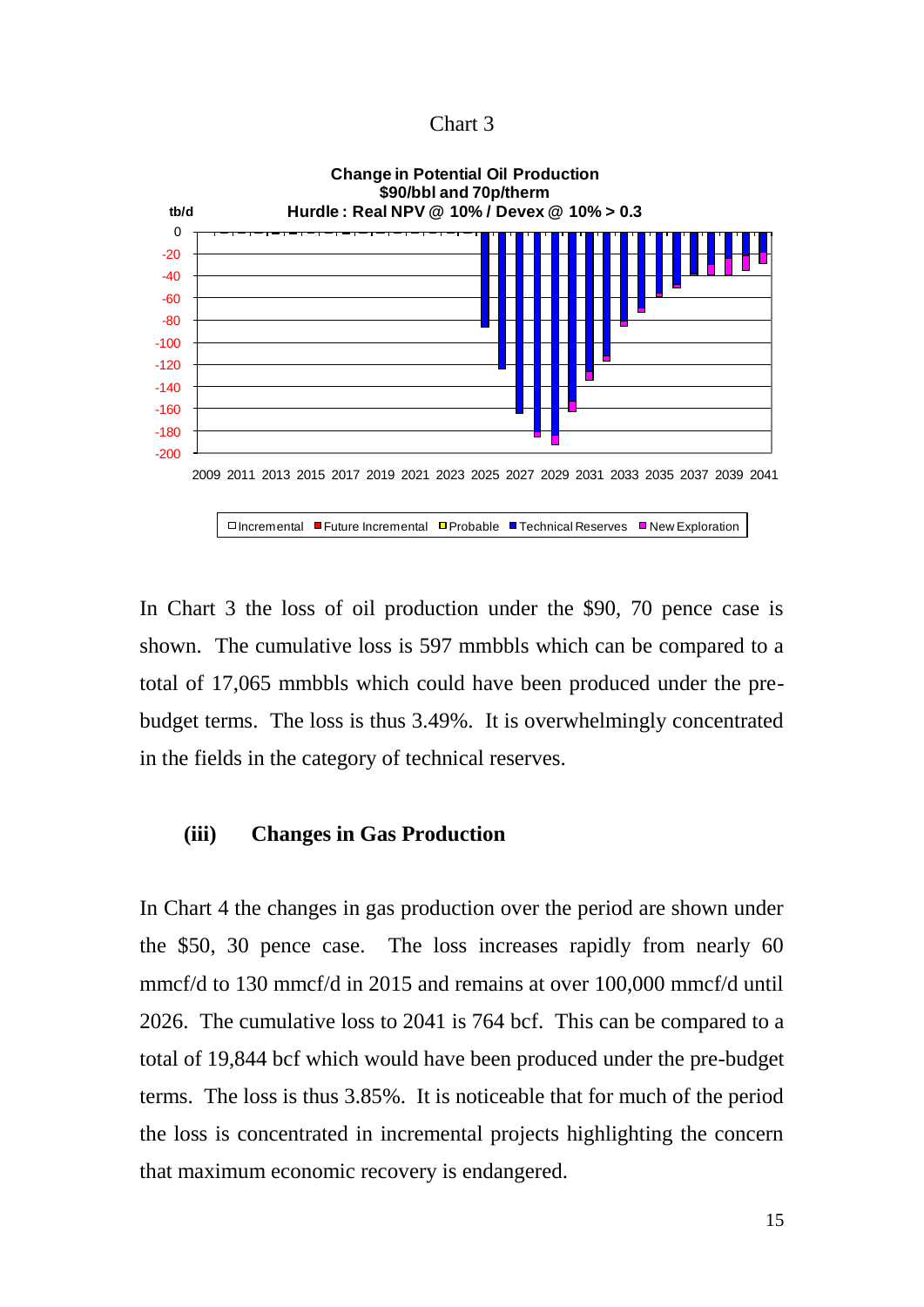| Chart 4 |  |
|---------|--|
|---------|--|



Chart 5



In Chart 5 the loss of gas production under the \$70, 50 pence case is shown. It exceeds 100,000 mmcf/d in the period to 2030. The total loss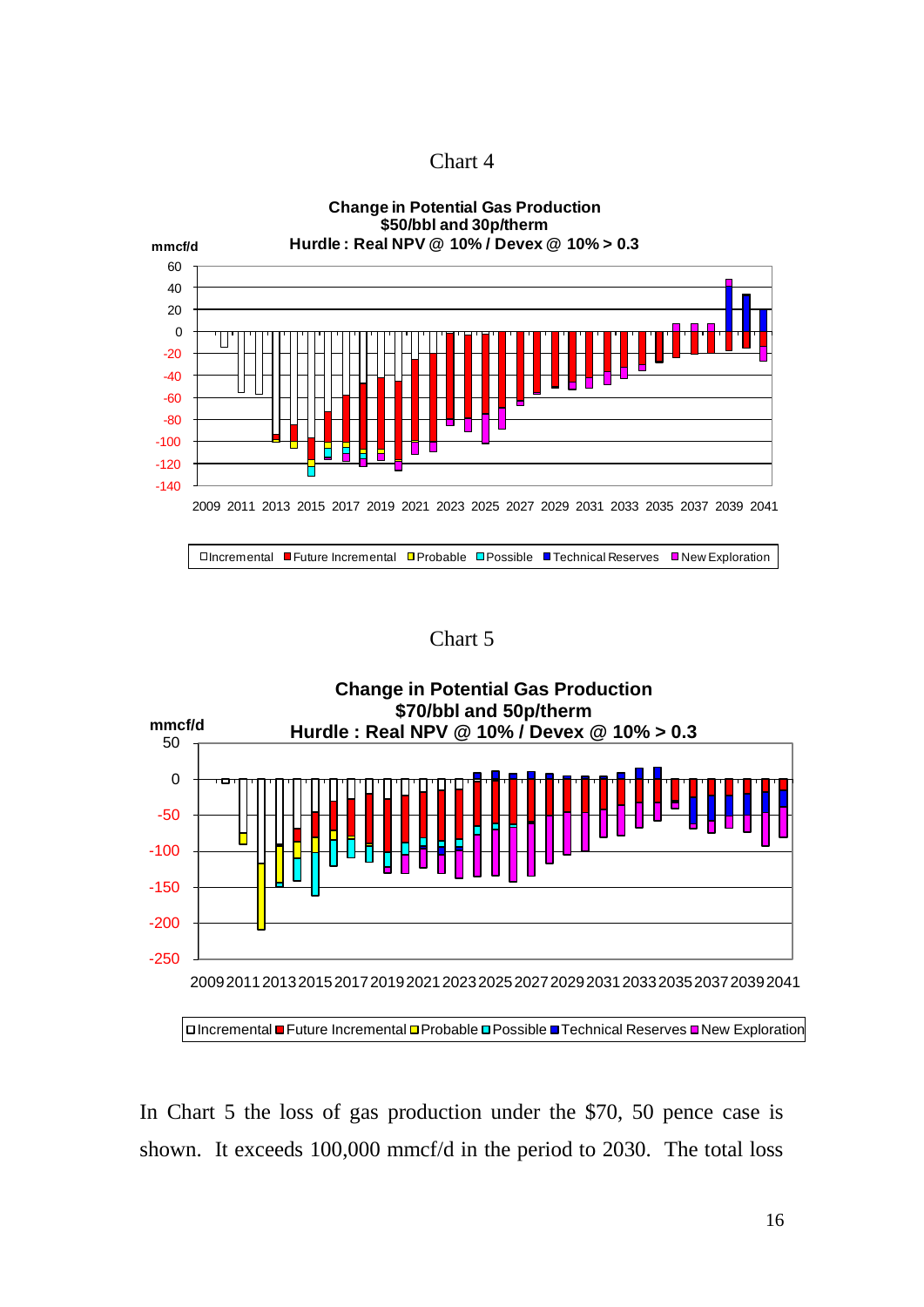in the period is 1,209 bcf which can be compared to a total production of 33,011 bcf in the period under pre-budget terms. The loss is thus 6.28%. Over the next few years the loss is concentrated in incremental projects and probable fields. This is clearly a cause for concern. In the period to 2015 the annual loss sometimes exceeds 150 mmcf/d. In the longer term the loss is spread across all categories of fields. There is also a small increase in production in a few years. This comes about from the combination of the increased rate of tax relief (from 50% to 62%) in small fields where the SC is largely sheltered by the field allowance. The result is that post-tax returns are increased!



Chart 6

In Chart 6 the loss of gas production under the \$90, 70 pence case is shown. The loss soon reaches 100 mmcf/d and in the later part of the period grows to nearly 300 mmcf/d. The cumulative loss is 1,654 bcf which can be compared to a total production of 45,974 bcf over the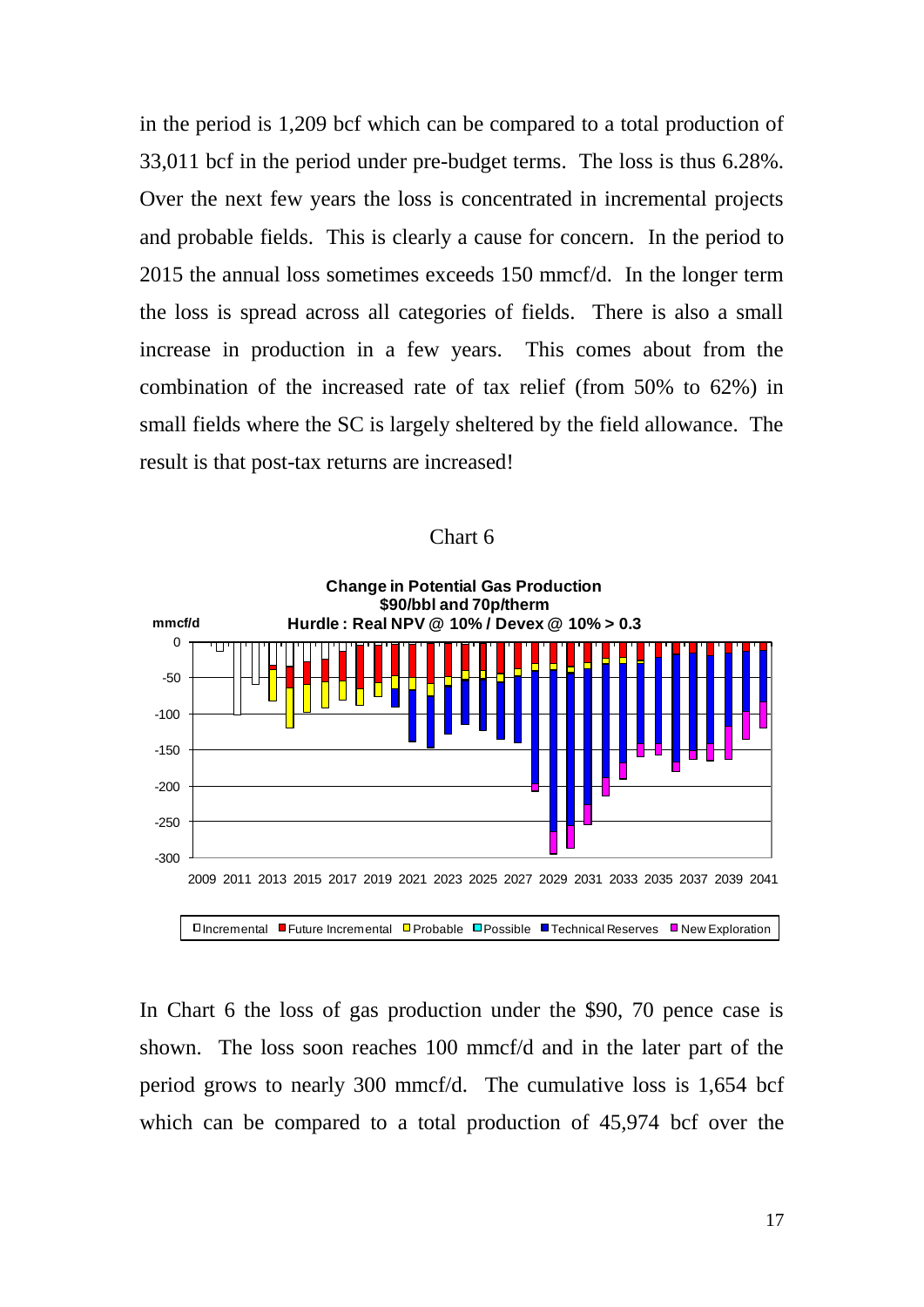period. The loss is thus 3.6%. In the long term much of the loss is in the high cost fields in the technical reserves category.

In Chart 7 the loss of total hydrocarbon production (including NGLs) is shown under the \$50, 30 pence case. It is seen that the loss increases rapidly to 170,000 boe/d in 2015 and remains over 100,000 boe/d until 2029. The total loss over the period is 947 mmboe which can be compared to a total production of 12,885 mmboe under the pre-budget terms. The loss is thus 7.35%. Over the next decade much of the loss is from probable fields. In the longer term much of the loss is from fields in the category of new discoveries.

#### (iv) Changes in Total Hydrocarbon Production



#### Chart 7

In Chart 8 the changes in total hydrocarbon production under the \$70, 50 pence case is shown. The loss rapidly reaches 60,000 boe/d and in the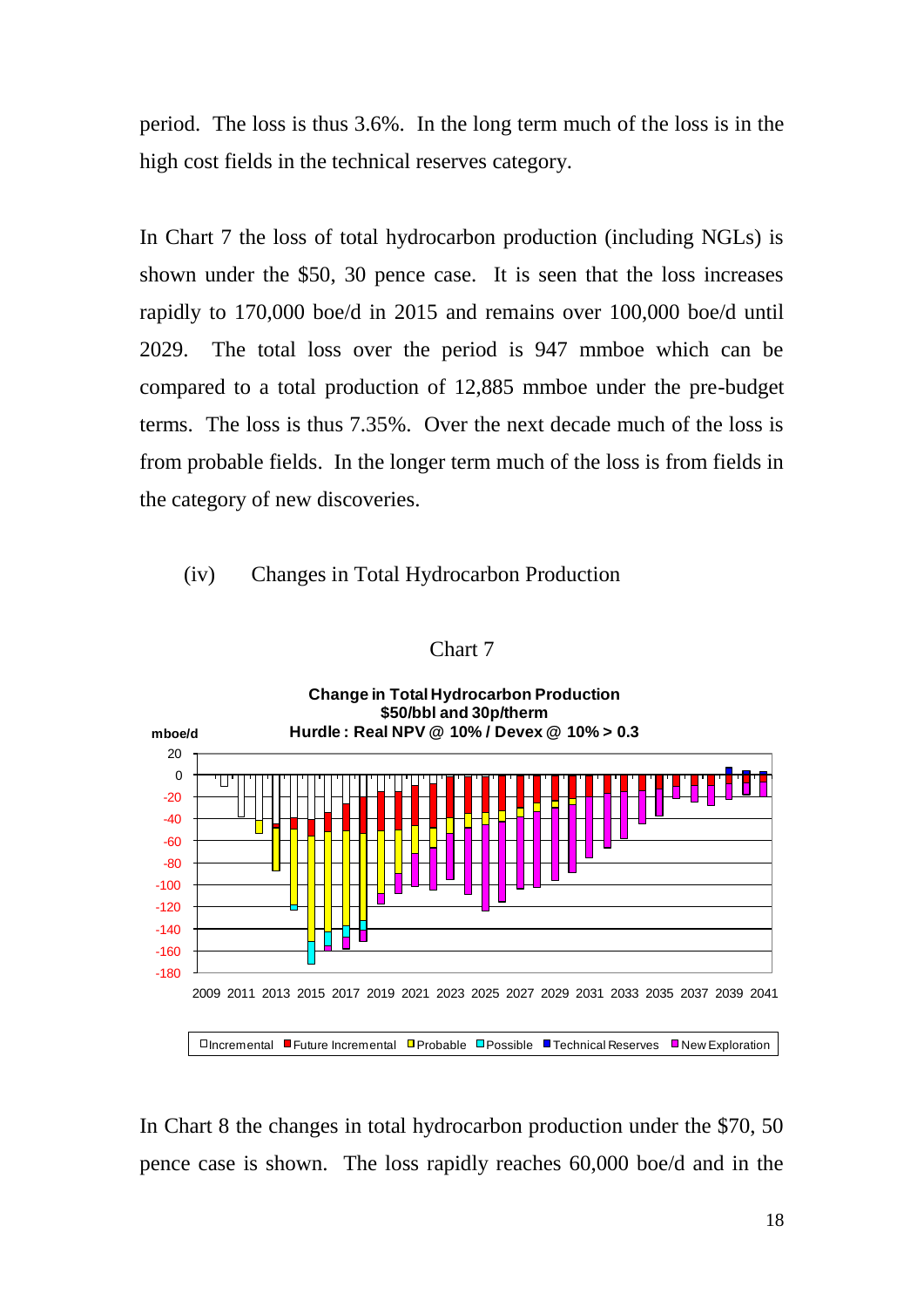2020's exceeds 130,000 boe/d. At its peak the loss is over 150,000 boe/d. The total loss in the period is 1,050 mmboe which can be compared to a total production of 19,863 under pre-budget terms. The loss is thus 5.3%.



Chart 8

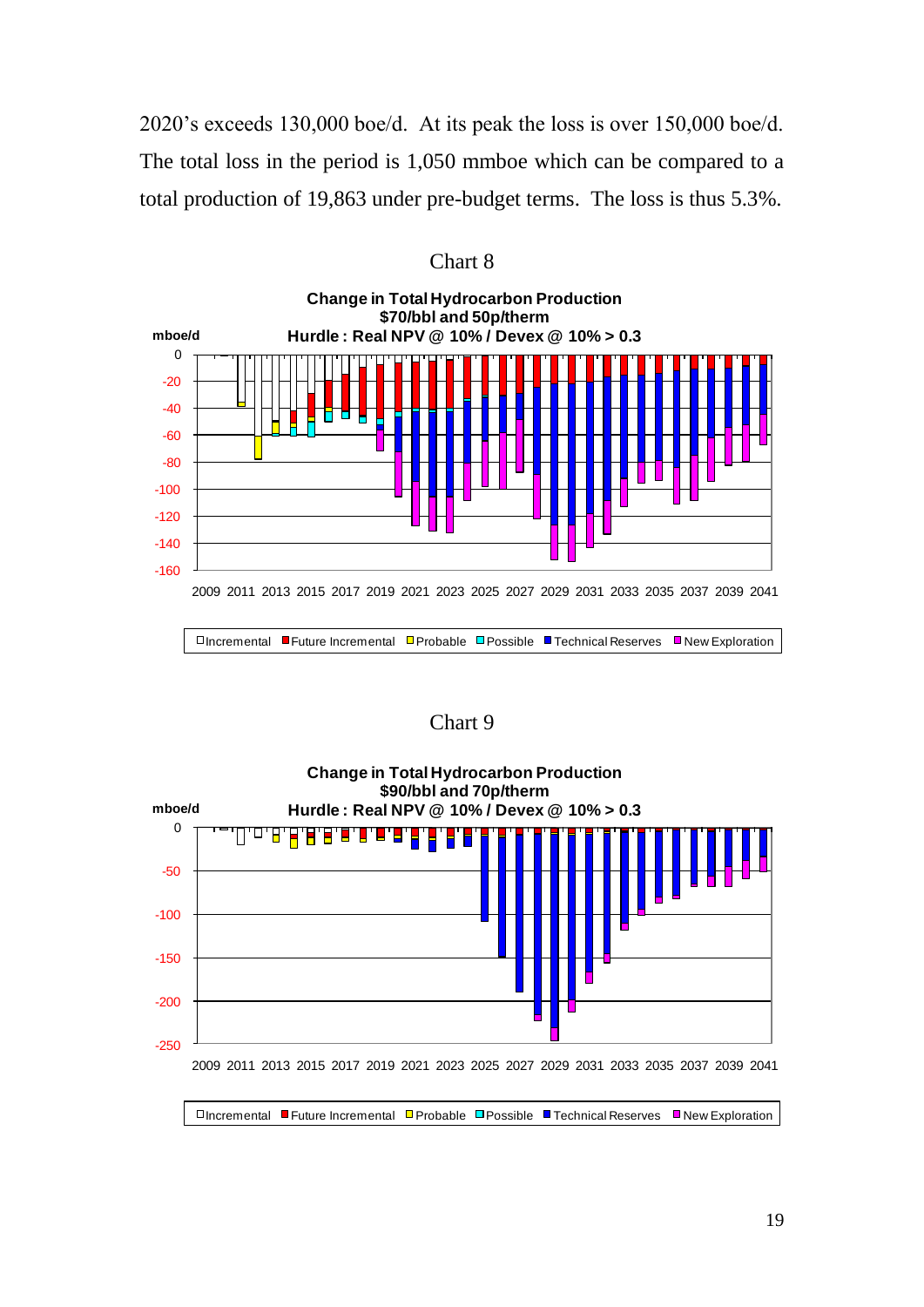In Chart 9 the change in total hydrocarbon output under the \$90, 70 pence case is shown. It is seen that large losses do not occur until 2025. The peak loss is nearly 250,000 boe/d in 2029 and the cumulative loss is 890 mmboe which can be compared to a total of 25,533 mmboe under the prebudget terms. The loss is thus 3.48%. The overwhelming share of the loss comes from fields in the category of technical reserves.

#### **(v) Changes in Development Expenditures**

In Chart 10 the changes in development expenditures over the period are shown under the \$50, 30 pence case. The reduction increases rapidly to over £1 billion in 2013. Much of the loss is concentrated in probable fields. In later years the loss of investment is much less. This reflects the small number of projects which are viable under the pre-budget terms. The cumulative loss of investment is £9.8 billion (at 2010 prices). Of this £2.5 billion is in fields in the probable category and £3.7 billion in incremental projects (current and future).



#### Chart 10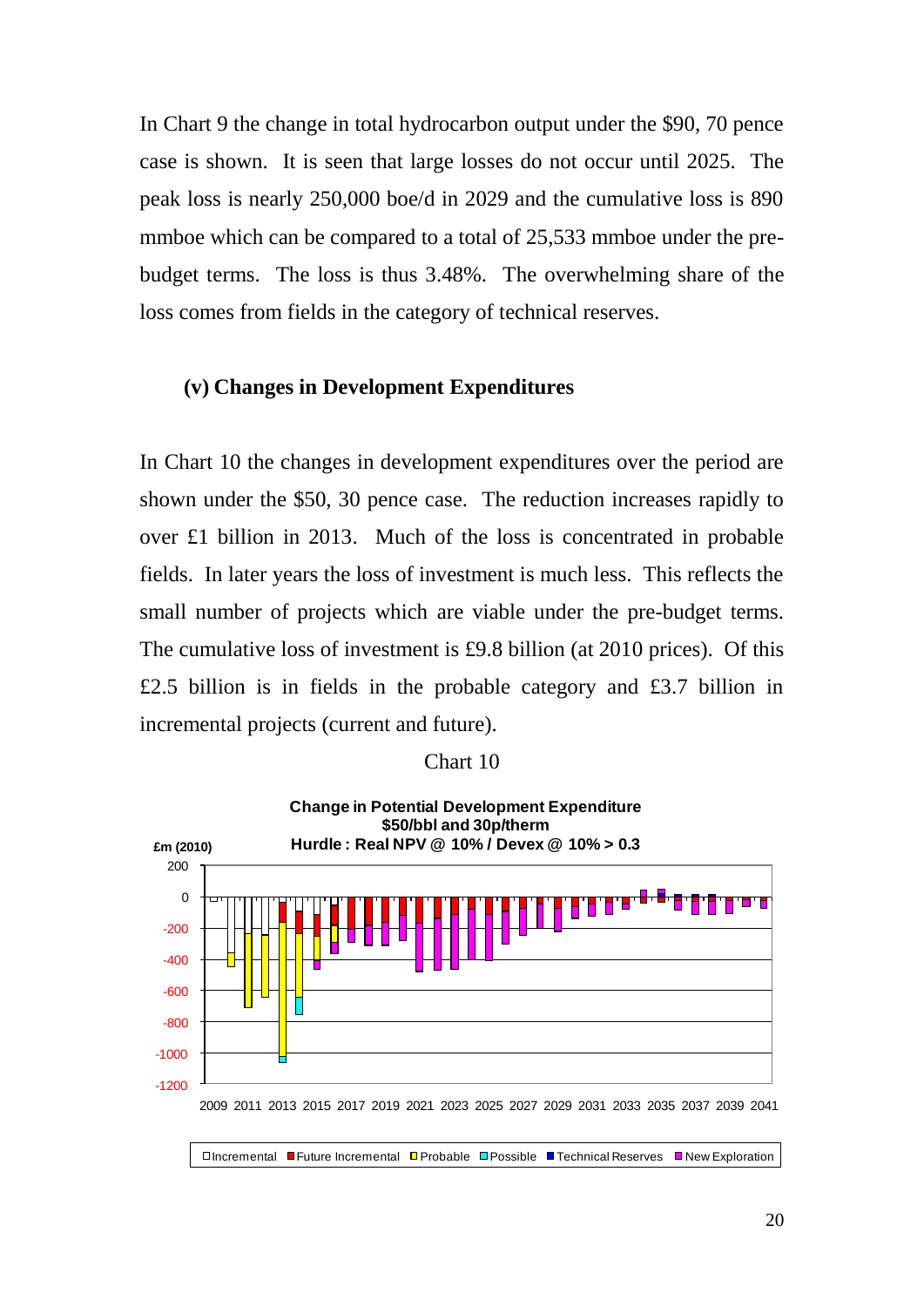Chart 11



In Chart 11 the reduction in development expenditures under the \$70, 50 pence case is shown. It quickly reaches £700 million and in later years the annual figure sometimes exceeds £800 million. The cumulative total over the period is £15.1 billion (at 2010 prices). In the longer term the reduction is concentrated in fields in the category of technical reserves.

In Chart 12 the reduction in development expenditures under the \$90, 70 pence case is shown. The largest reduction occurs in the period 2023 – 2025 when the annual reduction is nearly £2.5 billion. The total reduction is £13.1 billion (at 2010 prices).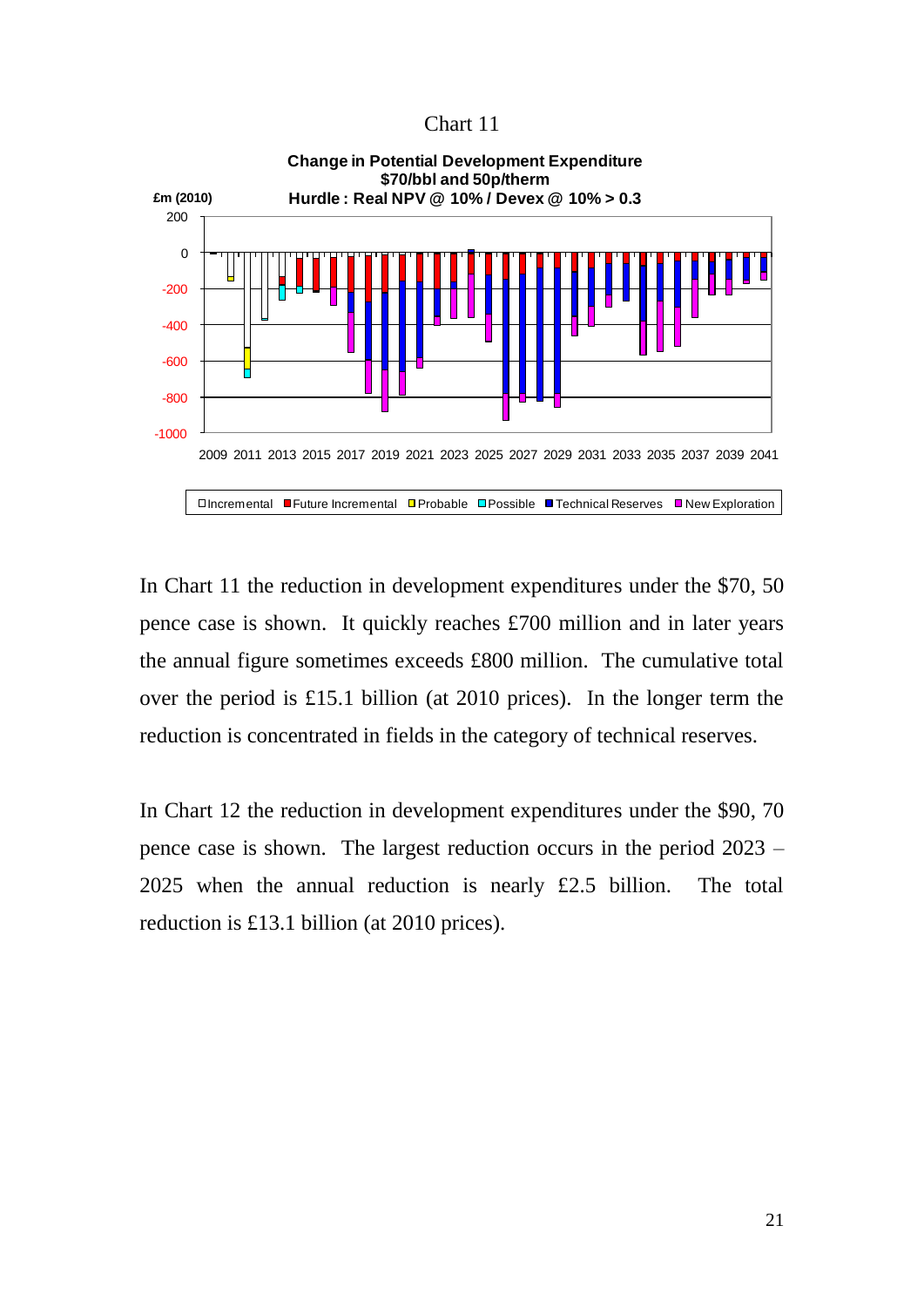Chart 12



#### **(vi) Changes in Operating Expenditures**

In Chart 13 the annual reductions in operating expenditures under the \$50, 30 pence case are shown. They rise to £370 million in 2017 with large reductions being attributed to probable fields. In the longer term the greater part of the reduction occurs with fields in the category of new discoveries. The total reduction is £6.4 billion over the period.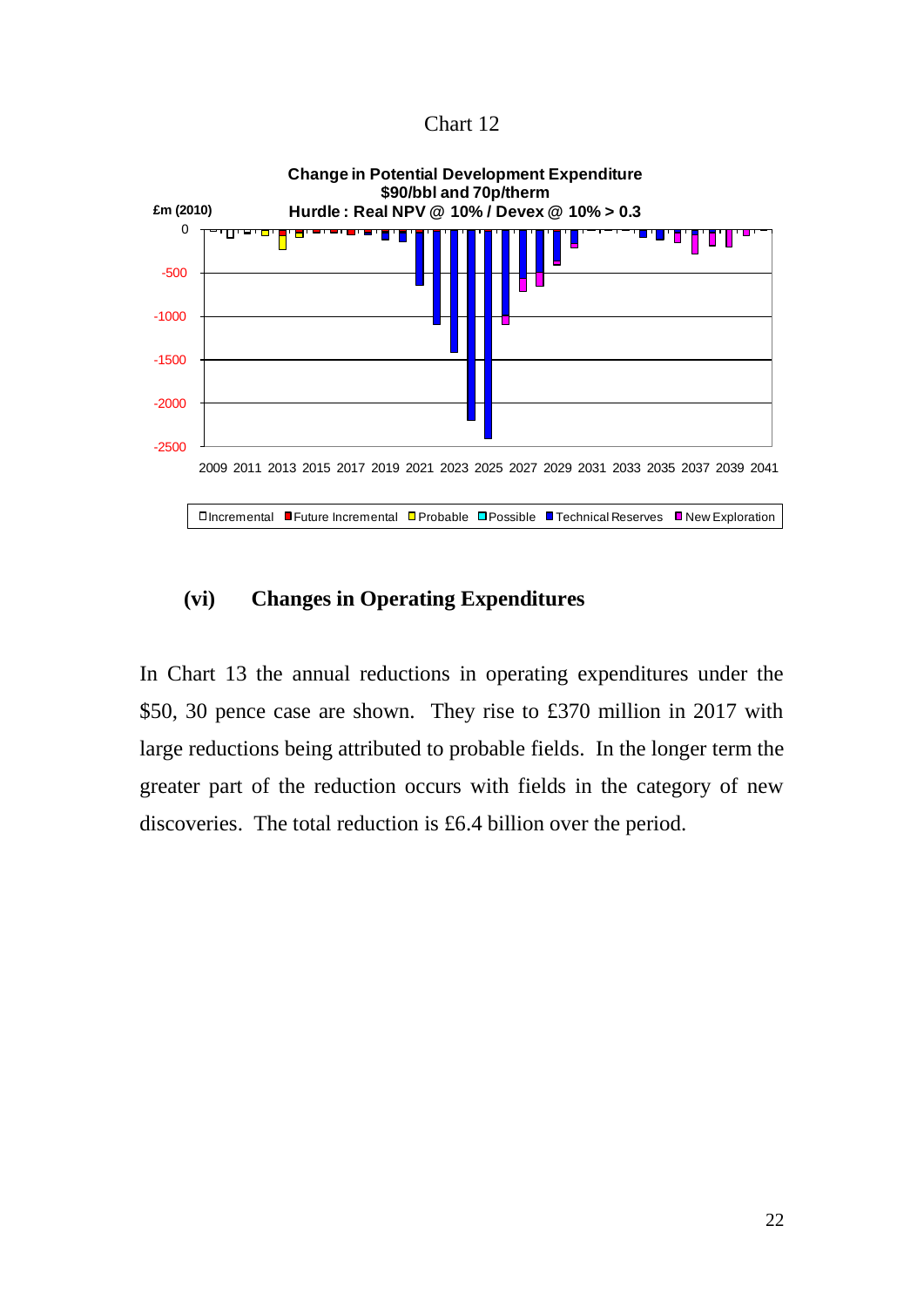| Chart 13 |  |
|----------|--|
|----------|--|



Chart 14



In Chart 14 the reductions in operating expenditures under the \$70, 50 pence scenario are shown. They exceed £100 million per year in the short term but then exceed £300 million by 2020. The largest annual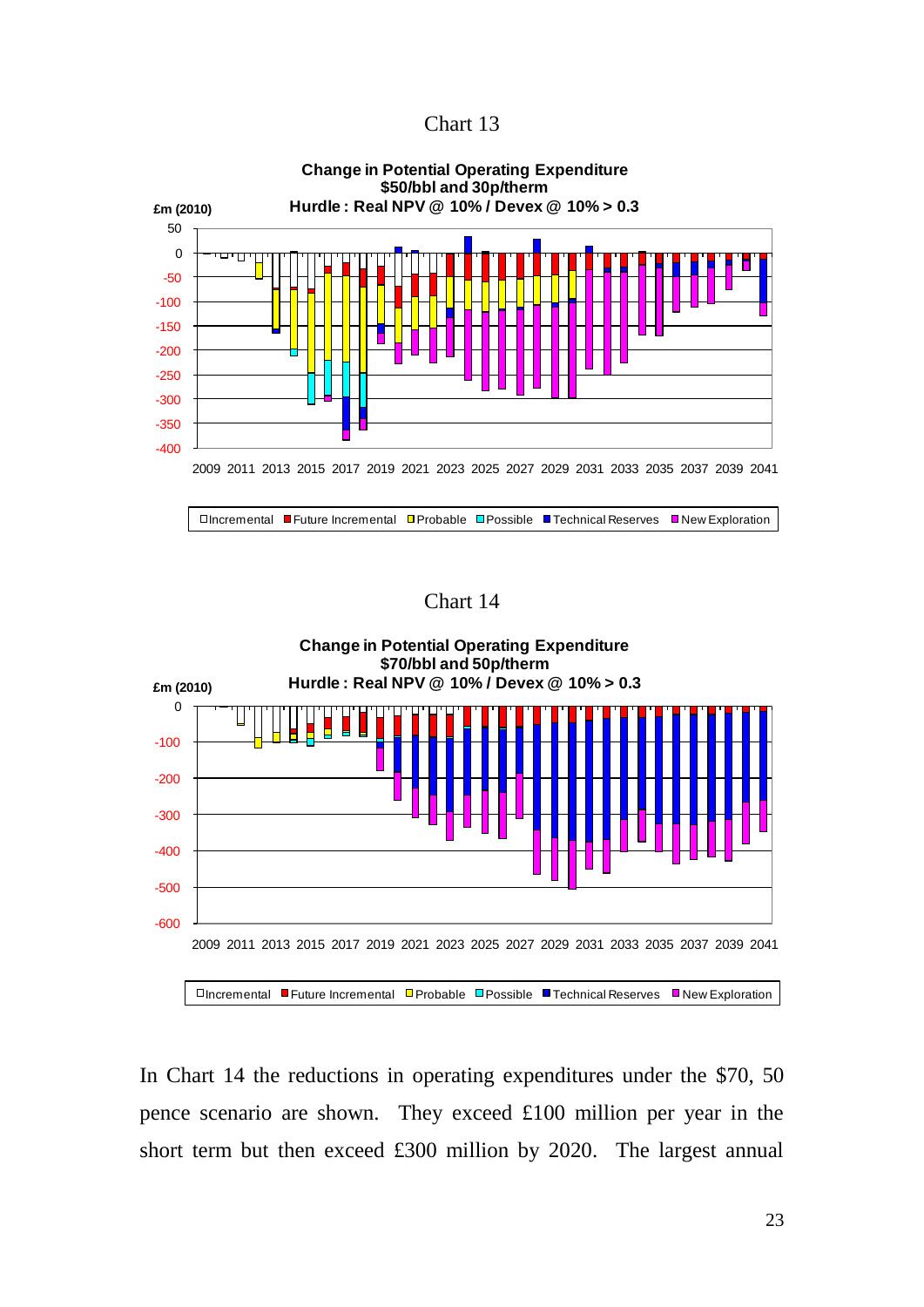reduction is over £500 million in 2030. The cumulative reduction is £9.5 billion.



Chart 15

In Chart 15 the reductions in operating expenditures under the \$90, 70 pence case are shown. Annually they are in the range £50 - £75 million until the early 2020's when they increase dramatically to reach a peak of £650 million. The cumulative total is £10.3 billion.

#### **(vii) Changes in Total Field Expenditures**

The changes in decommissioning expenditures were found to be relatively modest in relation to investment and operating costs. Often a change in timing took place. The changes in total field expenditures (excluding E and A costs) affect employment in the industry. They are shown under the \$50, 30 pence case in Chart 16.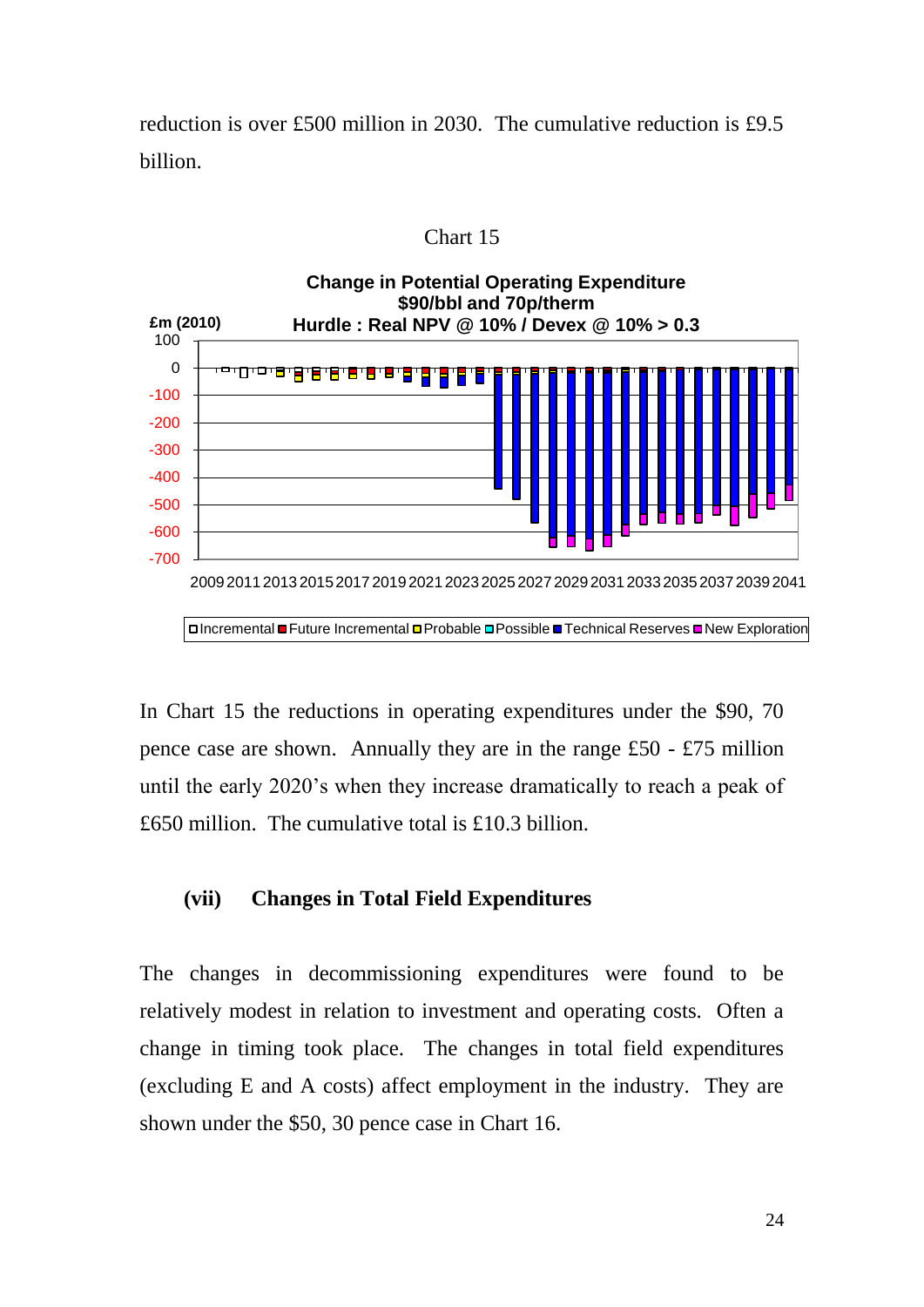Chart 16



The size of the decrease increases rapidly to over £1.2 billion in 2013 and for many years thereafter the annual decrease exceeds £600 million. The total decrease over the whole period is £16.9 billion (at 2010 prices). In the early years there is a major reduction in expenditure in probable fields, while in the longer run much of the lost expenditure is on fields in the category of new discoveries. (It should be noted that under this price very few fields in the category of technical reserves were viable on prebudget terms).

In Chart 17 the reductions in total field expenditures under the \$70, 50 pence case are shown. The reduction soon exceeds £800 million but is then under £400 million per year to 2016. Subsequently it grows considerably and often exceeds £1 billion per year. Over the whole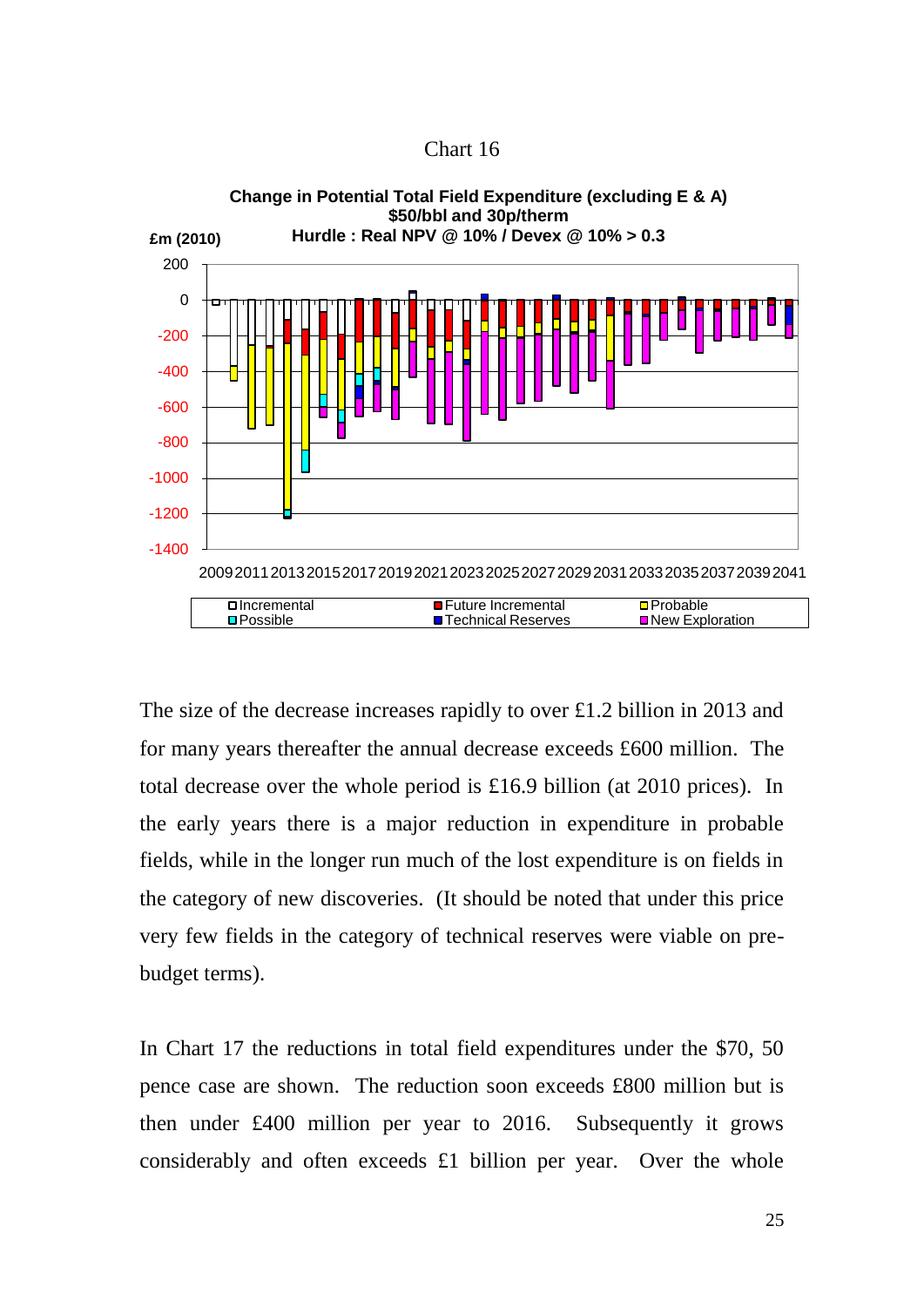period the reduction is £25.2 billion. The majority of the lost expenditure is in fields in the categories of technical reserves and new discoveries.



Chart 17

**¤Incremental ■ Future Incremental ¤ Probable ¤ Possible ■ Technical Reserves ■ New Exploration**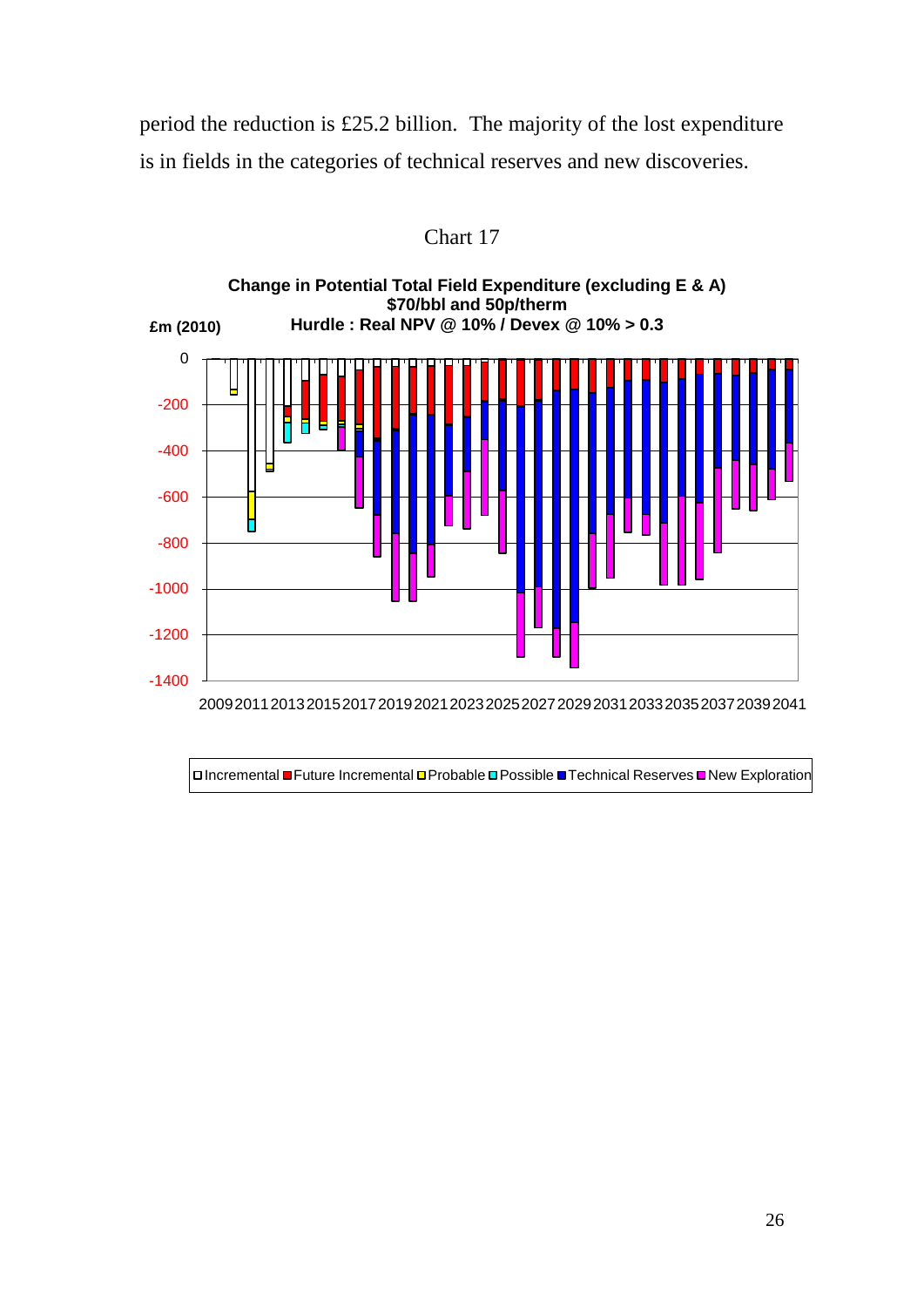Chart 18



DIncremental ■Future Incremental **D**Probable DPossible ■Technical Reserves DNew Exploration

In Chart 18 the reductions in total field expenditures under the \$90, 70 pence case are shown. The reductions are substantial in every year but in the 2020's they grow enormously to £2.75 billion in the year 2025. The aggregate reduction is £23.5 billion. The majority of the lost expenditures relate to fields in the category of technical reserves.

#### **(viii) Changes in Tax Revenues**

In Chart 19 the changes in tax revenues are shown under \$50 price case. In the next few years there is an increase averaging over  $\pounds1.0$  billion annually (at 2010 prices). Thereafter there are substantial tax losses emanating from the reduced investment in new fields in the probable category. In the long term the average annual net increase in revenues is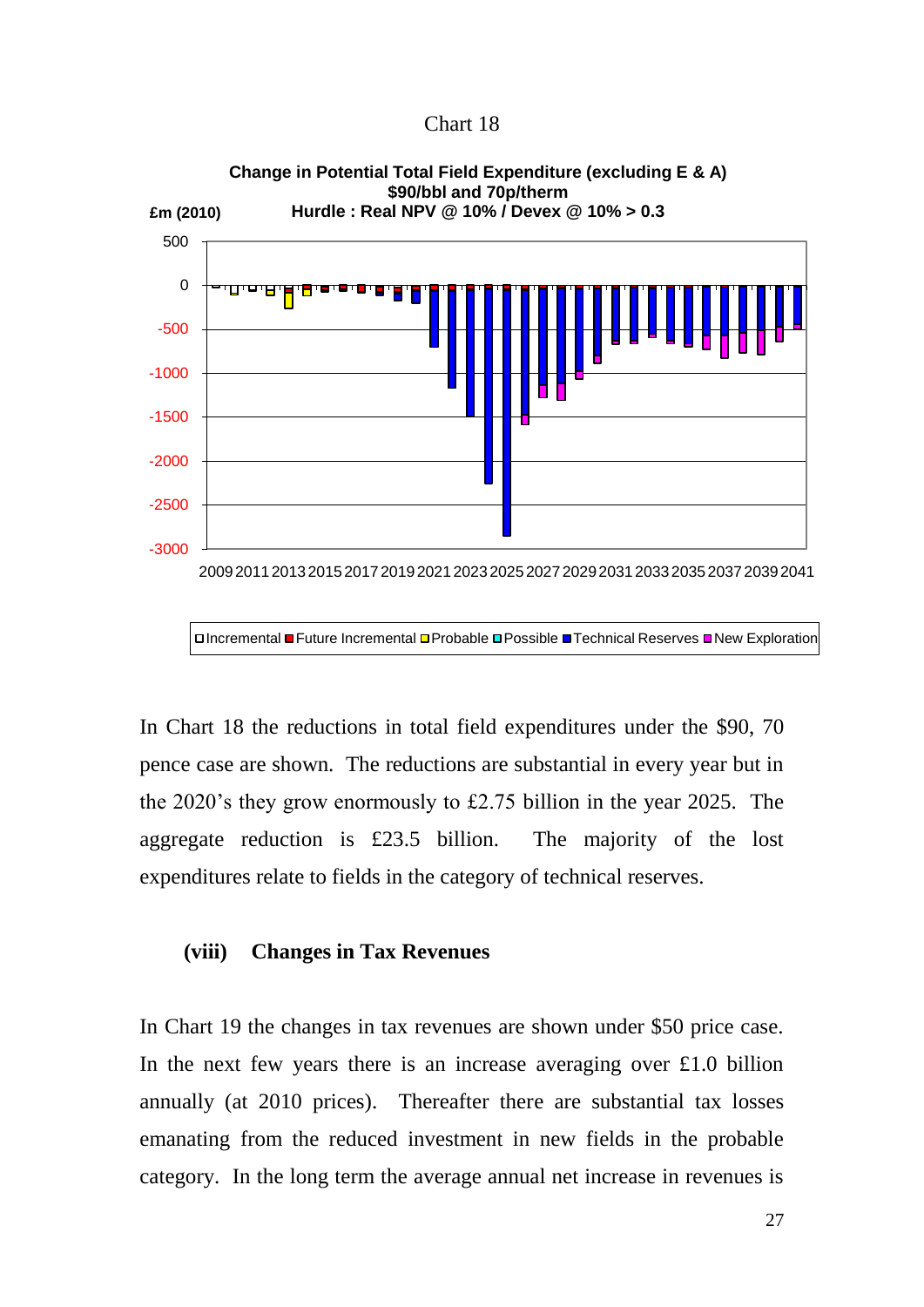around £400 million per year. The total increase in tax revenues over the whole period is £13.8 billion. The low figures for much of the later period reflect the low level of activity in the UKCS.

| Chart 19 |  |
|----------|--|
|----------|--|



Chart 20

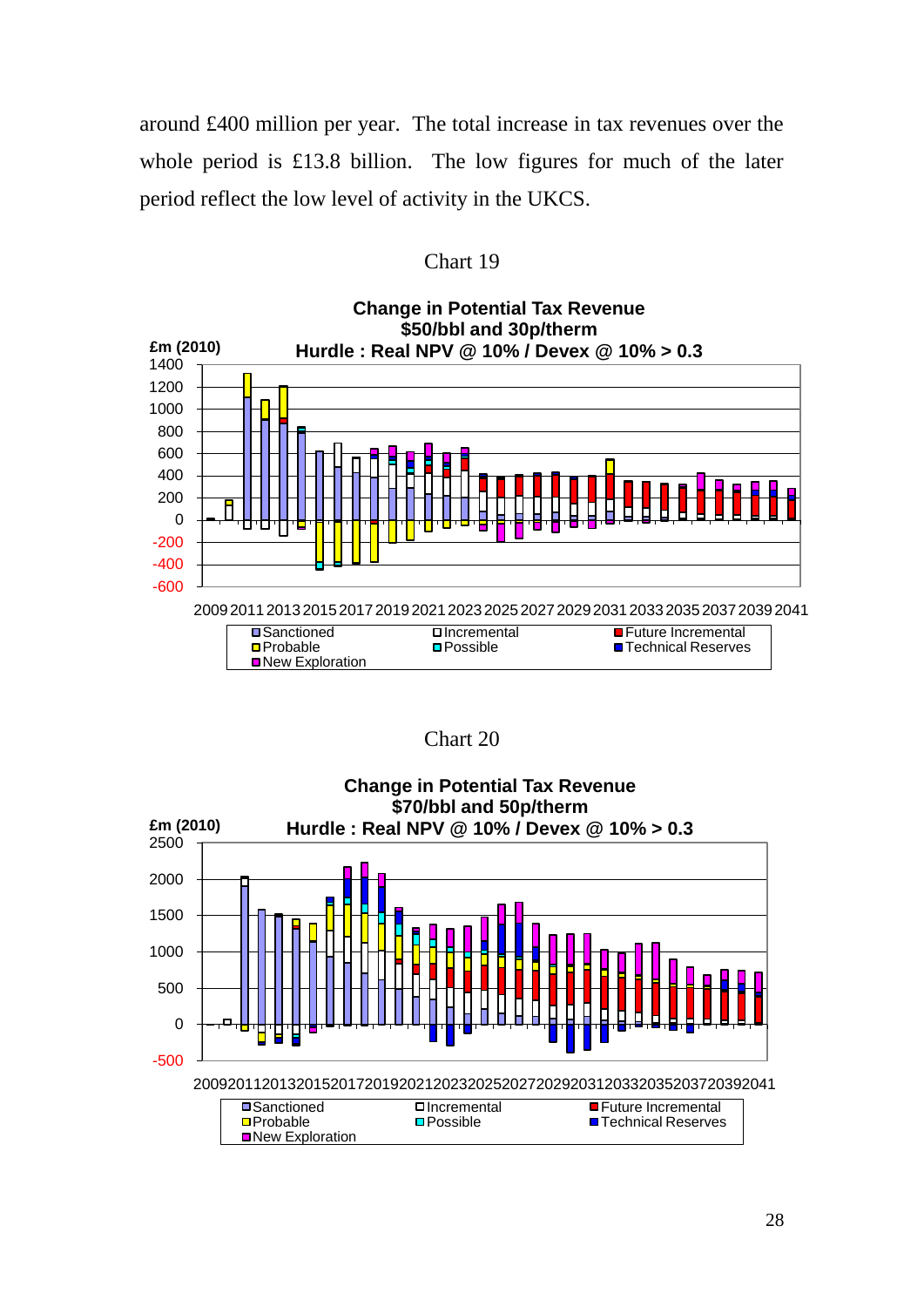In Chart 20 the increase in tax revenues under the \$70 price case is shown. In 2011 this amounts to £2 billion. The net increase is less in subsequent years because some projects are not undertaken. Over the medium term the net increase averages around £1.5 billion per year, but in later years it is very much less. The total increase over the period is £35.5 billion.





In Chart 21 the increase in total revenues under the \$90 price case is shown. In the early years the net increase averages around £2.5 billion. In the medium term it grows to over £4 billion in 2024 after which it falls substantially. The total increase over the period is £80.8 billion.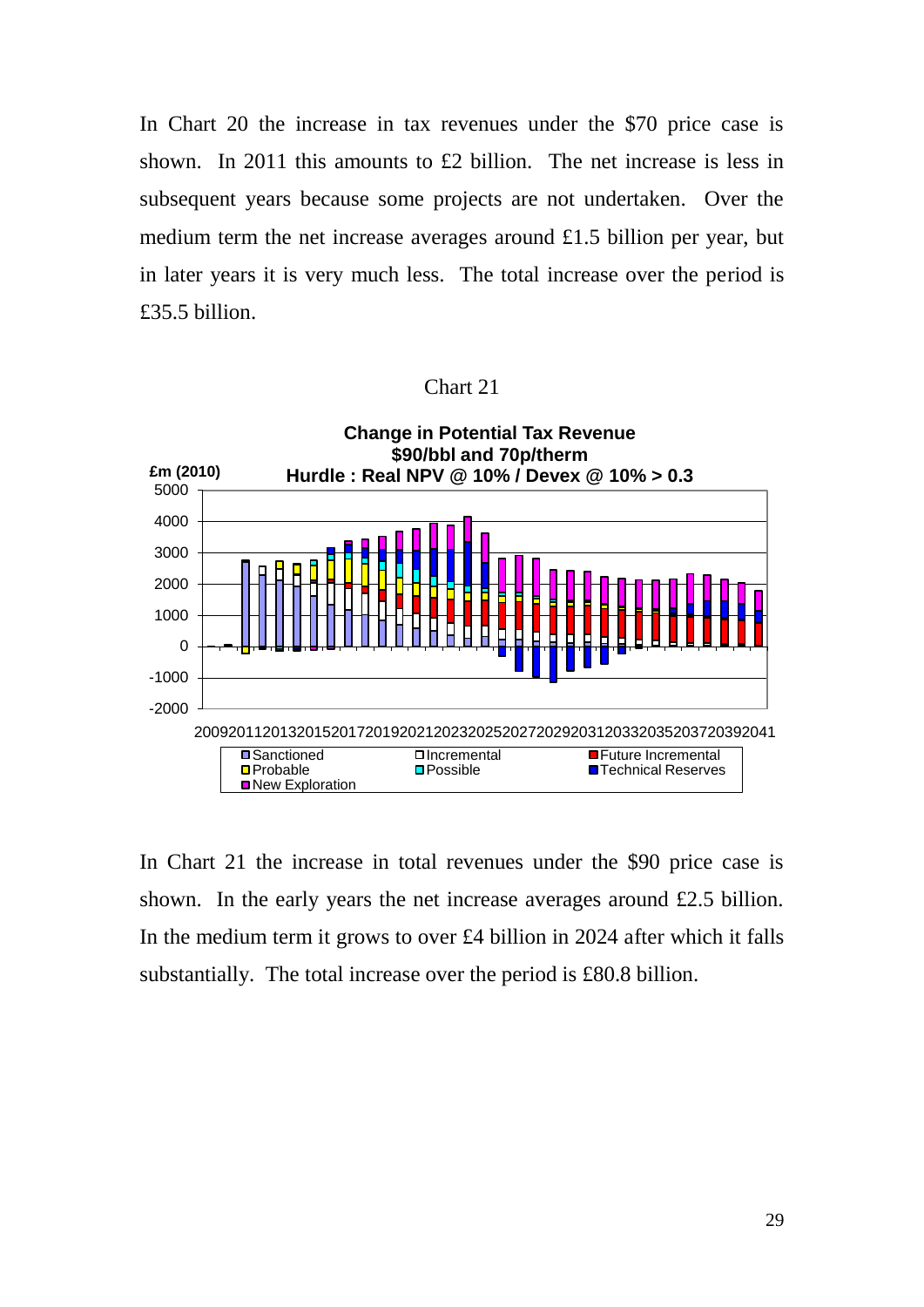#### **B. Economic hurdle NPV@10%/I@10%>0.5**

**(i) Changes in numbers of Fields/Projects Passing Hurdle Rate** In Table 7 the numbers of fields/projects passing the economic hurdle of NPV@10%/I@10%>0.5 are shown under pre- and post-budget terms under the 3 prices scenarios. Compared to the hurdle of NPV@10%/I@10%>0.3 there are substantially less investments undertaken under all prices scenarios and under both pre-budget and postbudget terms. Further, the decrease in the numbers of new developments resulting from Budget 2011 is greater when the NPV/I hurdle is >0.5 rather than >0.3. With the higher hurdle the aggregate number of viable new fields and projects falls from 340 to 217 (36%) under the \$50 price case, from 698 to 636 (9%) under the \$70 case, and from 1022 to 943 (7.7%) under the 490 case.

| <b>Table 7</b><br>No of fields/projects passing hurdle rate<br>$NPV@10\%/I@10\% > 0.5$ |          |                 |          |          |                 |          |  |
|----------------------------------------------------------------------------------------|----------|-----------------|----------|----------|-----------------|----------|--|
|                                                                                        |          | 2010 Tax system |          |          | 2011 Tax system |          |  |
|                                                                                        | \$50,30p | \$70,50p        | \$90,70p | \$50,30p | \$70,50p        | \$90,70p |  |
| Probable Fields                                                                        | 6        | 18              | 28       | 4        | 16              | 23       |  |
| Possible Fields                                                                        | 6        | 20              | 35       | 3        | 16              | 30       |  |
| Technical<br><b>Reserve Fields</b>                                                     | 45       | 124             | 209      | 43       | 115             | 193      |  |
| New<br>Exploration<br>Finds                                                            | 30       | 128             | 211      | 25       | 115             | 196      |  |
| Incremental<br>Projects                                                                | 93       | 132             | 152      | 84       | 116             | 141      |  |
| Future<br>Incremental                                                                  | 160      | 276             | 387      | 58       | 258             | 360      |  |
| <b>TOTAL</b>                                                                           | 340      | 698             | 1022     | 217      | 636             | 943      |  |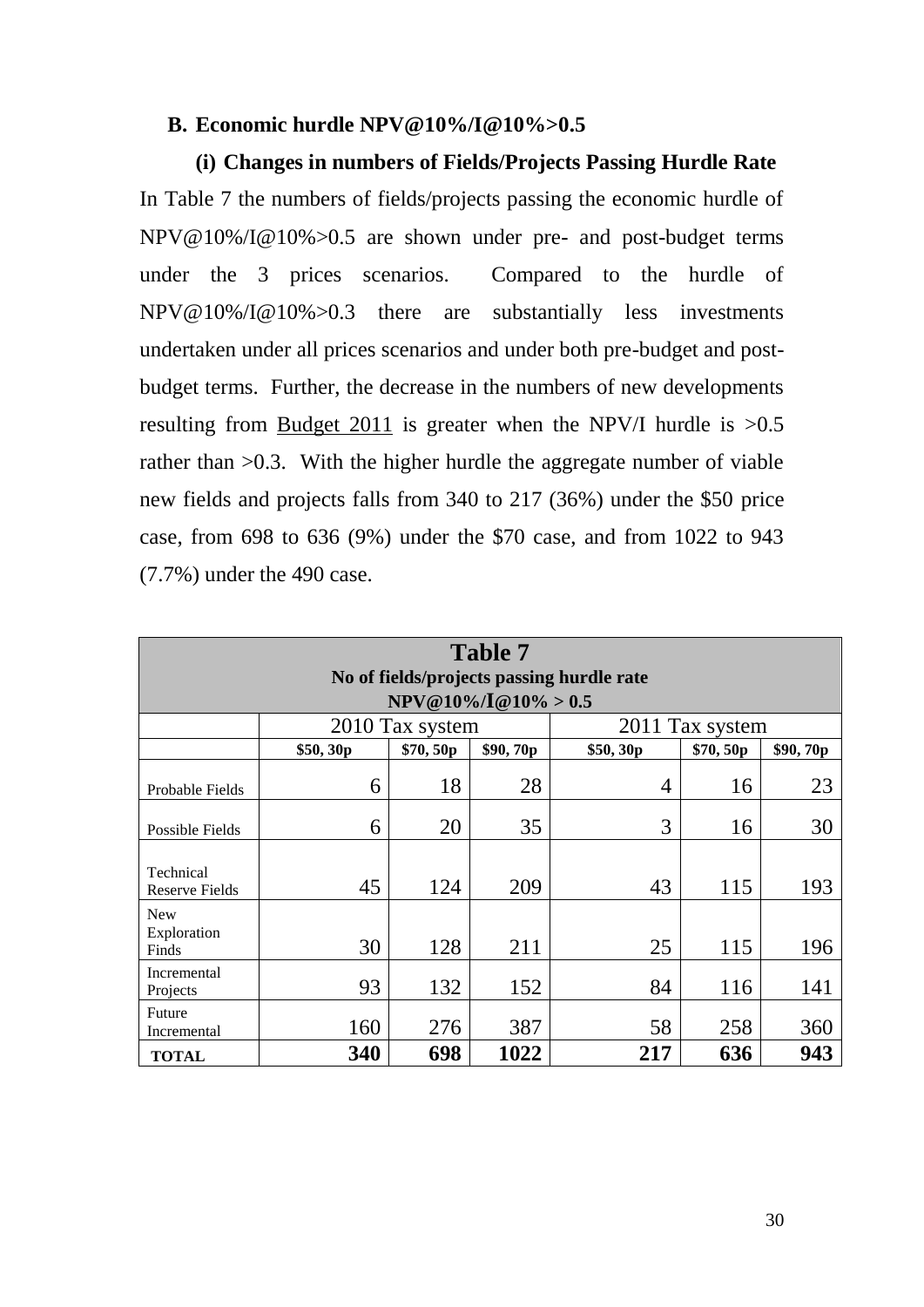#### **(ii) Changes in Oil Production**

In Chart 22 changes in oil production are shown under the \$50 case. The reduction grows rapidly in the 2020's. Incremental projects in both categories dominate the reduction. Over the whole period production is reduced by 2,540 million barrels. This can be compared with the total production of 7.7 billion bbls produced under pre-budget terms. The reduction is thus 32.9%.

#### Chart 22



In Chart 23 changes in oil production are shown under the \$70 price case. The reduction grows over the years to exceed 100,000 b/d in 2015. By 2025 the reduction exceeds 250,000 b/d. In the long term the reduction is concentrated in fields in the categories of new discoveries and technical reserves. Over the whole period the total reduction in production is 1,429 million barrels. This can be compared with a pre-budget aggregate production of 11.8 billion barrels. The reduction is thus 12.1%.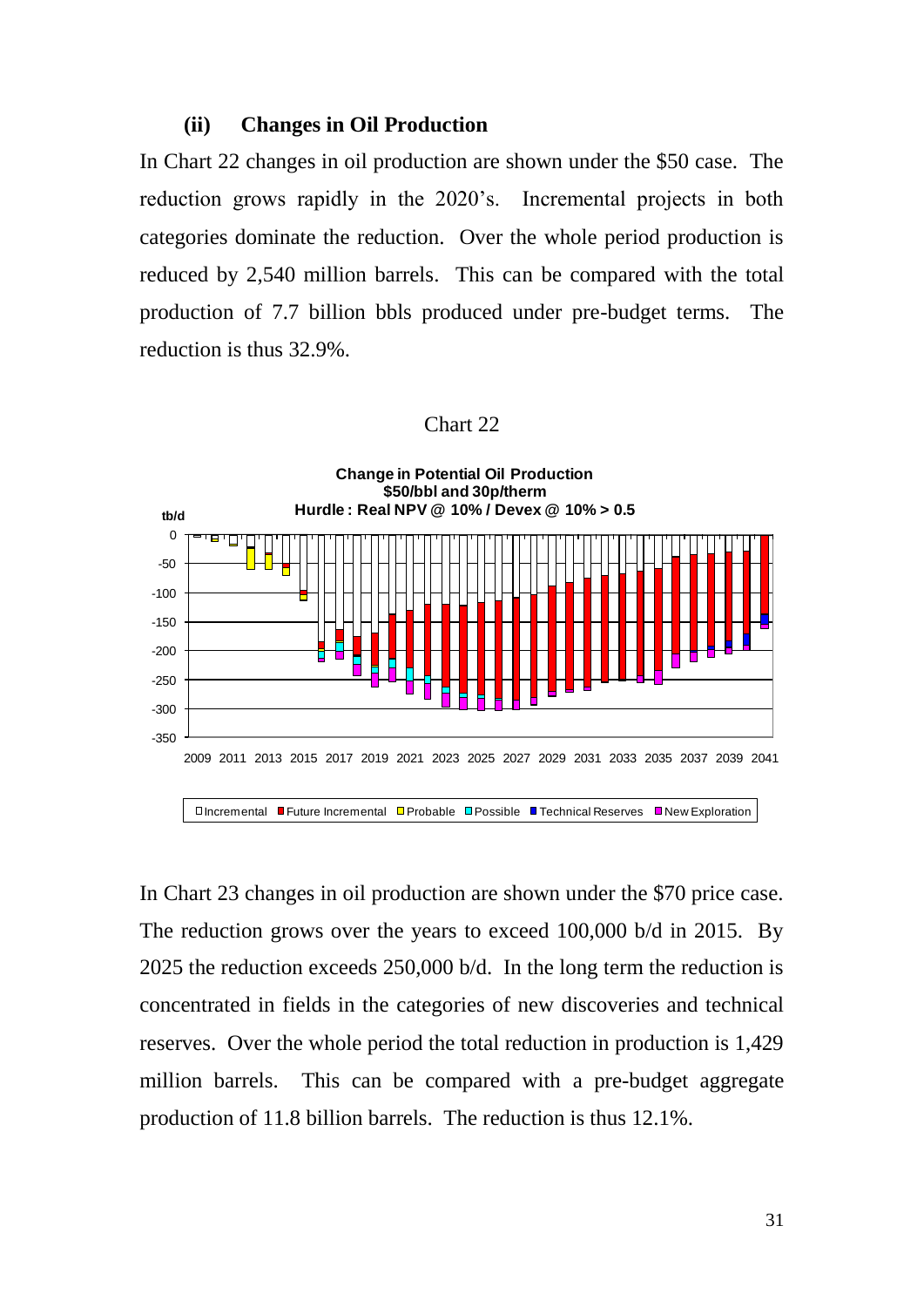Chart 23



In Chart 24 the reduction in oil production is shown under the \$90 case. It increases to 70,000 b/d in 2013 and grows to 130,000 b/d in 2021. By 2028 the reduction is 230,000 b/d. Over the whole period the total reduction in production is 1,242 million barrels. This can be compared with a total production of 15.8 billion barrels under the pre-budget conditions. The reduction is thus 7.8%.

| Chart 24 |
|----------|
|----------|

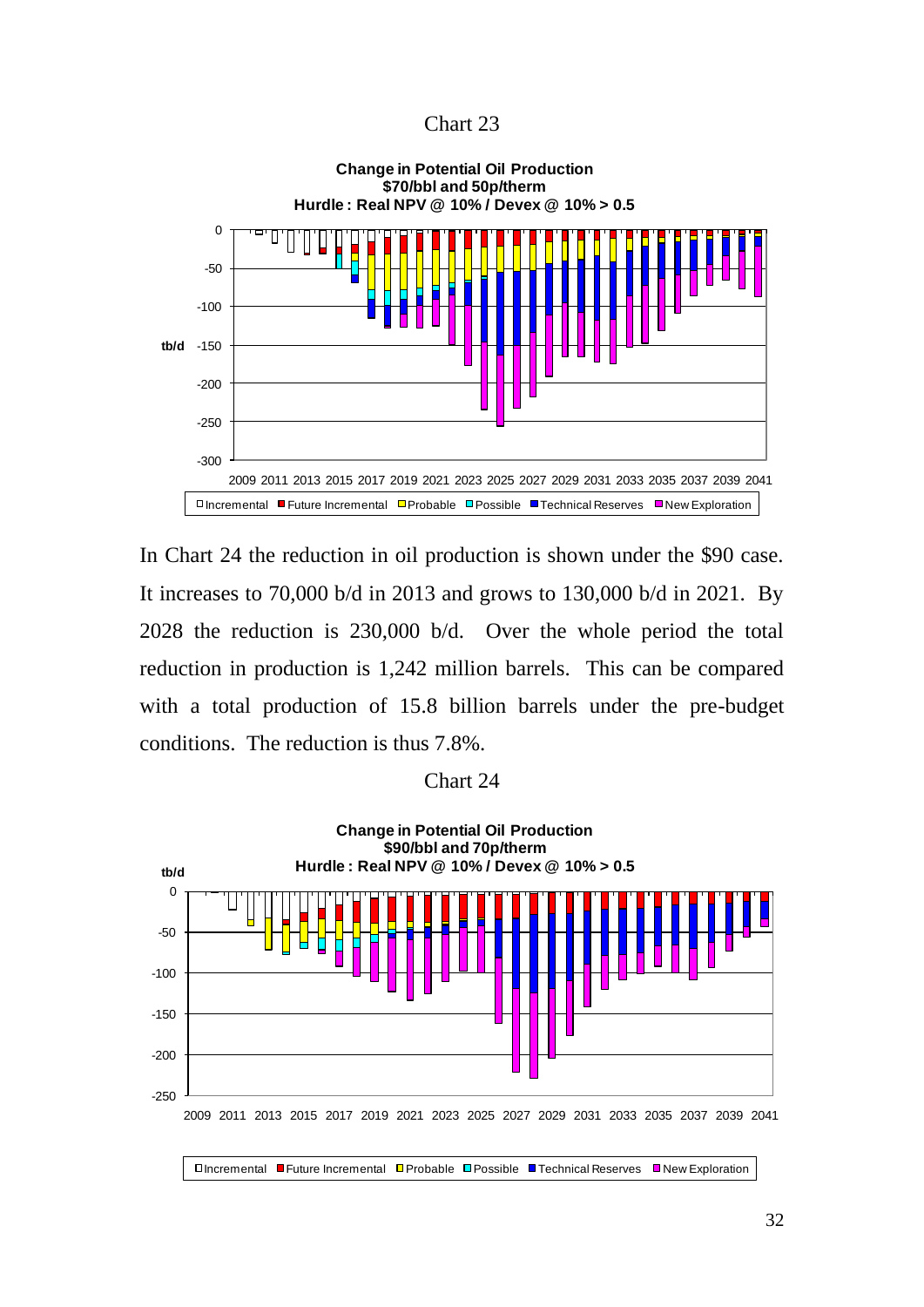#### **(iii) Changes in Gas Production**

In Chart 25 the reduction in gas production under the \$50, 30 pence case is shown. It increases rapidly to 100 mmcf/d in 2014 and peaks at 150 mmcf/d in 2016. Much of the decrease occurs from incremental projects. Over the whole period the total reduction in production is 920 bcf. This can be compared with a total production of 18,363 bcf under pre-budget terms. The total reduction is thus 5%.

| Chart 25 |  |
|----------|--|
|----------|--|



In Chart 26 the reduction in gas production under the \$70, 50 pence case is shown. It increases rapidly to exceed 160 mmcf/d in 2013. The reduction over the long term is principally with new discoveries and incremental projects. Over the whole period the aggregate reduction in production is 1,233 bcf. This can be compared with total production of 29,372 bcf under pre-budget terms. The reduction is thus 4.2%.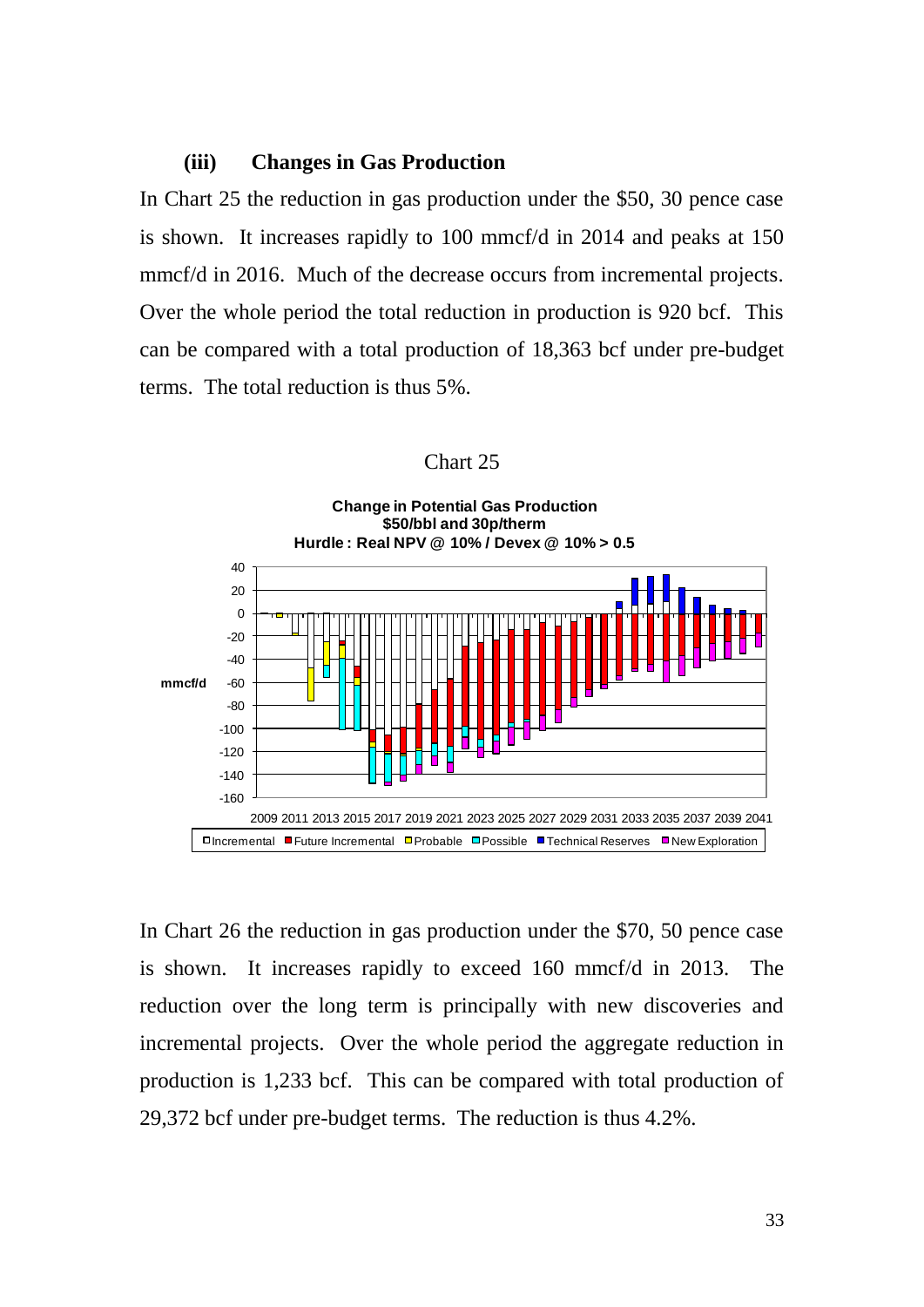#### Chart 26



In Chart 27 the reduction in gas production are shown under the \$90, 70 pence case. The reduction increases rapidly to nearly 900 mmcf/d in 2015. Over the period the reduction is principally among probable fields. Over the whole period the aggregate reduction in production is 5,568 bcf. This can be compared with total production of 42,150 bcf under prebudget terms. The reduction is thus 13.2%.

#### Chart 27

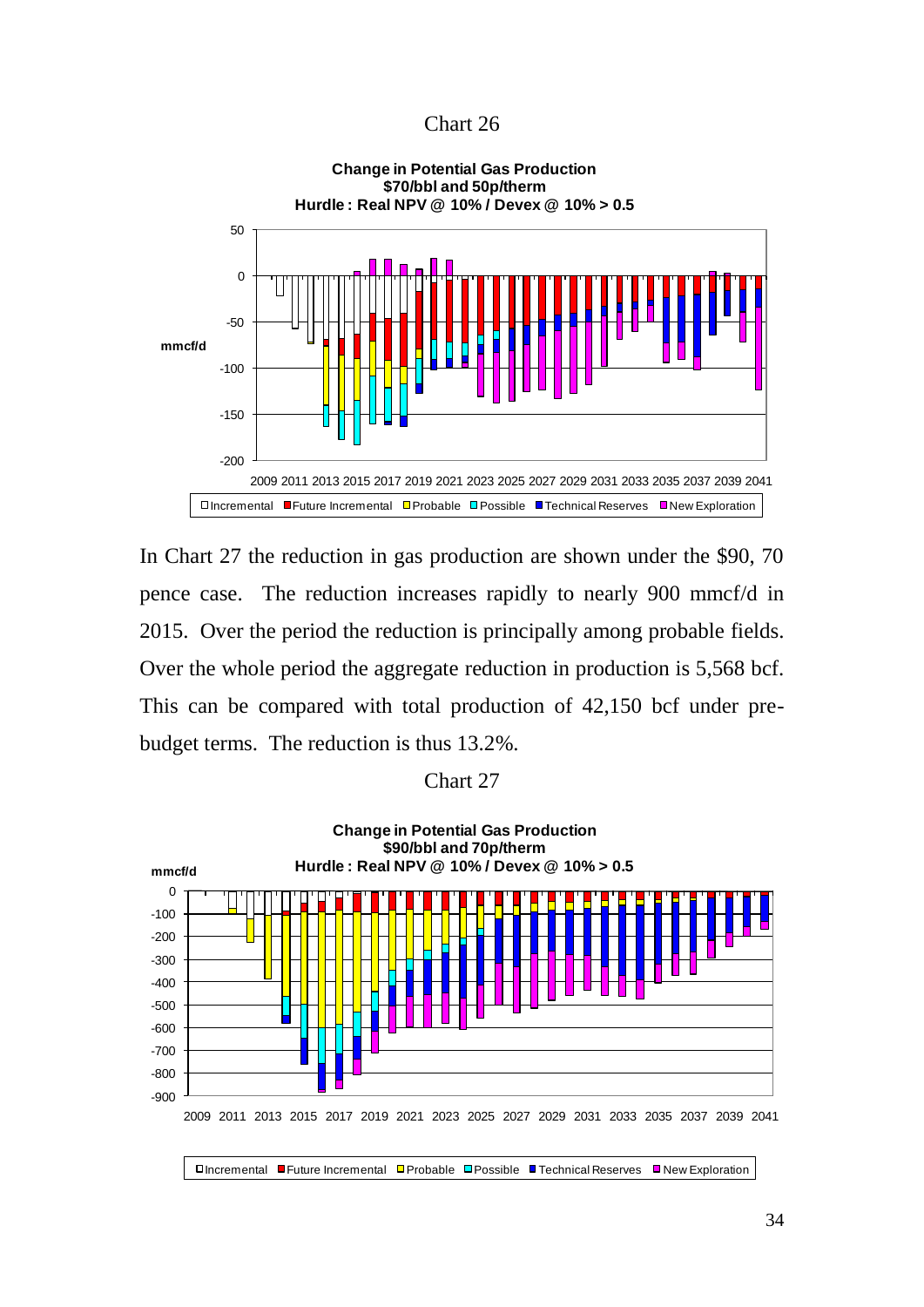#### **(iv) Changes in Total Hydrocarbon Production**

In Chart 28 the reduction in total hydrocarbon production (including NGLs) is shown under the \$50, 30 pence case. The reduction increases to 250,000 boe/d in 2016 and reaches a peak of 325,000 boe/d in 2024. The reduction is principally among incremental projects and new discoveries. Over the whole period the aggregate reduction in total hydrocarbon production is 2,728 million boe. This can be compared with total production of 11,156 million boe under pre-budget terms. The reduction is thus 24.4%.

| Chart 28 |  |
|----------|--|
|----------|--|



In Chart 29 the reduction in total hydrocarbon production under the \$70, 50 pence case is shown. It increases to 100,000 boe/d in 2016 and reaches a peak of 275,000 boe/d in 2015. The reduction is principally among new fields and technical reserves. Over the whole period the aggregate reduction in production is 1,678 million boe. This can be compared to total production of 17,294 million boe under pre-budget terms. The reduction is thus 9.7%.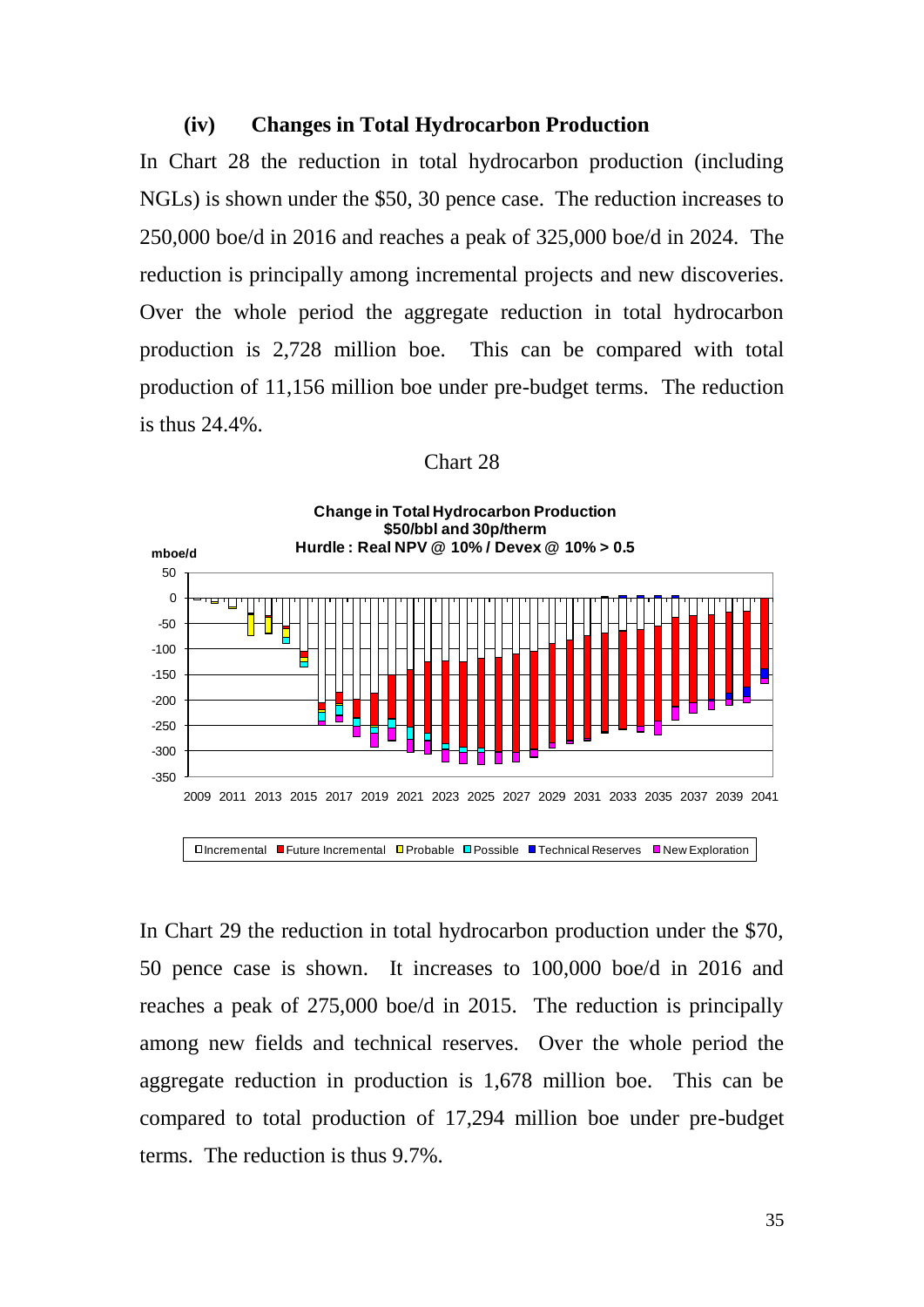| Chart 29 |  |
|----------|--|
|----------|--|



Chart 30



In Chart 30 the reduction in total hydrocarbon production is shown under the \$90, 70 pence case. The reduction grows to 250,000 boe/d in 2017. Over the whole period the sources of the reduction are principally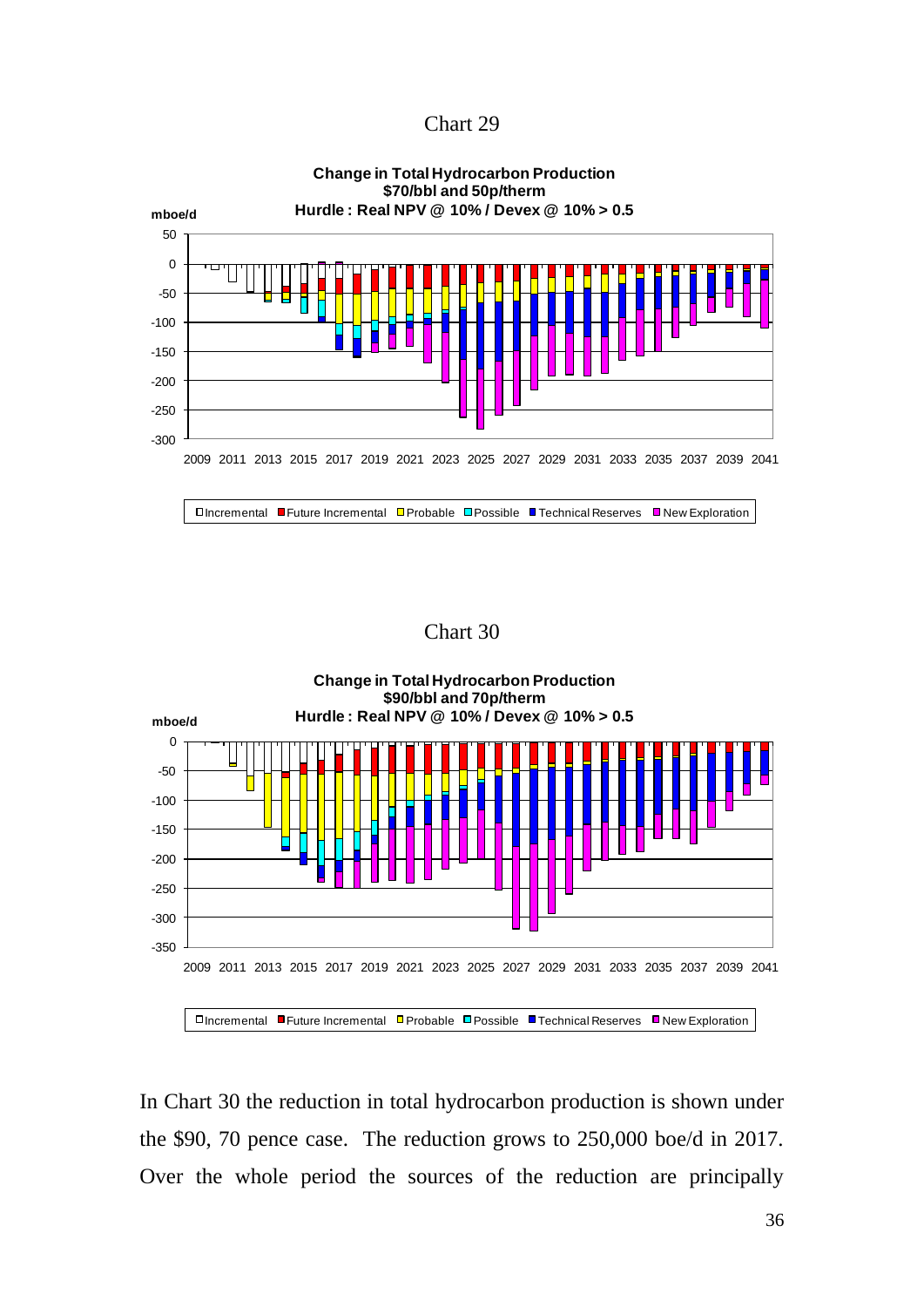probable fields, technical reserves and new discoveries. Over the whole period the aggregate reduction in production is 2,254 million boe. This compares with total production of 23,614 million boe under pre-budget terms. The reduction is thus 9.5%.

#### **(v) Changes in Development Expenditures**



Chart 31

In Chart 31 the reduction in development expenditures under the \$50, 30 pence case is shown. The reduction grows rapidly to £1.2 billion in 2012 and is generally in excess of total amount until 2018. Over the period the reduction is mostly in incremental projects and new discoveries. Over the whole period the aggregate reduction in field investment is £19.2 billion (at 2010 prices).

In Chart 32 the reduction in development expenditures under the \$70, 50 pence case is shown. It increases to £1.2 billion in 2014 and peaks at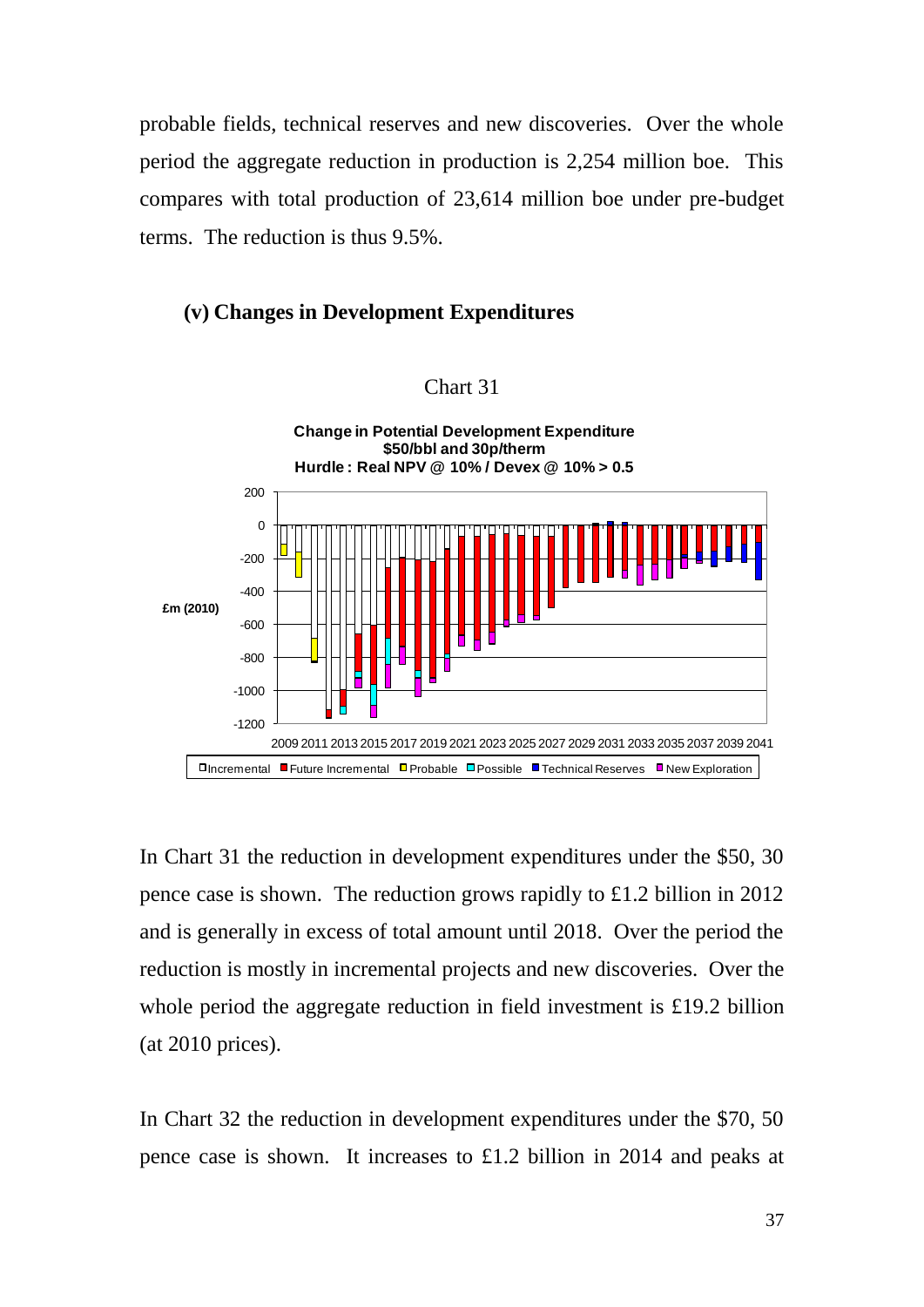£1.4 billion in 2023. Over the period the reduction is principally among probable fields, new discoveries and technical reserves. Over the whole period the aggregate reduction in investment expenditures is £19.5 billion.

| Chart 32 |  |
|----------|--|
|----------|--|

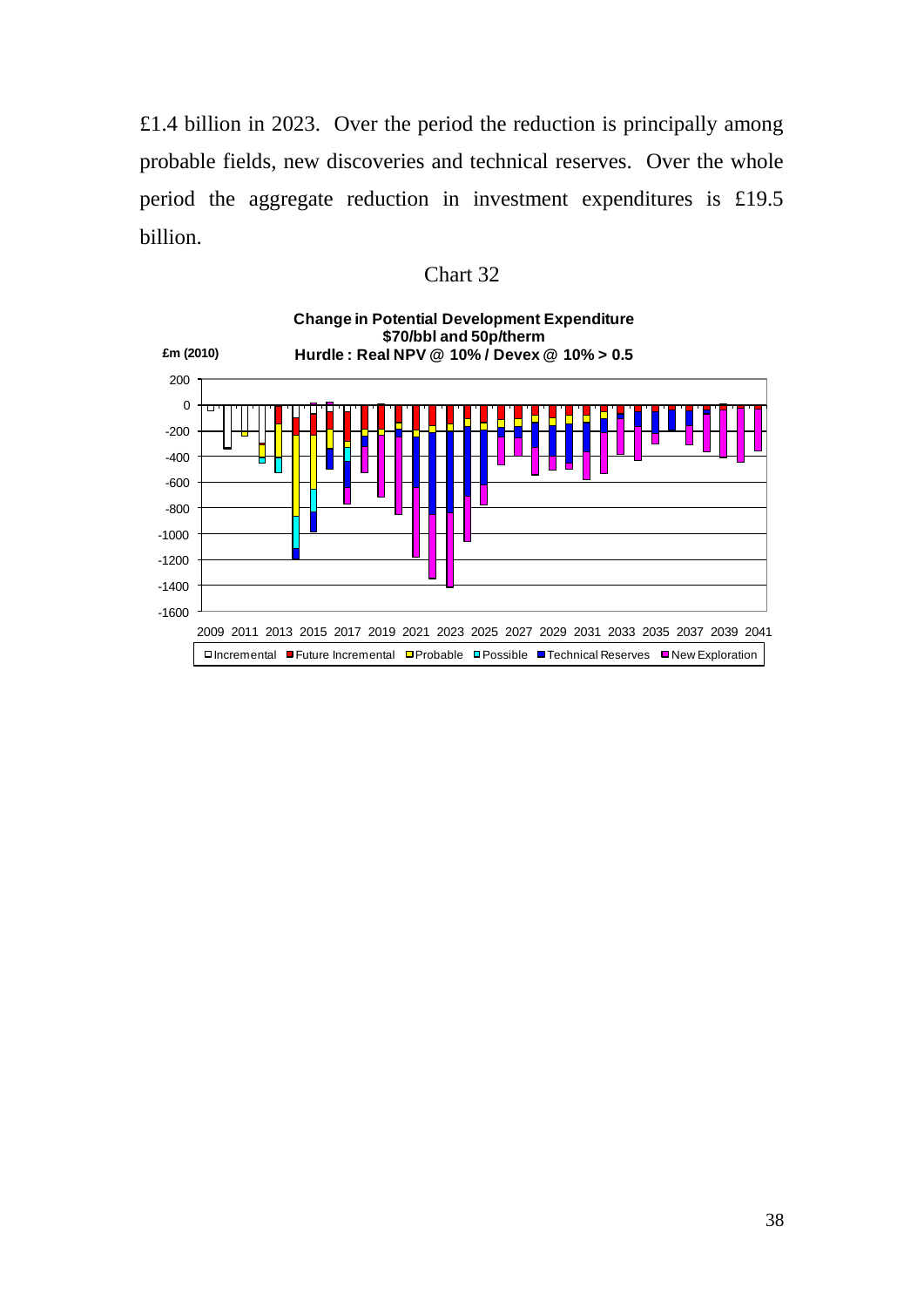In Chart 33 the reduction in development expenditures under the \$90, 70 pence case is shown. It increases rapidly to £1.35 billion in 2012 and nearly £1.6 billion in 2015. Over the whole period the aggregate reduction in investment expenditures is £29.1 billion (at 2010 prices).



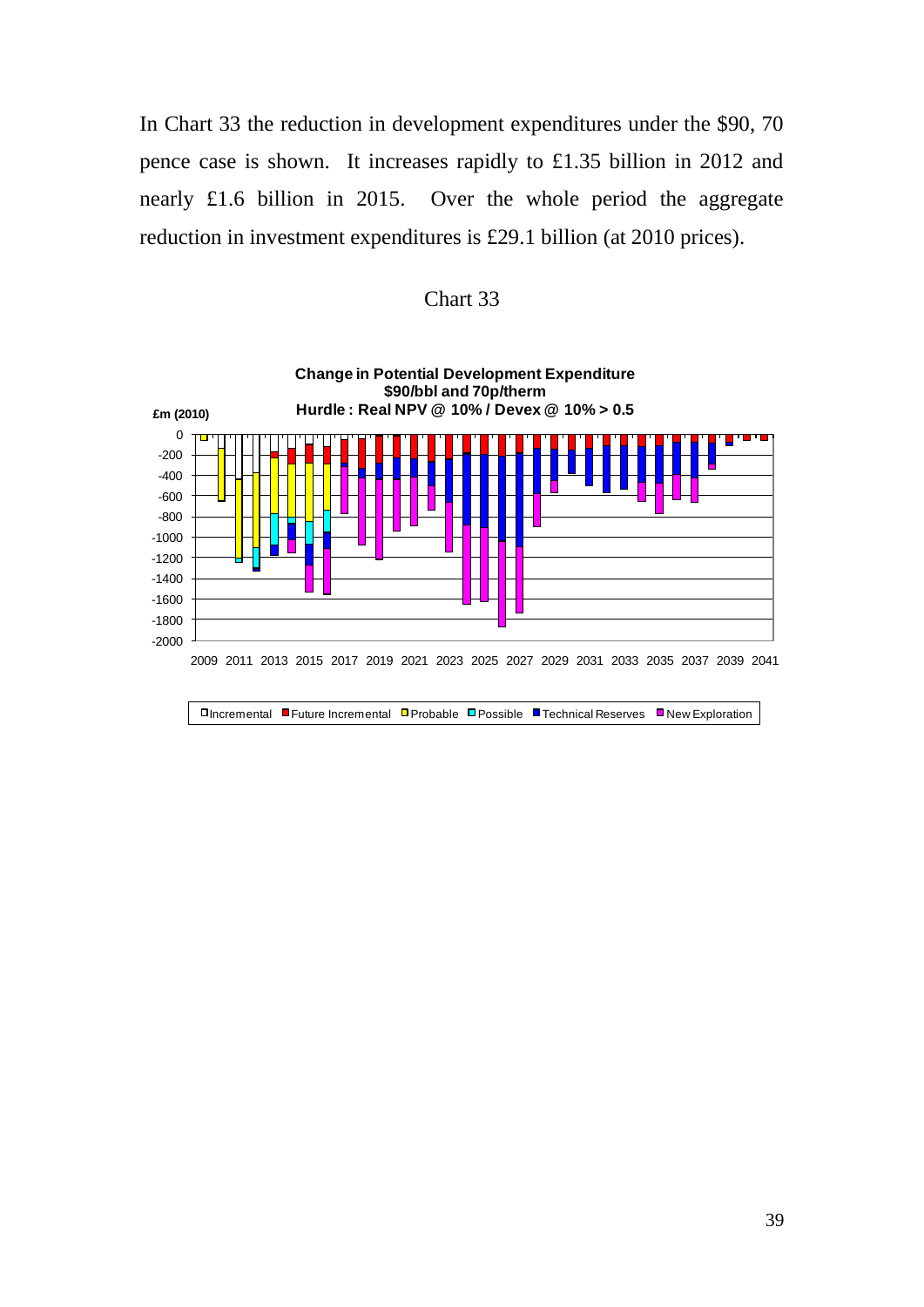#### **(vi) Changes in Operating Expenditures**

In Chart 34 the reduction in field operating expenditures is shown under the \$50, 30 pence case. These grow to £500-£600 million per year for much of the study period. The reductions are concentrated in new discoveries and incremental projects. Over the whole period the aggregate reduction in field operating expenditures is £16 billion (at 2010 prices).

#### Chart 34



In Chart 35 the reduction in field operating expenditures is shown under the \$70, 50 pence case. They increase over the years to exceed £600 million in 2024 and remain above that level for many years. The reduction is most noticeable on new discoveries and technical reserves. Over the whole period the aggregate reduction in operating expenditures is £12.8 billion (at 2010 prices).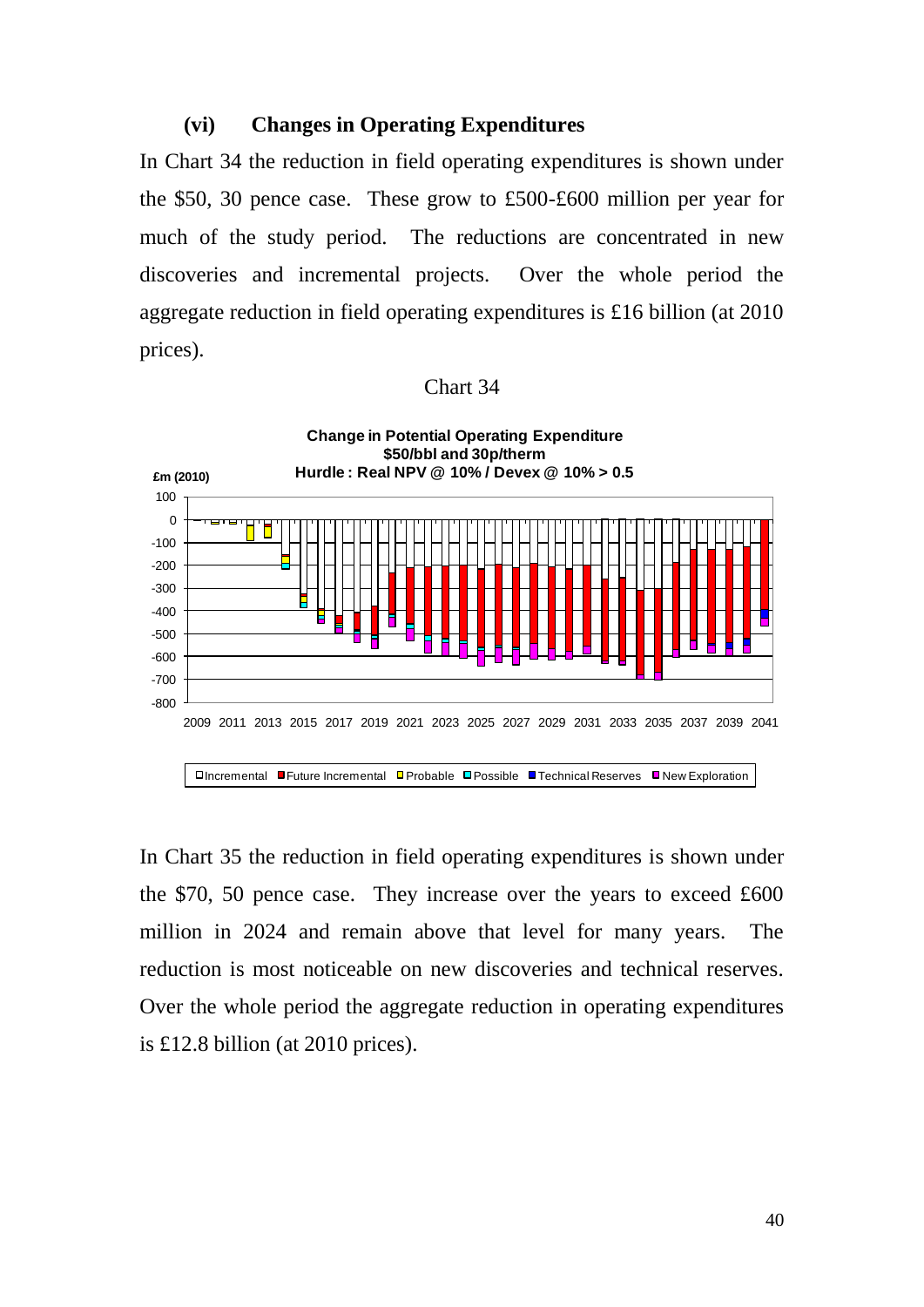Chart 35



In Chart 36 the reduction in field operating expenditures under the \$90, 70 pence case is shown. The reduction grows steadily over the years to reach a maximum of over £1 billion in 2027. The decrease is principally among new discoveries and technical reserves. Over the whole period the aggregate reduction in operating expenditures is £21.1 billion.

#### Chart 36

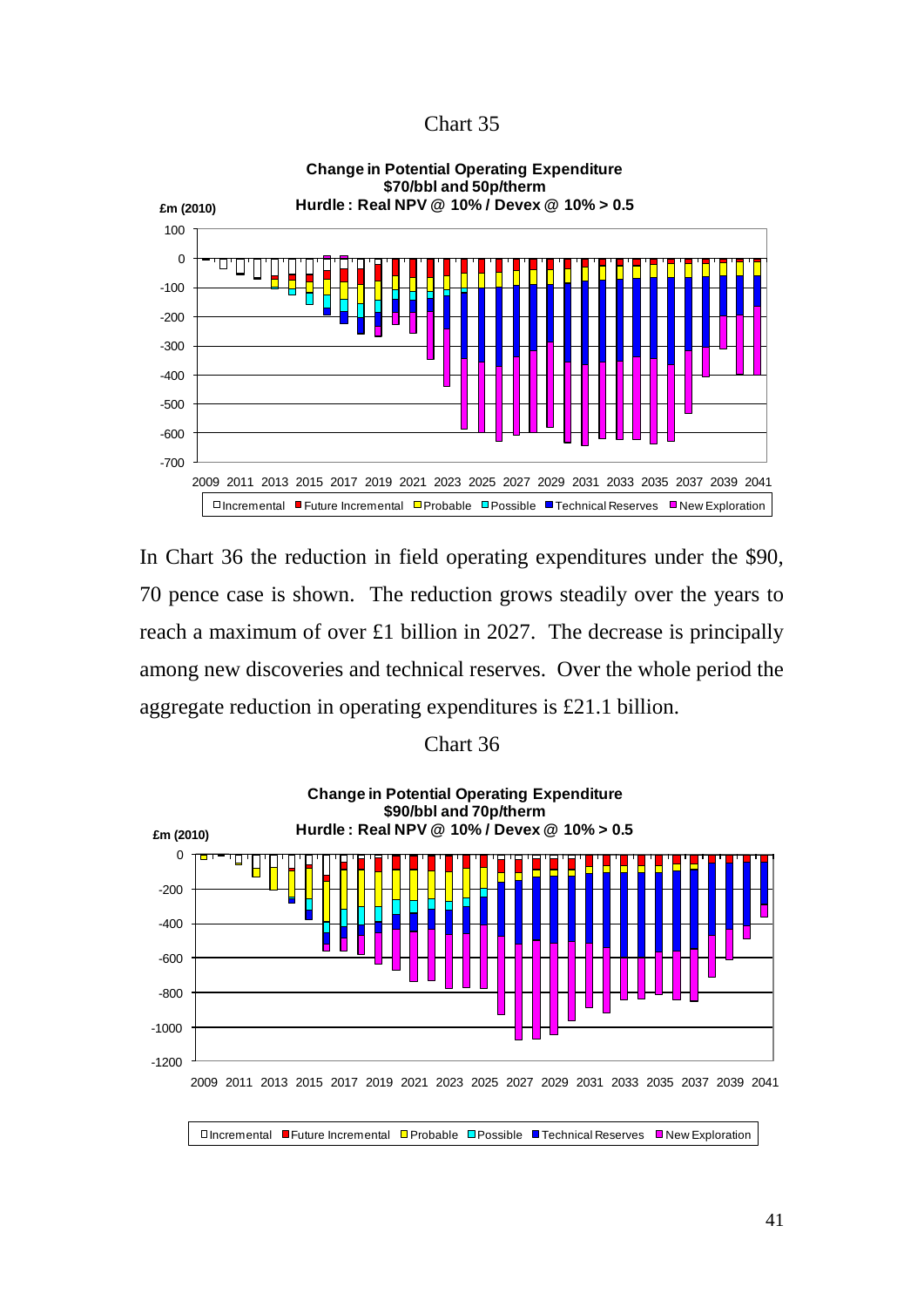#### **(vii) Changes in Total Field Expenditures**

In Chart 37 the reduction in total field expenditures (including decommissioning) are shown under the \$50, 30 pence case. These increase rapidly to exceed £1.2 billion and attain a peak of £1.5 billion in 2018. The reduction is concentrated on incremental projects and new discoveries. Over the whole period aggregate field expenditures are reduced by £34.9 billion (at 2010 prices). Much of the reduction occurs in the categories of incremental projects and new discoveries.

#### Chart 37

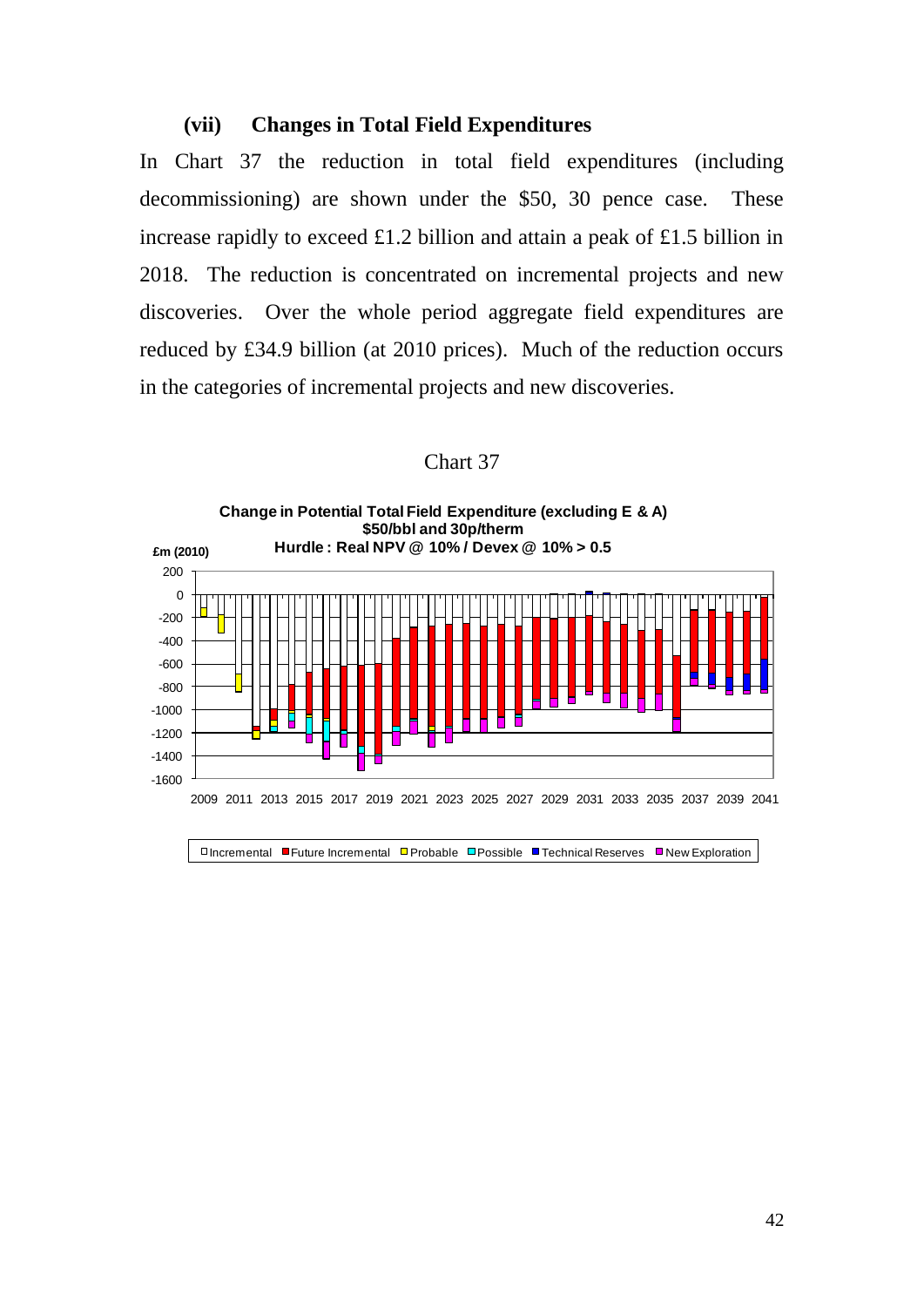In Chart 38 the reduction in total field expenditures under the \$70, 50 pence case is shown. The reduction increases to £1.4 billion in 2014 and reaches a peak of £1.8 billion in 2023. Much of the reduction occurs in fields in the categories of technical reserves and new discoveries. Over the whole period the aggregate reduction in field expenditures was £33.2 billion (at 2010 prices).



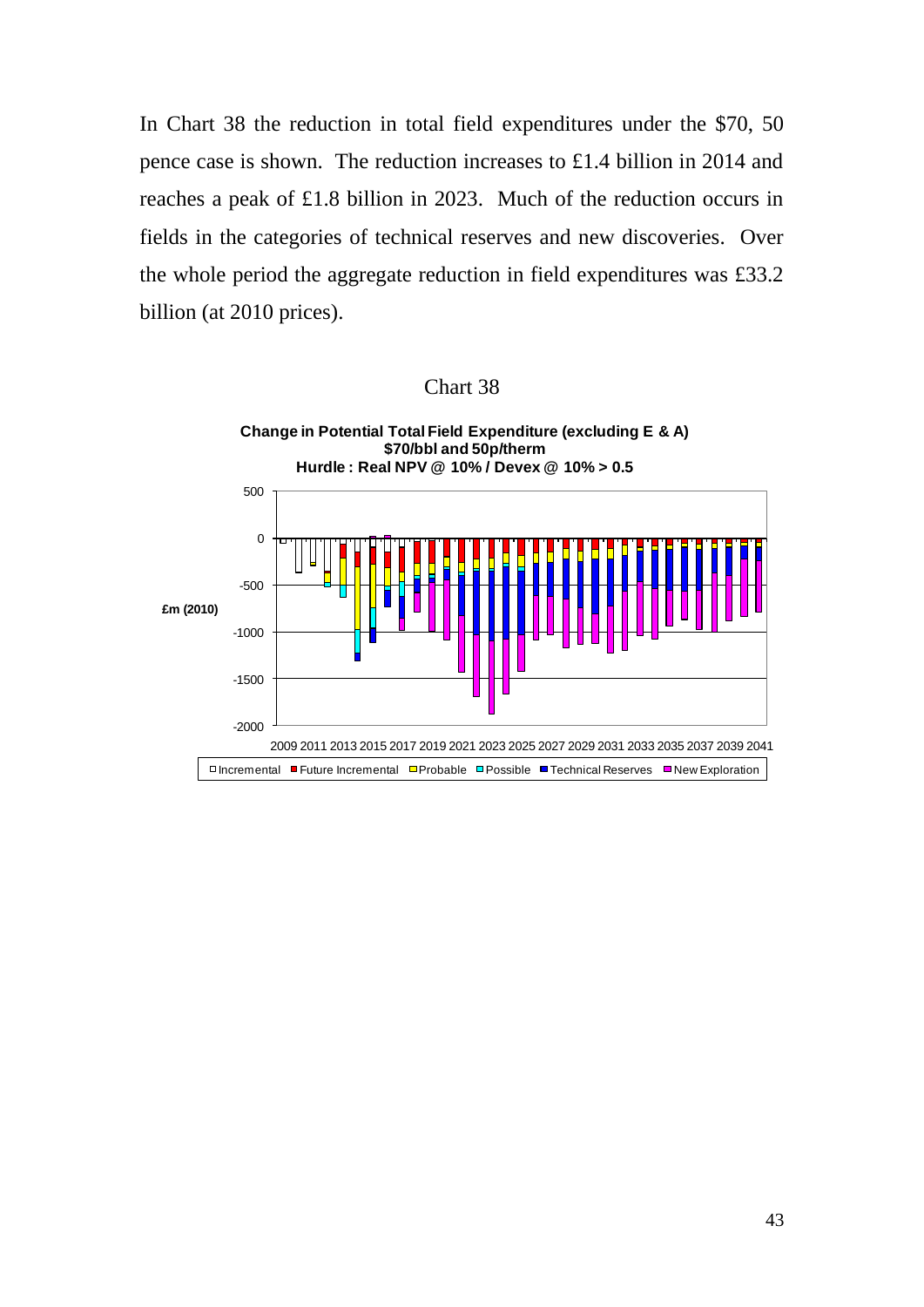In Chart 39 the reduction in total field expenditures under the \$90, 70 pence case is shown. The reduction reaches £1.5 billion in 2012 and reaches a peak of £3.2 billion in 2026. Over the whole period the aggregate reduction in field expenditures is £52.2 billion.





#### **(viii) Changes in Tax Revenues**

In Chart 40 the changes in the tax revenues are shown under the \$50, 30 pence case. While substantial increased net revenues occur over the next few years these are followed by large net revenue reductions. Over the whole period the aggregate reduction in tax revenues is £12.7 billion (at 2010 prices).

Chart 40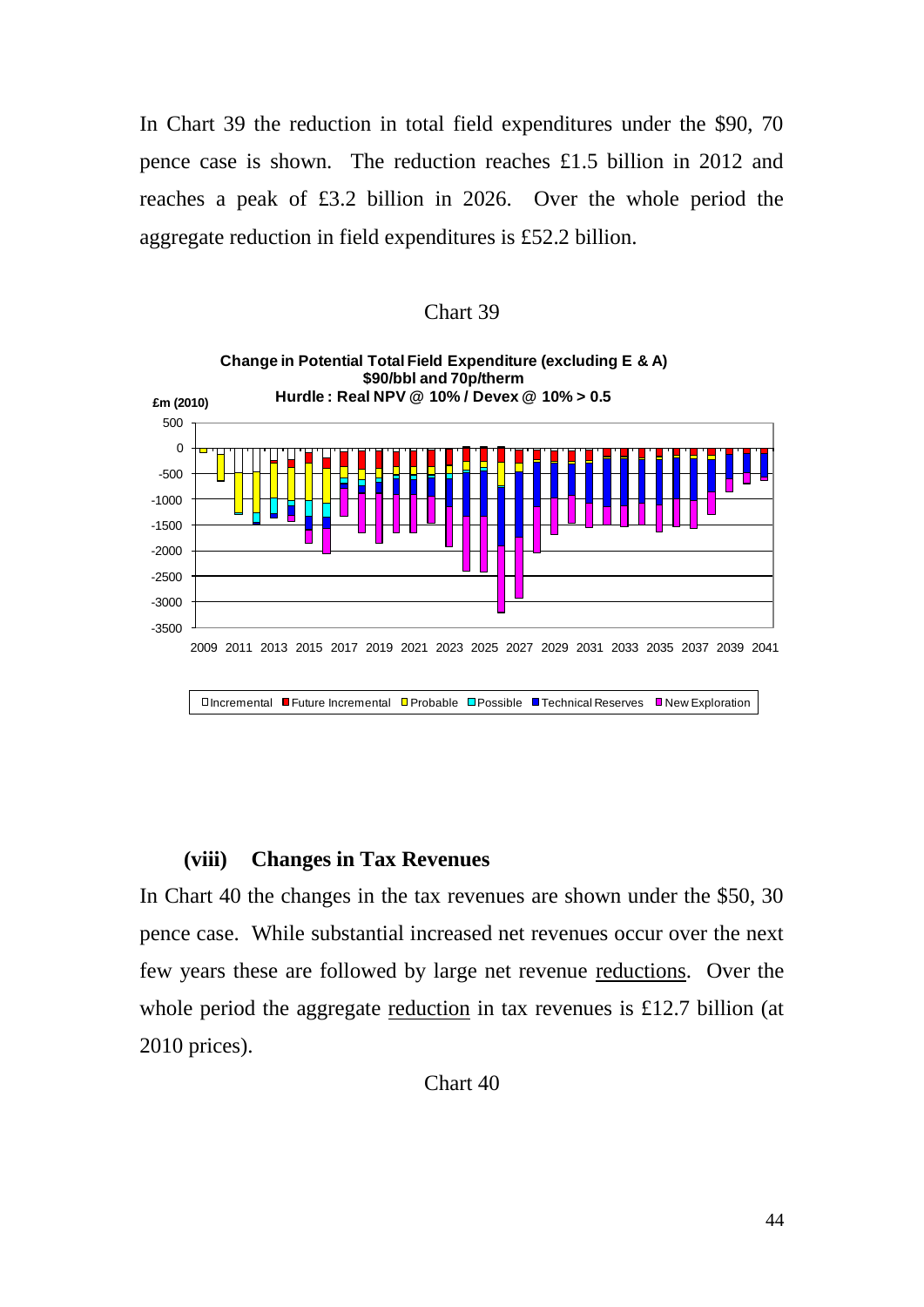

In Chart 41 the changes in tax revenues are shown under \$70, 50 pence case. Over the next few years the increases are in the £1.5-£2 billion range. After that they fall off sharply. Over the whole period the aggregate increase in tax revenue is £23.2 billion (at 2010 prices).

#### Chart 41

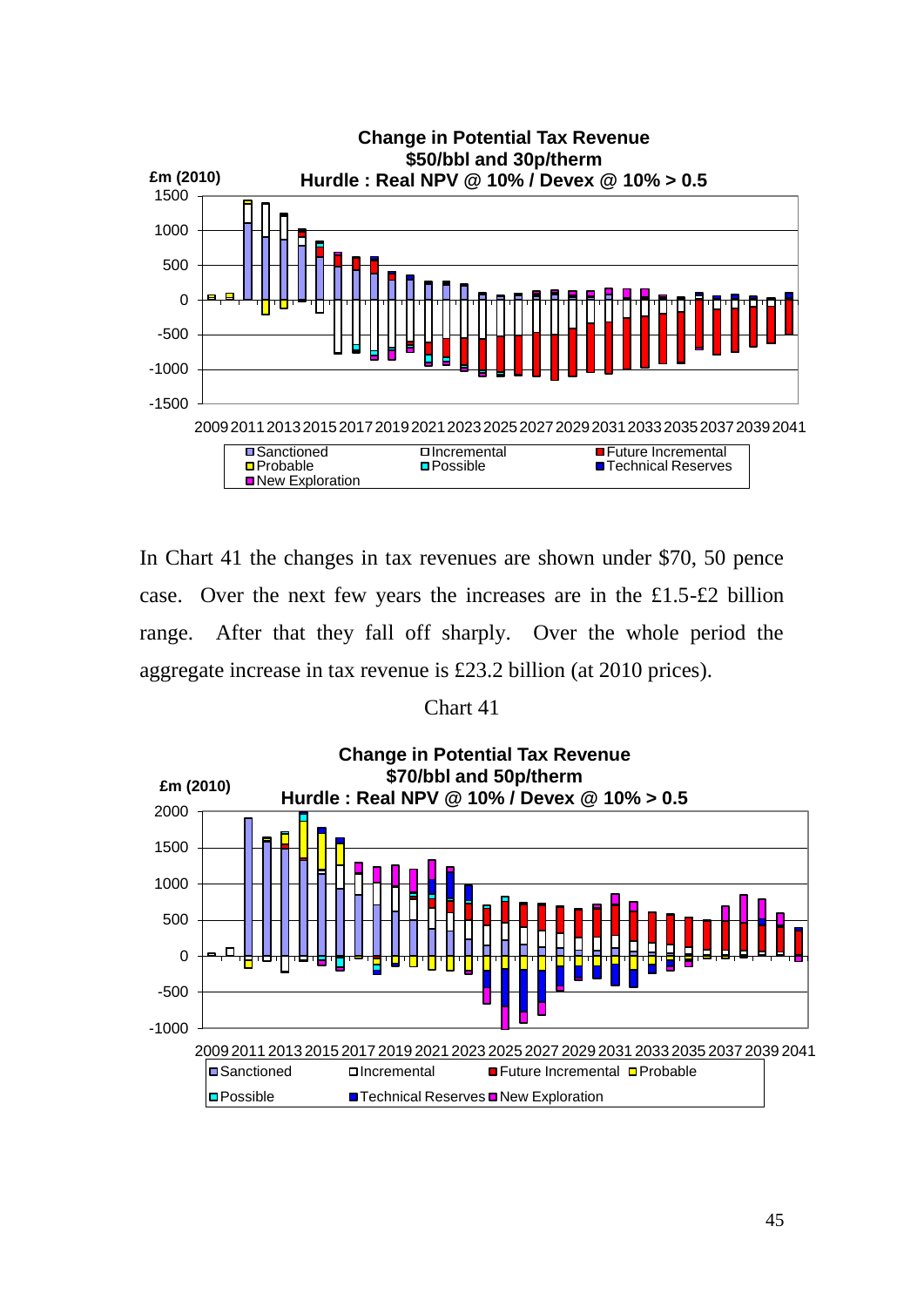In Chart 42 the changes in tax revenues are shown under the \$90, 70 pence case. In the near term the increases are in the £2.5 billion-£3 billion range and for many years they exceed £2 billion per year. Over the whole period the aggregate increase in tax revenues is £51.6 billion (at 2010 prices). These are net increases and conceal major tax reductions from probable and possible fields of £4.2 billion.

### Chart 42



#### **4. Other Effects**

In the economic modelling the emphasis has been on the effects of the tax increase on investment in new fields and incremental projects. As noted in Section 1 there are several other effects. Thus the increased tax rates reduce the returns from exploration and some marginally or modestly attractive prospects may not be drilled. There will be a reduced exploration effort on this count. Further, the reduced net cash flows reduce the ability of investors to finance exploration which can also result in a reduced exploration effort.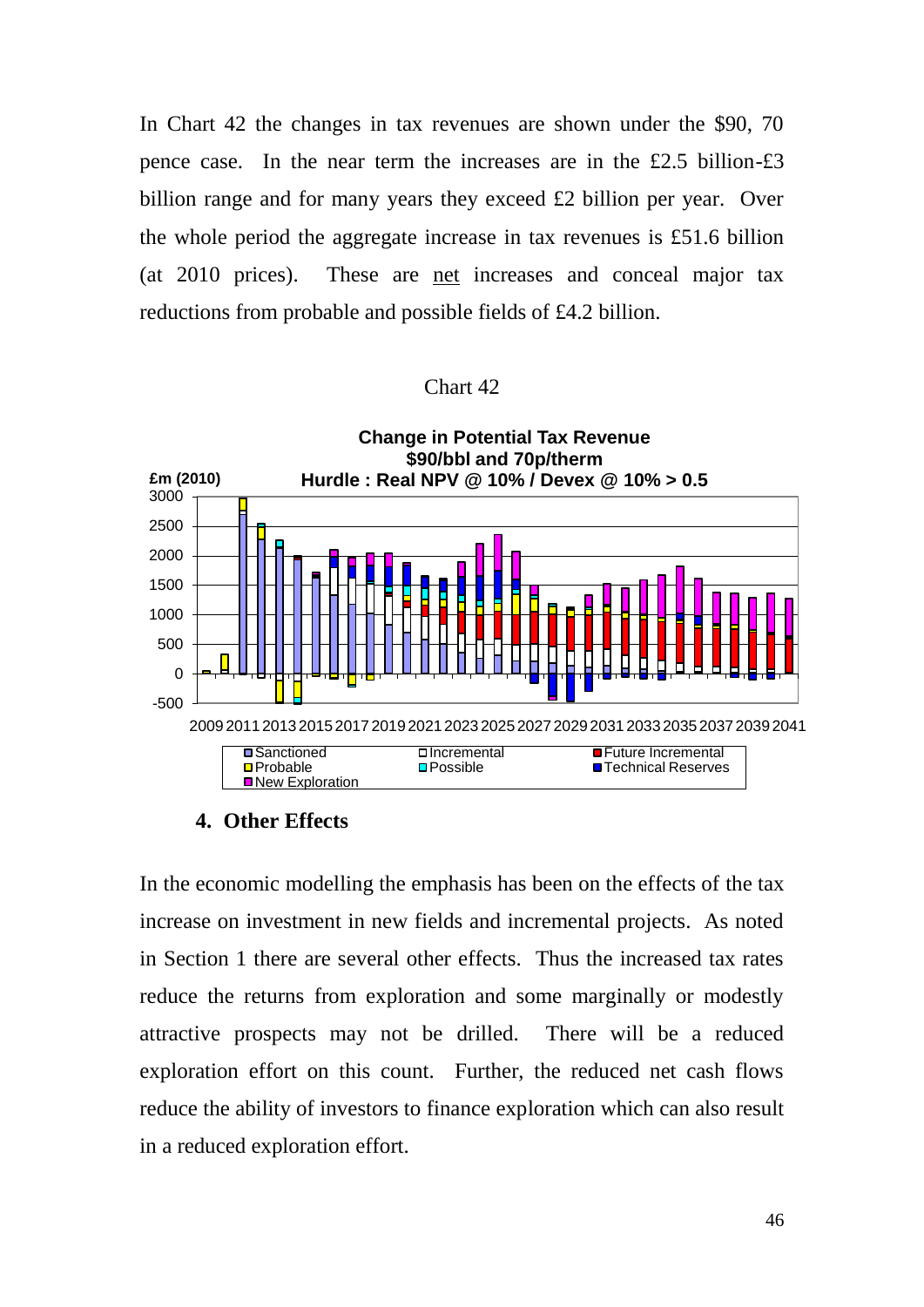The UKCS is becoming increasingly dependent on medium and small companies not only for exploration but for field developments. The financing problem is increased by the tax increases. External providers of capital (debt and equity) will note the reduction in expected cash flows from the tax increase. Banks generally take a cautious view of the financing of projects in the petroleum industry and the net result may be greater difficulty in raising external finance for new developments.

The tax increase applies to tariff incomes as well as production incomes. One possible consequence is that asset owners may attempt to increase tariff rates to compensate for the increase in tax. In turn this could cause further difficulties in concluding tariff agreements.

#### **5. Conclusions**

In this study the effects of the tax increases announced in Budget 2011 on investment in new fields and incremental projects have been examined in detail under a range of oil and gas prices used for screening long term projects, and under two investment hurdles. When the investment hurdle was set at NPV@10%/I@10% $\geq$  0.5 the results under the \$50, 30 pence price were that over the 30-year period to 2041 there could be a reduction of 23 new field developments and substantial incremental projects undertaken. The result would be a cumulative reduction of oil and gas production of 920 million boe. A reduction in field investment of £19.2 billion (at 2010 prices) would occur. Total field expenditures would be reduced by £34.9 billion. Tax revenues would be reduced by £12.8 billion.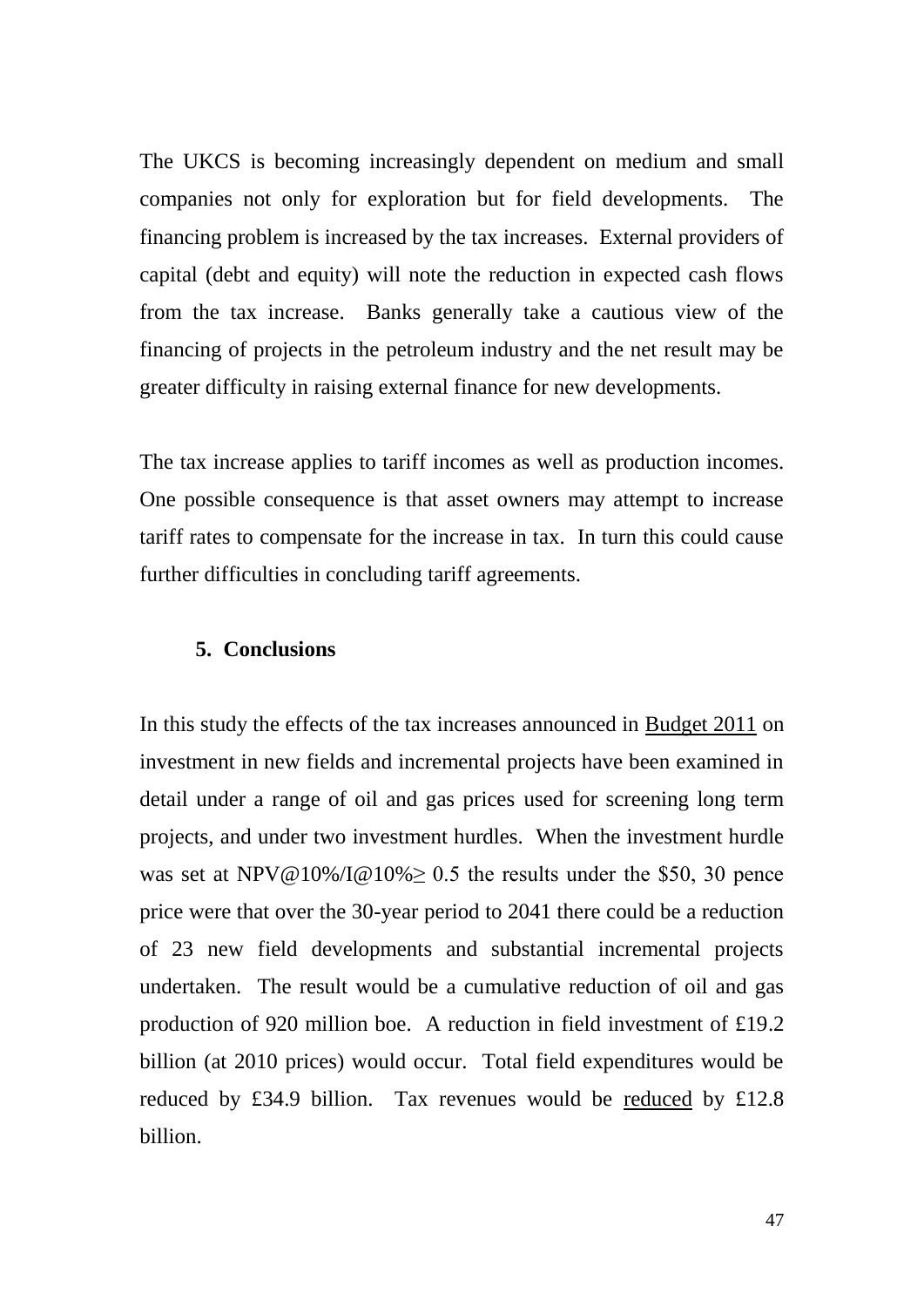Under the \$70, 50 pence case there would be 62 less new field developments and major incremental projects undertaken over the period. The resulting loss of production would be 1.7 billion boe. The reduction in field investment would be £19.5 billion and the reduction in total field expenditures £33.2 billion. Tax revenues would increase by £23.3 billion.

Under the \$90, 70 pence case there would be 79 less new field developments and major incremental projects undertaken over the period. The resulting loss of production would be 2,254 million boe. The reduction in field investment would be £29.1 billion and the reduction in total field expenditures £52.2 billion. Tax revenues would increase by £51.6 billion.

There will be further reduction in activity relating to the reduced prospective returns on new exploration and the increased financing problems for medium and small companies resulting from the tax increases.

The analysis indicates that the policy of maximising economic recovery from the UKCS has been impeded by the tax increases. This is noteworthy with respect to incremental projects in mature fields subject to PRT, but also in many new fields where the investment and operating costs are very high. A noteworthy finding is that even under the \$90, 70 pence price case a substantial number of fields/projects are rendered uneconomic by the tax increases.

The root of the problem emanates from the coexistence of a flat-rate (or proportional) tax system (except where field allowances apply) with a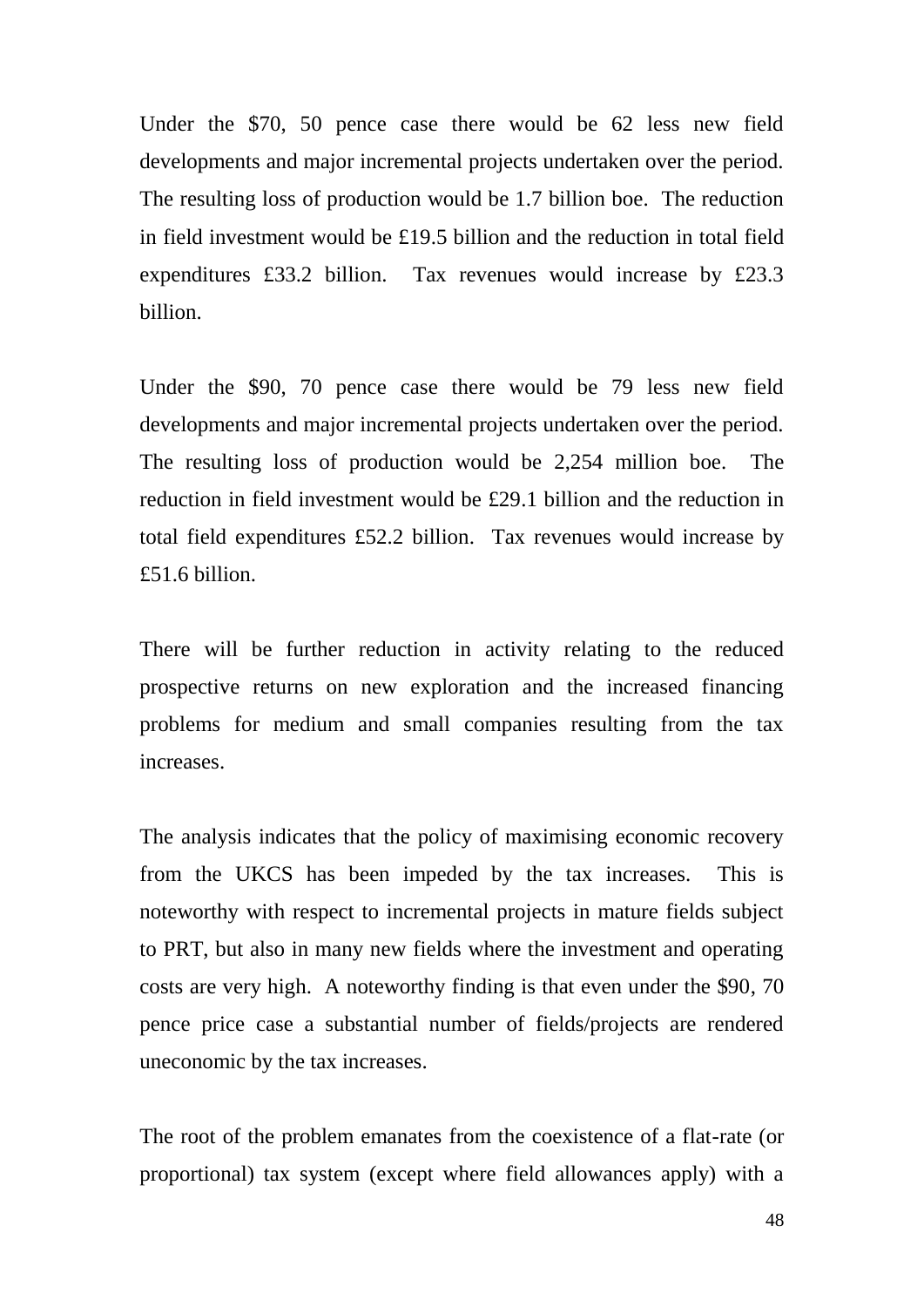large number of undeveloped discoveries and incremental projects which cover a very wide range of expected profitability. Some fields/projects will offer substantial returns. Some will be moderately profitable, some will be marginally attractive and many will be uneconomic. The consequence of raising the flat tax by a significant amount will be to render some fields/projects uneconomic when they were acceptable on pre-budget terms. This study has quantified these effects.

A progressive tax system whereby the (percentage) take increases as the returns to investments increase and decrease when the returns are lower can more efficiently collect the highly differentiated economic rents which personify the situation in the UKCS. The above suggests that allowances relating to the investment costs are needed to facilitate the development of fields/projects which are uneconomic under the Budget 2011 proposals. For new fields there are already field allowances for the SC relating to physical characteristics namely small size, HP/HT, heavy oil, and remote, deep water gas fields. These are really proxies for investment costs and a cleaner system would be to have an allowance relating to the investment costs. This would be superior to allowances based on physical characteristics because there will inevitably be cases where a field is uneconomic for reasons other than those covered by the precise physical characteristics embedded in the field allowances.

The study has also highlighted the disincentives to pursue incremental projects in PRT-paying fields. These have become greater as a result of Budget 2011. To remedy this allowances against PRT relating to the investment costs of the incremental projects are appropriate.